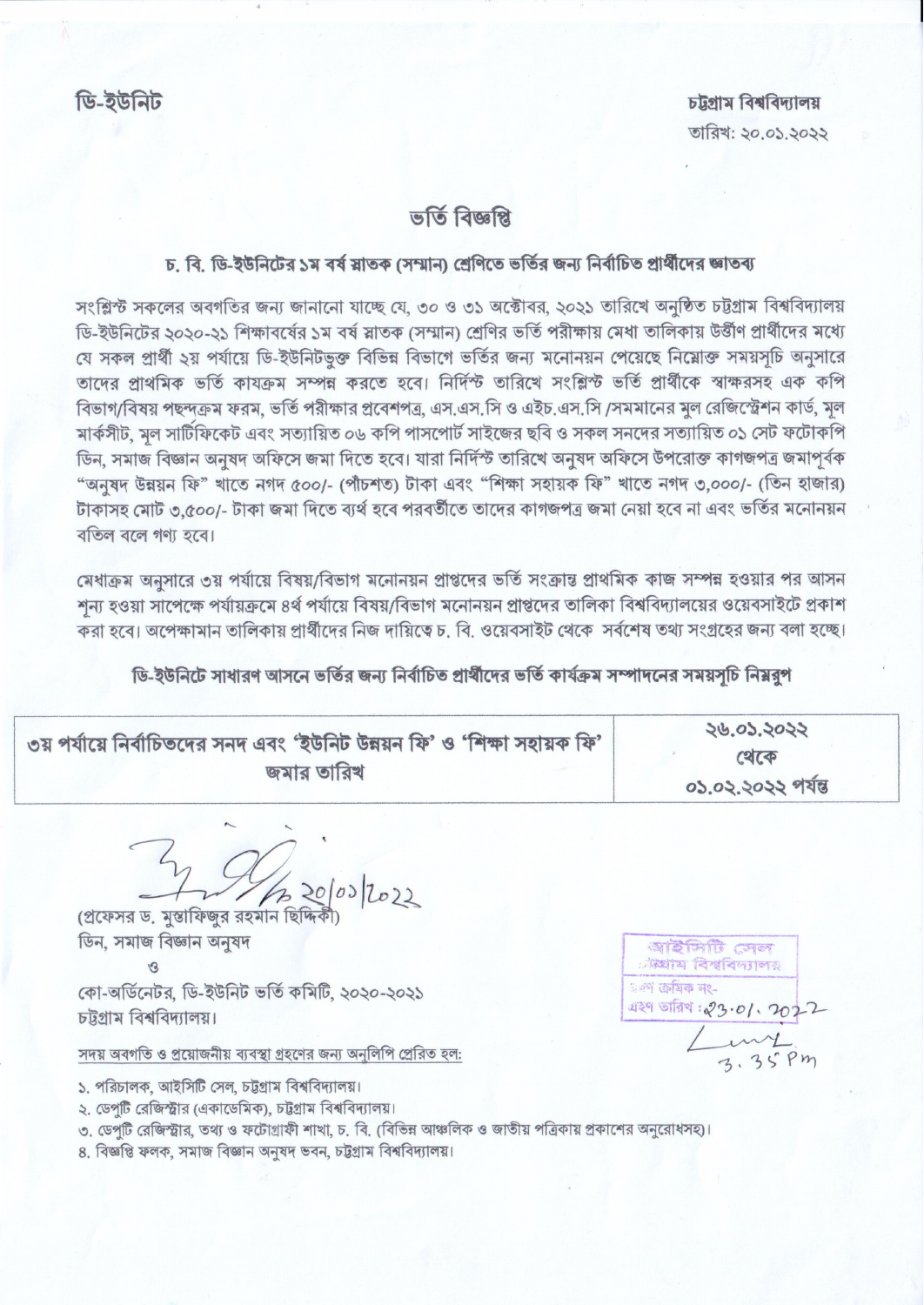| <b>Exam Roll</b> | Name                         | Merit          | Department                            | <b>Status</b> |
|------------------|------------------------------|----------------|---------------------------------------|---------------|
| 441756           | <b>FAHIM SHAKIL</b>          | 3              | Dept. of Law                          | Admitted (1)  |
| 408641           | AKIB MAHMUD RAHI             | $\overline{4}$ | Dept. of Law                          | Admitted (1)  |
| 411739           | <b>LOVELY JAHAN REKA</b>     | 11             | Dept. of Law                          | Admitted (1)  |
| 423897           | <b>IBTIHAZ TAHSIN MAHI</b>   | 14             | Dept. of Law                          | Admitted (1)  |
| 451753           | M. M. E. MAHDI               | 15             | Dept. of Criminology & Police Science | Admitted (1)  |
| 400890           | <b>MD. BORHAN UDDIN</b>      | 19             | Dept. of Economics                    | Admitted (1)  |
| 447572           | MD. J. AMIN SARKER           | 20             | Dept. of Law                          | Admitted (1)  |
| 443332           | MOHAMMAD INTEHARUL AMIN IMTY | 28             | Dept. of Law                          | Admitted (1)  |
| 450728           | <b>JANNATUL ANAN</b>         | 29             | Dept. of Law                          | Admitted (1)  |
| 453077           | <b>UMME SALMA MONIKA</b>     | 30             | Dept. of Economics                    | Admitted (1)  |
| 413469           | SOYKAT ISLAM                 | 31             | Dept. of Public Administration        | Admitted (1)  |
| 453826           | SAYED AL RASHID SOHEL        | 32             | Dept. of Law                          | Admitted (1)  |
| 416769           | <b>UPAMA SARMA</b>           | 33             | Dept. of Law                          | Admitted (1)  |
| 412046           | <b>REZAWAINUL ADIB</b>       | 36             | Dept. of Law                          | Admitted (1)  |
| 446244           | RAFIYA SULTANA               | 38             | Dept. of Law                          | Admitted (1)  |
| 451835           | <b>SAIMA JAHAN EKRA</b>      | 49             | Dept. of Law                          | Admitted (1)  |
| 447689           | MEHERU MASHTURA RAHMAN       | 50             | Dept. of Law                          | Admitted (1)  |
| 422377           | <b>TOWHIDUL ISLAM</b>        | 52             | Dept. of Law                          | Admitted (1)  |
| 408769           | <b>SOUROV ROY</b>            | 54             | Dept. of Law                          | Admitted (1)  |
| 401788           | MD. KHAIRUL ISLAM            | 56             | Dept. of Law                          | Admitted (1)  |
| 411393           | MD. MAHDI HASAN              | 59             | Dept. of Law                          | Admitted (1)  |
| 436826           | <b>ABUL HASNAT SABBIR</b>    | 60             | Dept. of Law                          | Admitted (1)  |
| 405276           | <b>ALI HOSSAIN</b>           | 63             | Dept. of Law                          | Admitted (1)  |
| 450611           | MOHAMMOD ULLAH NIHAL         | 65             | Dept. of Economics                    | Admitted (1)  |
| 419518           | ROBAYET FERDOUS TULI         | 66             | Dept. of Law                          | Admitted (1)  |
| 441264           | <b>ATIQUR RAHMAN</b>         | 69             | Dept. of Communication & Journalism   | Admitted (1)  |
| 436386           | <b>SHOAIBUL ISLAM</b>        | 70             | Dept. of Economics                    | Admitted (1)  |
| 449945           | AHANAF FAIAJ SHUDIPTO        | 72             | Dept. of Economics                    | Admitted (1)  |
| 420988           | <b>GIASH UDDIN</b>           | 76             | Dept. of Law                          | Admitted (1)  |
| 401004           | <b>IKRA BINTE ELIAS</b>      | 80             | Dept. of Law                          | Admitted (1)  |
| 447590           | MIFTAHUL JANNAT              | 82             | Dept. of Law                          | Admitted (1)  |
| 433265           | <b>ISPITA ALAM</b>           | 84             | Dept. of Law                          | Admitted (1)  |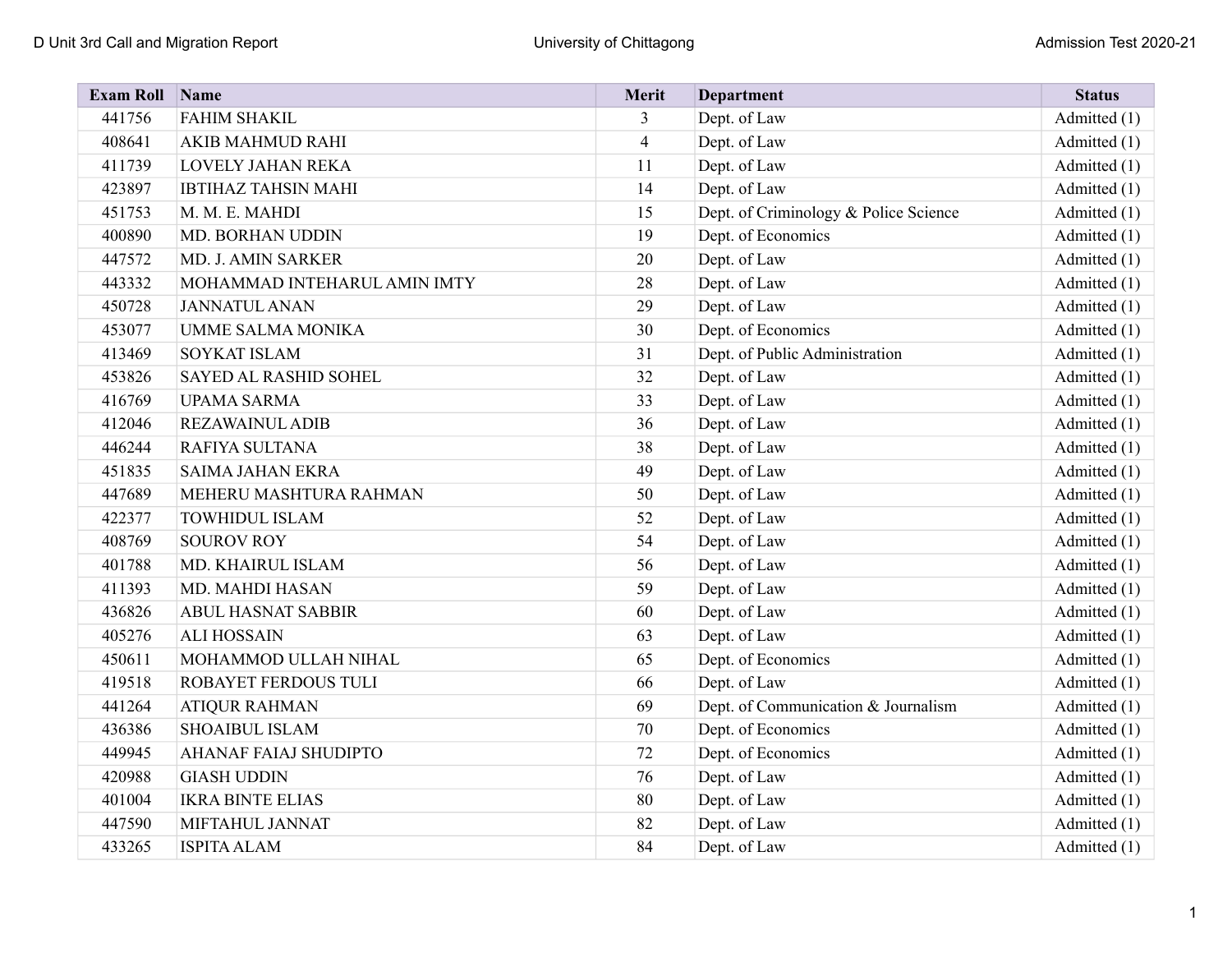| <b>Exam Roll</b> | Name                       | Merit | <b>Department</b>  | <b>Status</b>  |
|------------------|----------------------------|-------|--------------------|----------------|
| 431669           | <b>ABIDA SULTANA</b>       | 87    | Dept. of Law       | Admitted (1)   |
| 438606           | <b>MUSTAKIM FAISAL</b>     | 91    | Dept. of Law       | Admitted (1)   |
| 434843           | NAYEMUL NAZIM NAYEM        | 92    | Dept. of Law       | Admitted (1)   |
| 443281           | <b>SUMI AKHTER</b>         | 94    | Dept. of Law       | Admitted $(1)$ |
| 451351           | MD. MOHOSHIN HASSAN        | 95    | Dept. of Law       | Admitted $(1)$ |
| 412180           | <b>NAHID HASAN</b>         | 97    | Dept. of Law       | Admitted (1)   |
| 413470           | MOSAMMET NUSRAT WAHED FAMI | 98    | Dept. of Law       | Admitted (1)   |
| 439964           | NOUSHAD ALAM               | 99    | Dept. of Law       | Admitted $(1)$ |
| 445571           | SANZIDA MAHRIN HEMA        | 100   | Dept. of Law       | Admitted (1)   |
| 410321           | <b>SAIDUL ISLAM</b>        | 102   | Dept. of Law       | Admitted (1)   |
| 439266           | <b>ABDUL HALIM TIPU</b>    | 105   | Dept. of Law       | Admitted (1)   |
| 411742           | <b>FUAD HASAN GALIB</b>    | 107   | Dept. of Law       | Admitted $(1)$ |
| 421103           | MD. FAZLE RABBI TAWHID     | 110   | Dept. of Law       | Admitted (1)   |
| 439172           | MD.INSAFUL RAHMAN TUSAR    | 112   | Dept. of Law       | Admitted $(1)$ |
| 401093           | MD. ABU SAYEM              | 113   | Dept. of Law       | Admitted $(1)$ |
| 428735           | MD. SAYHAM KABIR           | 114   | Dept. of Law       | Admitted $(1)$ |
| 451387           | SHAMSUN NAHAR LIZA.        | 118   | Dept. of Law       | Admitted (1)   |
| 441571           | MD. AZIBUR RAHMAN          | 124   | Dept. of Law       | Admitted (1)   |
| 427509           | <b>SABBIR HOSSAIN RIAD</b> | 126   | Dept. of Law       | Admitted (1)   |
| 448372           | <b>BAYEJID HOSSAIN</b>     | 132   | Dept. of Law       | Admitted $(1)$ |
| 440925           | MD. SHAHRIAR POLIN         | 143   | Dept. of Law       | Admitted (1)   |
| 437938           | JANNATUL AYOMON LAKI       | 150   | Dept. of Law       | Admitted (1)   |
| 437508           | MD. JAYED FUAD             | 151   | Dept. of Law       | Admitted $(1)$ |
| 435807           | <b>SALMAN MIA</b>          | 152   | Dept. of Economics | Admitted $(1)$ |
| 435779           | MOHAMMAD SALAH UDDIN       | 155   | Dept. of Law       | Admitted (1)   |
| 428123           | S.M. NAEMUL AMIN           | 161   | Dept. of Law       | Admitted (1)   |
| 410055           | <b>SAILA ALAHI</b>         | 162   | Dept. of Law       | Admitted $(1)$ |
| 443001           | <b>SAIHUM RAHMAN</b>       | 163   | Dept. of Law       | Admitted $(1)$ |
| 424347           | <b>ALIF RAHMAN</b>         | 166   | Dept. of Law       | Admitted (1)   |
| 437587           | ABU HASNAT FOZLE RABBI     | 167   | Dept. of Economics | Admitted $(1)$ |
| 419535           | MD.MUSA KALIMULLAH SOWKHIN | 168   | Dept. of Law       | Admitted $(1)$ |
| 435036           | <b>MEHEDI HASAN</b>        | 172   | Dept. of Economics | Admitted $(1)$ |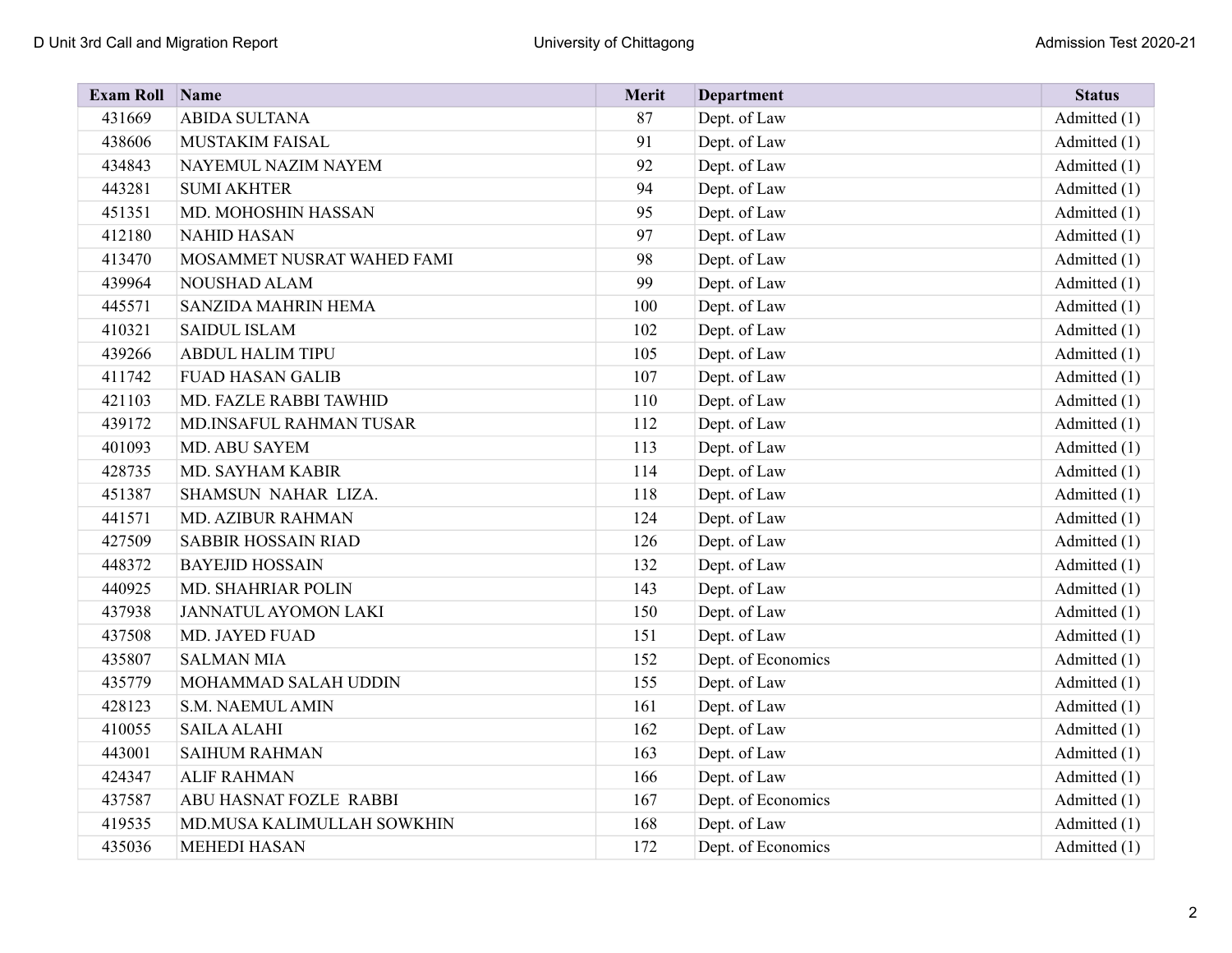| <b>Exam Roll</b> | Name                         | Merit | <b>Department</b>               | <b>Status</b>  |
|------------------|------------------------------|-------|---------------------------------|----------------|
| 452020           | MRITTIKA CHOWDHURY           | 174   | Dept. of Law                    | Admitted (1)   |
| 406428           | NAFISA KADIJA                | 175   | Dept. of Law                    | Admitted (1)   |
| 451006           | <b>UMME HABIBA NISHE</b>     | 178   | Dept. of Law                    | Admitted (1)   |
| 445565           | MD. EMTIAZ HUSSAIN           | 180   | Dept. of Law                    | Admitted (1)   |
| 442652           | <b>TAREK MONOWAR</b>         | 181   | Dept. of Law                    | Migrated $(1)$ |
| 407514           | MD.AMAN ULLAH FAHIM          | 185   | Dept. of Law                    | Migrated $(1)$ |
| 449516           | MD. HASIBUL ISLAM HASIB      | 186   | Dept. of Law                    | Migrated $(1)$ |
| 443431           | <b>EBRAHIM KHALIL</b>        | 191   | Dept. of Law                    | Migrated $(1)$ |
| 424143           | <b>SADIA AKTER</b>           | 192   | Dept. of Law                    | Migrated (1)   |
| 445501           | <b>NAZMA AKTER</b>           | 196   | Dept. of Law                    | Migrated (1)   |
| 442466           | MD. TANJIR AHAMMED           | 198   | Dept. of Law                    | Migrated $(1)$ |
| 444893           | MD. YEASIN ARAFAT SARIF      | 200   | Dept. of Law                    | Migrated $(1)$ |
| 428216           | <b>SAMIHA TAHSIN</b>         | 207   | Dept. of Economics              | Admitted (1)   |
| 435305           | <b>ANIKA TASNIM</b>          | 210   | Dept. of Law                    | Migrated $(1)$ |
| 450425           | S. R. AL-AMIN SHADHEEN       | 213   | Dept. of Law                    | Migrated $(1)$ |
| 403639           | MD. AL-AMIN                  | 214   | Dept. of Law                    | Migrated (1)   |
| 430910           | MOHAMMAD AL HOSSAIN          | 216   | Dept. of Finance                | Admitted (1)   |
| 444280           | <b>SAMIHA HAQUE SHAHI</b>    | 219   | Dept. of Law                    | Migrated $(1)$ |
| 411096           | <b>JAHID HASAN</b>           | 220   | Dept. of Law                    | Migrated $(1)$ |
| 403488           | <b>GAZI MOHAMMAD ISTIAK</b>  | 222   | Dept. of Economics              | Admitted (1)   |
| 442963           | MST. ZANNATUL FERDOUS BUSHRA | 225   | Dept. of Law                    | Migrated $(1)$ |
| 425908           | <b>SANDIPAN SARKER</b>       | 228   | Dept. of Finance                | Admitted (1)   |
| 441093           | <b>ANAMIKA DEY</b>           | 230   | Dept. of Law                    | Migrated $(1)$ |
| 438235           | TRISHITA DEVI                | 232   | Dept. of Law                    | Migrated (1)   |
| 450905           | MOHAMMAD ERFAN UDDIN         | 233   | Dept. of Law                    | Migrated (1)   |
| 401477           | MD. ARMAN BEPARY             | 234   | Dept. of Law                    | Migrated $(1)$ |
| 444356           | <b>BIBI UMMA HANI</b>        | 235   | Dept. of Public Administration  | Admitted (1)   |
| 450082           | <b>JUTAN PAUL BADHON</b>     | 237   | Dept. of Economics              | Admitted (1)   |
| 447330           | ABDULLAH MOHAMMAD YEASER     | 239   | Dept. of Law                    | Migrated $(1)$ |
| 400338           | MD. NAYEM HOSSAIN            | 240   | Dept. of International Relation | Admitted (1)   |
| 427726           | HIJBULLA MOHAMMAD TUFAIL     | 243   | Dept. of Economics              | Admitted (1)   |
| 401595           | <b>SHIHAB UDDIN</b>          | 245   | Dept. of Law                    | Migrated $(1)$ |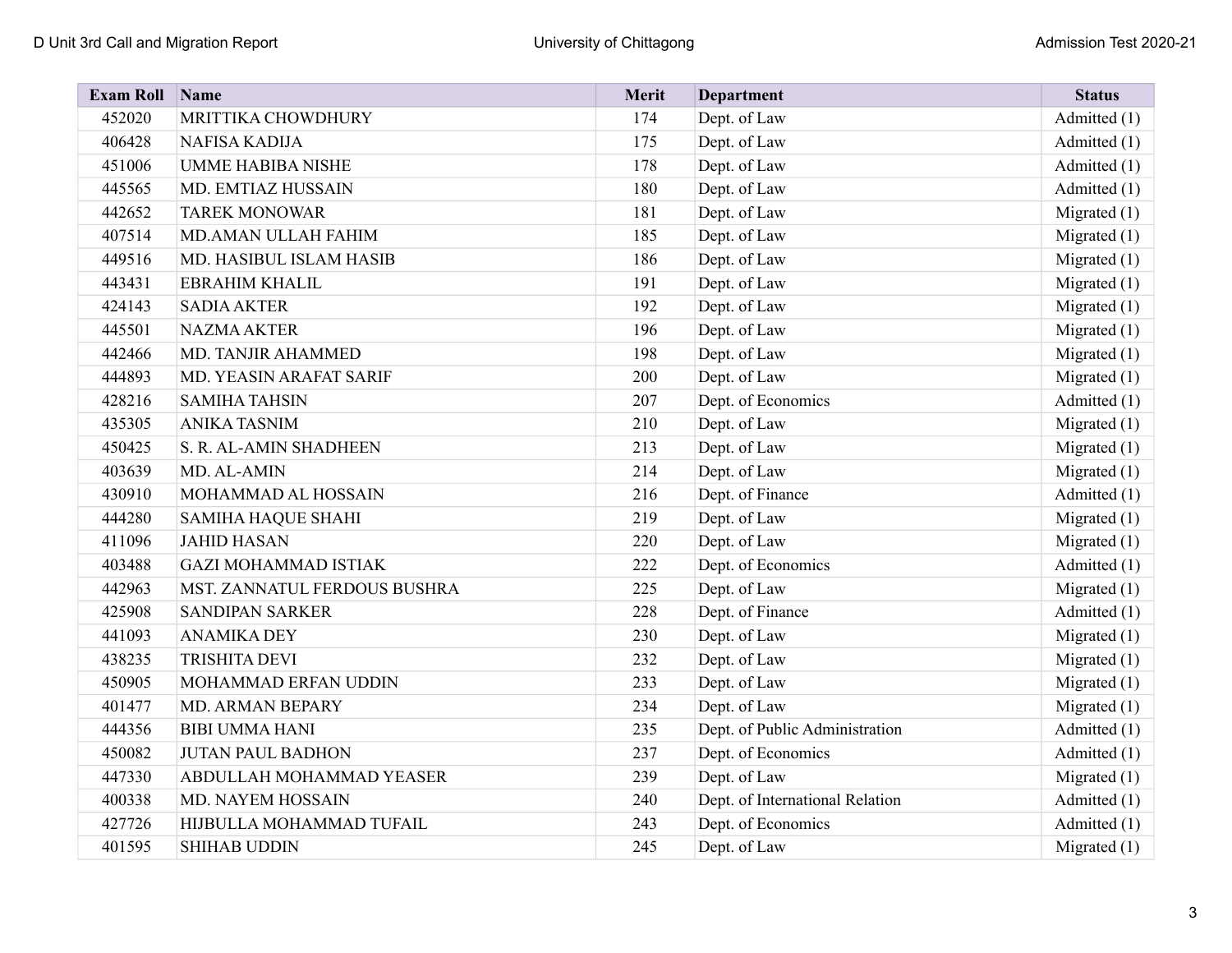| <b>Exam Roll</b> | Name                         | Merit | <b>Department</b>               | <b>Status</b>  |
|------------------|------------------------------|-------|---------------------------------|----------------|
| 408134           | PARVES MOSARROF              | 247   | Dept. of Law                    | Migrated $(1)$ |
| 434704           | MOHAMMAD JOYNAL ABEDIN       | 248   | Dept. of Law                    | Migrated $(1)$ |
| 446991           | SANJIDA YEASMIN SWEETY       | 262   | Dept. of Law                    | Migrated $(1)$ |
| 400532           | <b>ABIDA SULTANA</b>         | 263   | Dept. of Law                    | Migrated $(1)$ |
| 428015           | MUHAMMAD PARVEZ              | 265   | Dept. of International Relation | Admitted (1)   |
| 437182           | MIR MOHAMMAD MUZAHID         | 266   | Dept. of Law                    | Migrated $(1)$ |
| 451785           | MST. FARZANA AKTER           | 270   | Dept. of Law                    | Migrated $(1)$ |
| 432536           | MD. RAKIBUL ISLAM            | 272   | Dept. of Law                    | Migrated $(1)$ |
| 454048           | SAYED MOHAMMAD MAYNUL ISLAM  | 274   | Dept. of Political Science      | Admitted (1)   |
| 434133           | MOHAMMAD HASNAT              | 276   | Dept. of Political Science      | Admitted (1)   |
| 448602           | <b>IMROSE SHAHRIAR ALVEE</b> | 277   | Dept. of Economics              | Admitted (1)   |
| 437353           | MD. ZIAUDDIN MUBIN           | 278   | Dept. of Law                    | Migrated $(1)$ |
| 453986           | MD. ELIAS PARVEZ             | 280   | Dept. of Law                    | Migrated $(1)$ |
| 429940           | <b>ABDUR RAHAMAN</b>         | 282   | Dept. of Public Administration  | Admitted (1)   |
| 420451           | <b>TILAK BARUA</b>           | 283   | Dept. of Law                    | Migrated (1)   |
| 444799           | AHAD AL NOMAN SUVO           | 284   | Dept. of Law                    | Migrated $(1)$ |
| 402823           | SHANJIDA YESMIN DIPTY        | 285   | Dept. of Law                    | Migrated $(1)$ |
| 454034           | <b>SHAIMUN HAQUE</b>         | 288   | Dept. of Law                    | Migrated (1)   |
| 447458           | MUMTAHINA TAYABA MUMU        | 289   | Dept. of Law                    | Migrated $(1)$ |
| 448229           | SAYEDA JANNATUL MAOA         | 290   | Dept. of Law                    | Migrated $(1)$ |
| 441549           | MD. MAHAFUZUL ISLAM          | 291   | Dept. of Political Science      | Admitted (1)   |
| 436997           | <b>JOHIRUL ISLAM</b>         | 294   | Dept. of Economics              | Admitted (1)   |
| 433357           | MOHAMMAD NURUL GONI          | 296   | Dept. of Economics              | Admitted (1)   |
| 448795           | NILUFER YEASMIN              | 297   | Dept. of Economics              | Admitted (1)   |
| 407555           | MD. TAIJUL ISLAM             | 298   | Dept. of Law                    | Migrated $(1)$ |
| 417827           | <b>SUJANA AFRIN</b>          | 304   | Dept. of Law                    | Migrated $(1)$ |
| 442664           | <b>IBRAHIM KHALIL NAFEL</b>  | 308   | Dept. of Law                    | Migrated $(1)$ |
| 405197           | <b>NADIM MAHMUD</b>          | 310   | Dept. of Law                    | Migrated (1)   |
| 401328           | MD.SAIDUL ISLAM              | 311   | Dept. of International Relation | Admitted (1)   |
| 439102           | <b>BURHAN UDDIN</b>          | 313   | Dept. of Political Science      | Admitted (1)   |
| 434832           | MST. SURAIYA AKTER DRISTY    | 314   | Dept. of Law                    | Migrated $(1)$ |
| 428807           | <b>SHAMIMA YASMIN</b>        | 315   | Dept. of Law                    | Migrated $(1)$ |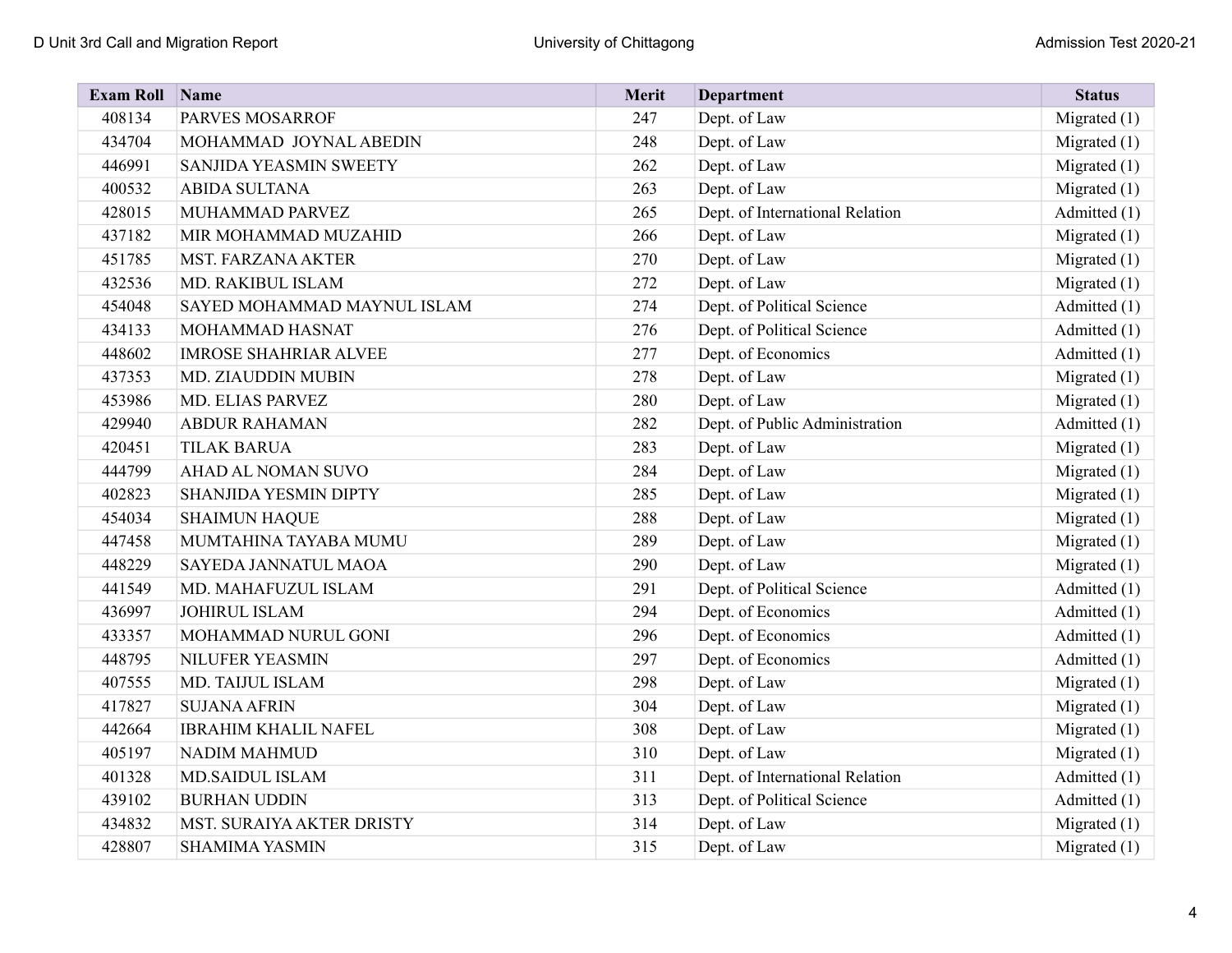| <b>Exam Roll</b> | Name                        | Merit | <b>Department</b>               | <b>Status</b>  |
|------------------|-----------------------------|-------|---------------------------------|----------------|
| 419232           | MD. ASHIQUR RAHMAN          | 317   | Dept. of Law                    | Migrated $(1)$ |
| 428228           | MUHAMMAD SHAFAQ SHAHADAT    | 318   | Dept. of Finance                | Admitted (1)   |
| 439068           | H. M.SHAFI ULLAH            | 322   | Dept. of Law                    | Migrated $(1)$ |
| 404721           | MD. RAKIBUL HOQUE           | 323   | Dept. of Law                    | Migrated $(1)$ |
| 436831           | <b>SAIFUL ISLAM</b>         | 326   | Dept. of Law                    | Migrated $(1)$ |
| 428994           | <b>BADRUDDOZA UDDAN</b>     | 332   | Dept. of Law                    | Migrated (1)   |
| 418396           | <b>KHAIRUL ISLAM</b>        | 333   | Dept. of Law                    | Migrated $(1)$ |
| 450097           | <b>SHARMIN AKTER</b>        | 334   | Dept. of International Relation | Admitted (1)   |
| 434376           | ABDULLAH AL MAMUN           | 335   | Dept. of Law                    | Migrated $(1)$ |
| 438640           | MD. RIAZ MAHMUD             | 336   | Dept. of Law                    | Migrated $(1)$ |
| 437096           | ADRIKA CHAKRABORTY          | 337   | Dept. of Law                    | Migrated (1)   |
| 444406           | <b>AYNDRI DAS</b>           | 338   | Dept. of Law                    | Migrated $(1)$ |
| 429901           | MOHAMMAD ABDULLAHIS SALEH   | 340   | Dept. of Law                    | Migrated $(1)$ |
| 410260           | SHORIFUL ISLAM              | 342   | Dept. of Public Administration  | Admitted (1)   |
| 441483           | <b>SHAHAB UDDIN</b>         | 343   | Dept. of Law                    | Migrated $(1)$ |
| 406703           | SAYEDA JANNATUN NAHAR       | 346   | Dept. of Economics              | Admitted (1)   |
| 430428           | MD. TARIQUL ISLAM           | 348   | Dept. of Law                    | Migrated $(1)$ |
| 452069           | ARJU ARA BEGOM              | 349   | Dept. of Law                    | Migrated $(1)$ |
| 434249           | MUHAMMED ABU NAYEEM         | 353   | Dept. of Law                    | Migrated $(1)$ |
| 445535           | <b>JANNATUL NAYEM MIM</b>   | 356   | Dept. of Law                    | Migrated (1)   |
| 439946           | <b>ANANDA HAJONG</b>        | 358   | Dept. of Law                    | Migrated $(1)$ |
| 421034           | <b>FAWZIA JAHAN RAISHA</b>  | 360   | Dept. of Economics              | Migrated $(1)$ |
| 452133           | <b>ANTU SAHA</b>            | 365   | Dept. of Finance                | Admitted (1)   |
| 426035           | TANJIM TASNEEM NAFEESA      | 366   | Dept. of Economics              | Admitted (1)   |
| 409475           | CHOWDHURY MIHIDA SARWAR     | 369   | Dept. of International Relation | Admitted (1)   |
| 431845           | MD.ABDULLAH ANSARY          | 371   | Dept. of Political Science      | Admitted (1)   |
| 413996           | <b>RIDOY HOSSAIN</b>        | 374   | Dept. of Economics              | Migrated $(1)$ |
| 427630           | K. M. SAIHAM RAHMAN KHAN    | 376   | Dept. of International Relation | Admitted (1)   |
| 409688           | KAZI MOHAMMAD JAHEDUL ISLAM | 377   | Dept. of Economics              | Admitted (1)   |
| 401107           | RAHNOMA RAHMAN NIKEYTA      | 378   | Dept. of Economics              | Admitted (1)   |
| 432238           | <b>ABDULLA</b>              | 380   | Dept. of Political Science      | Admitted (1)   |
| 418298           | <b>SHAH MUSA AL KAZIM</b>   | 382   | Dept. of Economics              | Admitted (1)   |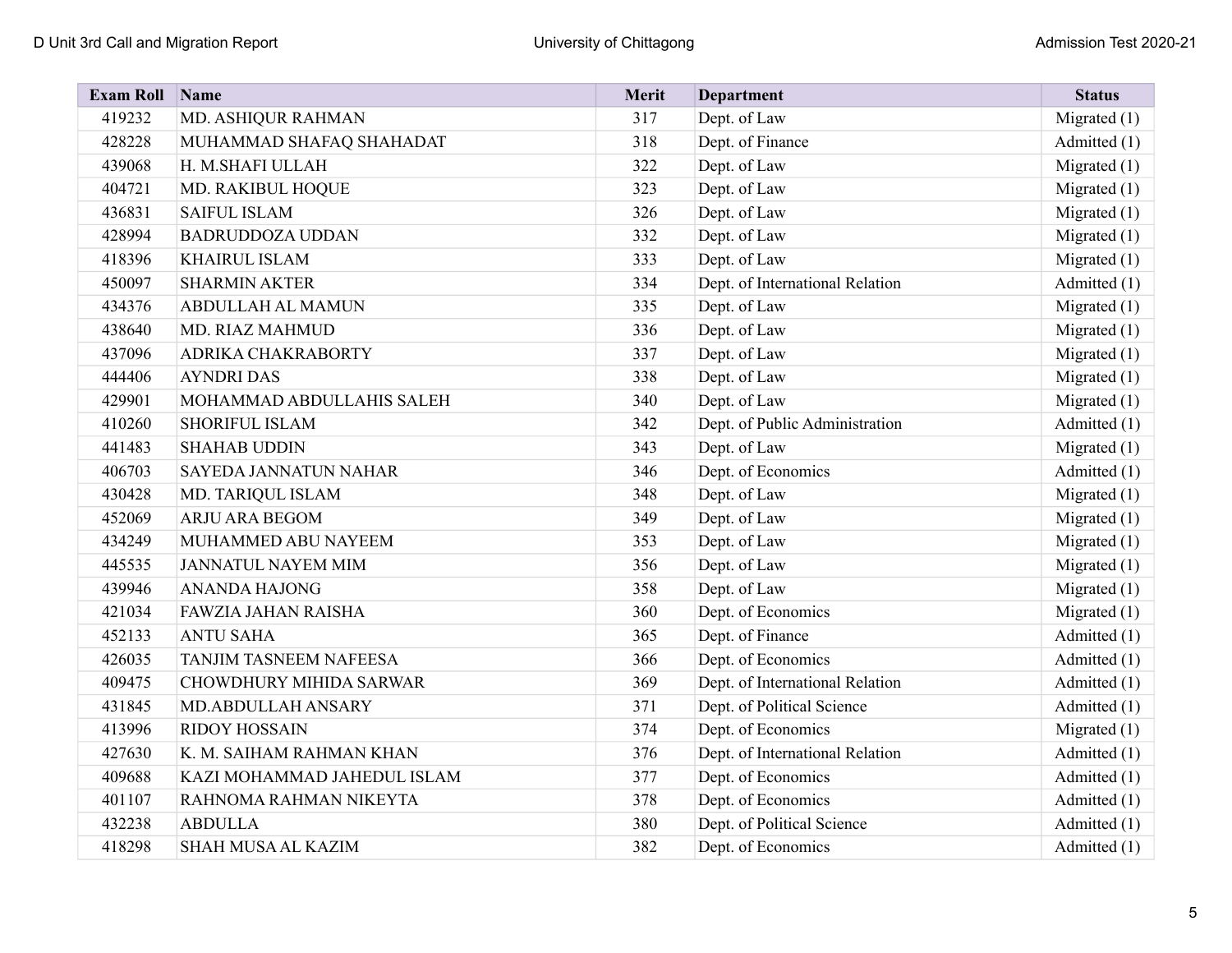| <b>Exam Roll</b> | Name                               | Merit | <b>Department</b>                     | <b>Status</b>  |
|------------------|------------------------------------|-------|---------------------------------------|----------------|
| 454131           | MD. MUDASSIR ALI                   | 388   | Dept. of Economics                    | Admitted (1)   |
| 444973           | <b>AKLIMA AFROJ</b>                | 390   | Dept. of Criminology & Police Science | Admitted (1)   |
| 406442           | MD. RAHMAT ULLAH                   | 391   | Dept. of Economics                    | Migrated (1)   |
| 443148           | TUSTY DEY RITU                     | 392   | Dept. of Economics                    | Admitted (1)   |
| 431730           | MD. SAKHAWAT HOSSAIN               | 393   | Dept. of Economics                    | Migrated $(1)$ |
| 405385           | MD. AL AMIN HOSSAIN                | 394   | Dept. of Public Administration        | Admitted (1)   |
| 426484           | MOHAMMAD KAIKOBAD CHOWDHURY ISTUFA | 395   | Dept. of Economics                    | Migrated (1)   |
| 416317           | <b>MST. SUKITAN KHATUN</b>         | 396   | Dept. of Economics                    | Admitted (1)   |
| 446059           | <b>ALIF RAHAMAN IFTY</b>           | 397   | Dept. of Economics                    | Migrated $(1)$ |
| 429829           | MD. MASUD MONDAL                   | 398   | Dept. of Economics                    | Admitted (1)   |
| 435757           | <b>UTTOM SUTRADOR</b>              | 401   | Dept. of Economics                    | Migrated $(1)$ |
| 406322           | <b>JOBAEL ISLAM</b>                | 404   | Dept. of International Relation       | Admitted (1)   |
| 454182           | MUHAMMED SALMAN BHUIYAN TANIM      | 406   | Dept. of Economics                    | Admitted (1)   |
| 448200           | MD. SADIK RAHMAN                   | 407   | Dept. of Economics                    | Admitted (1)   |
| 410923           | <b>NAHIAN SHAHRIAR</b>             | 408   | Dept. of Economics                    | Admitted (1)   |
| 436205           | SAMIA MOSTAFA RIFA                 | 409   | Dept. of International Relation       | Admitted (1)   |
| 431592           | MAHABUB ALAM SAIKAT                | 417   | Dept. of Economics                    | Admitted (1)   |
| 435928           | MD. KAMRUL HASAN                   | 418   | Dept. of Economics                    | Migrated $(1)$ |
| 443062           | MD. NASIBUL HASAN TAHNIK           | 419   | Dept. of Economics                    | Migrated $(1)$ |
| 429689           | MOHAMMAD MAHATHIR CHOWDHURY        | 422   | Dept. of Economics                    | Migrated $(1)$ |
| 402072           | <b>MEHEDI HASAN DIPU</b>           | 423   | Dept. of Political Science            | Admitted (1)   |
| 450894           | <b>MD.FARUK HOSSAIN</b>            | 426   | Dept. of Communication & Journalism   | Admitted (1)   |
| 431828           | MUHAMMAD PARVEZ                    | 427   | Dept. of International Relation       | Admitted (1)   |
| 405710           | <b>SAZZAD AHMED NAHID</b>          | 437   | Dept. of Economics                    | Migrated $(1)$ |
| 415725           | AL-MAHMUD FAIRUZ ZAHIN             | 442   | Dept. of International Relation       | Admitted (1)   |
| 422706           | <b>DIPANNITA ROY</b>               | 443   | Dept. of International Relation       | Admitted (1)   |
| 423711           | <b>SADIA SIMRAN</b>                | 444   | Dept. of Economics                    | Migrated $(1)$ |
| 453990           | MD. SHAMSUZZAMAN SHADHIN           | 451   | Dept. of Economics                    | Migrated $(1)$ |
| 433923           | SINJON-UL-KARIM                    | 452   | Dept. of International Relation       | Admitted (1)   |
| 426574           | MD. TAWFIQ ELAHI                   | 454   | Dept. of International Relation       | Admitted (1)   |
| 444439           | FAHIMA AKTHER CHOWDHURY            | 456   | Dept. of Economics                    | Admitted (1)   |
| 423981           | <b>MD. ABRAR GALIB</b>             | 459   | Dept. of Economics                    | Migrated $(1)$ |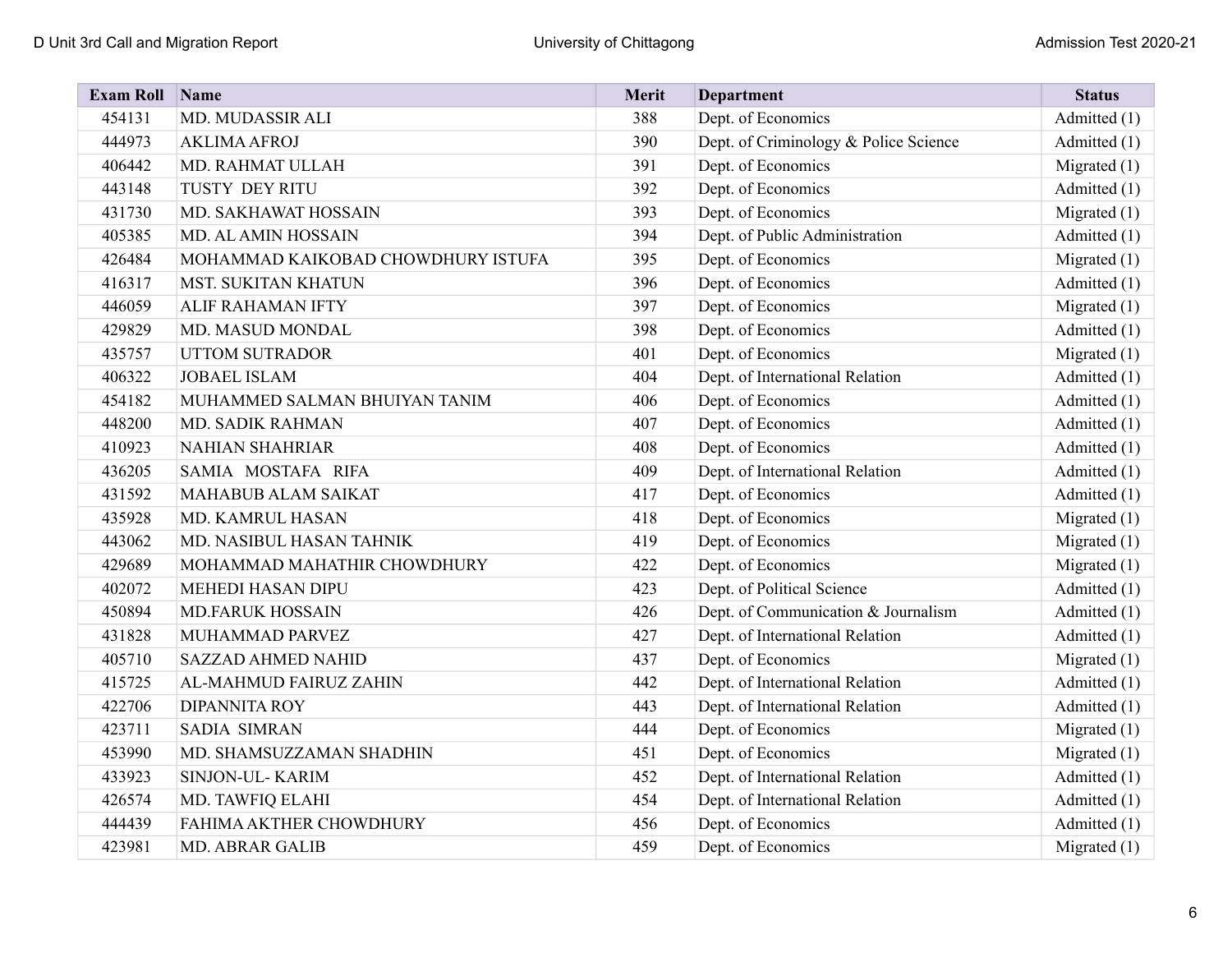| <b>Exam Roll</b> | $\sum_{ }$ Name             | Merit | <b>Department</b>               | <b>Status</b>  |
|------------------|-----------------------------|-------|---------------------------------|----------------|
| 443407           | <b>SAIFUL BAHAR</b>         | 464   | Dept. of International Relation | Admitted (1)   |
| 452009           | <b>SABEKUN NAHAR</b>        | 465   | Dept. of International Relation | Migrated $(1)$ |
| 405246           | <b>SUZIT CHANDRA BARMAN</b> | 466   | Dept. of International Relation | Admitted (1)   |
| 446009           | MURSALIN SHEIKH             | 470   | Dept. of Economics              | Migrated $(1)$ |
| 407994           | HUMAIRATUL FERDOUS          | 472   | Dept. of Economics              | Migrated $(1)$ |
| 410761           | <b>ABIDA ALAMGIR MAHEE</b>  | 473   | Dept. of Economics              | Migrated $(1)$ |
| 408859           | MD. NAZMUL HASAN            | 477   | Dept. of International Relation | Migrated $(1)$ |
| 436239           | MD. KHORSHED ALAM           | 478   | Dept. of Public Administration  | Admitted (1)   |
| 400255           | <b>ZABIR SHAHAT</b>         | 480   | Dept. of Finance                | Admitted (1)   |
| 450525           | MAHBUBA SULTANA MUNNI       | 482   | Dept. of Economics              | Migrated $(1)$ |
| 437490           | TAZRIN TAZZUMA TANHA        | 483   | Dept. of International Relation | Migrated (1)   |
| 410577           | MD. AZMAIN ADEL ADETTO      | 485   | Dept. of International Relation | Migrated $(1)$ |
| 405798           | <b>FAZLUL KARIM MASUM</b>   | 488   | Dept. of Economics              | Migrated $(1)$ |
| 453999           | SHARIKA HAQUE MUMU          | 491   | Dept. of International Relation | Migrated (1)   |
| 431936           | SAIFUDDIN BIN MOZAFFAR      | 492   | Dept. of International Relation | Migrated $(1)$ |
| 410150           | <b>NABILA SORWAR</b>        | 495   | Dept. of Public Administration  | Admitted (1)   |
| 414935           | MD. MAHAFUZUR RAHMAN        | 498   | Dept. of Political Science      | Admitted (1)   |
| 438119           | <b>BORHAN UDDIN</b>         | 499   | Dept. of Public Administration  | Admitted (1)   |
| 444419           | <b>JANNATUL NAIMA</b>       | 500   | Dept. of Economics              | Migrated $(1)$ |
| 436958           | MD. ATAUL ISLAM             | 502   | Dept. of International Relation | Migrated $(1)$ |
| 430336           | AFRA TASNIM URMI            | 503   | Dept. of International Relation | Migrated $(1)$ |
| 420235           | <b>FAIRUJ SADAF DIP</b>     | 506   | Dept. of Economics              | Migrated $(1)$ |
| 408173           | HUR-E-ZANNAT                | 508   | Dept. of Economics              | Migrated $(1)$ |
| 413185           | RUBAIYAT MAHBUB RUBAI       | 509   | Dept. of International Relation | Migrated $(1)$ |
| 449534           | SAHARIYA SULTANA SATHI      | 512   | Dept. of International Relation | Migrated $(1)$ |
| 443658           | TAHAMIDA REZWANA ANANYA     | 514   | Dept. of Political Science      | Admitted (1)   |
| 449181           | <b>OMAR BIN KASHEM</b>      | 516   | Dept. of International Relation | Migrated $(1)$ |
| 436266           | <b>SAKIBA IMAM TUSHI</b>    | 517   | Dept. of International Relation | Migrated $(1)$ |
| 409612           | <b>SAIFUL ISLAM</b>         | 518   | Dept. of Economics              | Migrated $(1)$ |
| 401763           | ZIA UDDIN SAYEM             | 519   | Dept. of Public Administration  | Admitted (1)   |
| 402096           | ADHIRAJ DATTA               | 521   | Dept. of International Relation | Migrated $(1)$ |
| 437583           | MEHERUN NESSA PRIYA         | 522   | Dept. of Finance                | Admitted (1)   |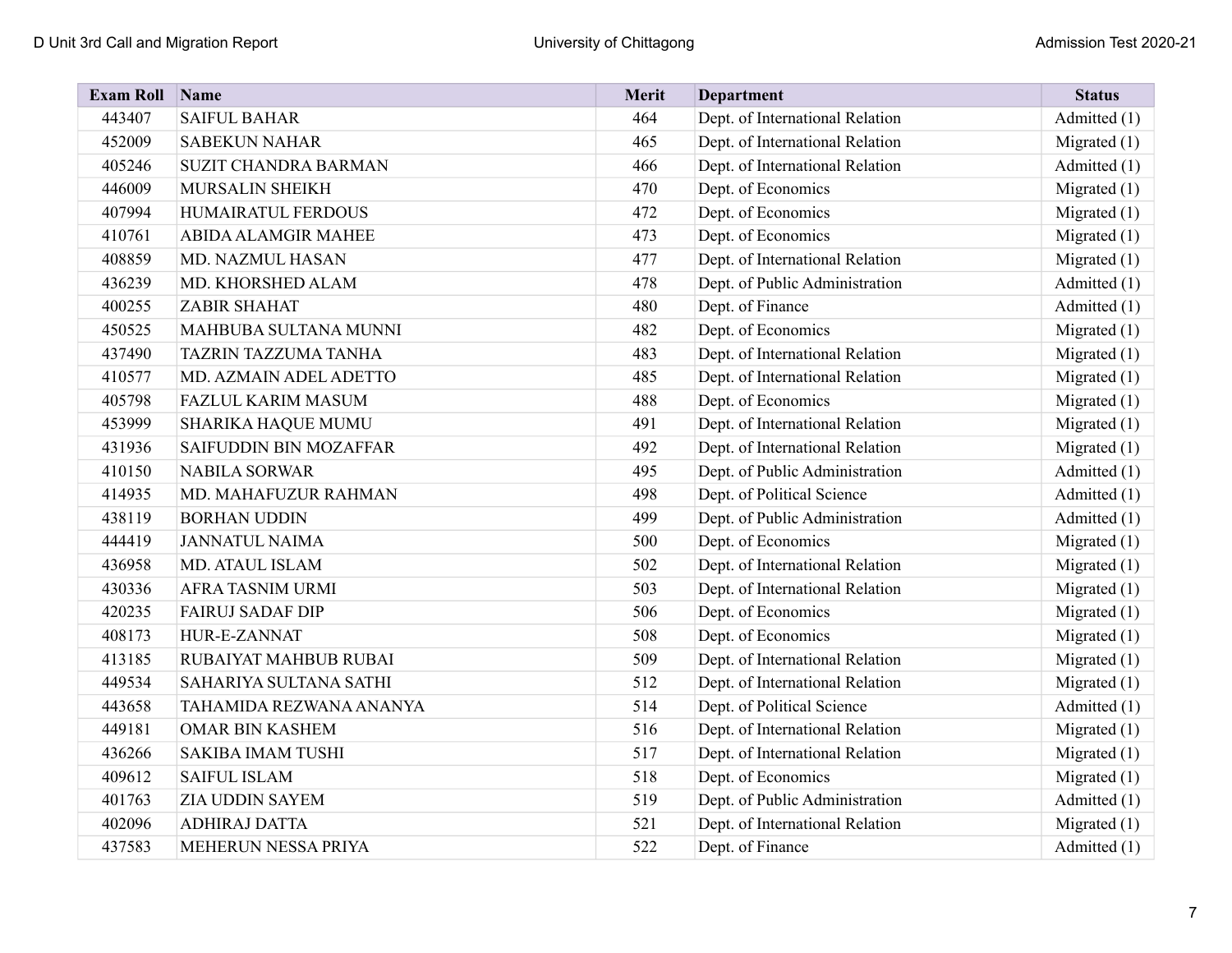| <b>Exam Roll Name</b> |                             | <b>Merit</b> | <b>Department</b>                     | <b>Status</b>  |
|-----------------------|-----------------------------|--------------|---------------------------------------|----------------|
| 430029                | MD. AMINUL AHSAN            | 526          | Dept. of International Relation       | Migrated $(1)$ |
| 404895                | MD. MEJANUR RAHMAN          | 527          | Dept. of International Relation       | Migrated $(1)$ |
| 417856                | MD. IMRAN HOSSAIN           | 528          | Dept. of Economics                    | Migrated $(1)$ |
| 414681                | NAZMUNNAHAR LABONI          | 530          | Dept. of Political Science            | Admitted (1)   |
| 401911                | PUNAM PARIAL                | 531          | Dept. of Economics                    | Migrated $(1)$ |
| 438207                | MD. ABU TALHA               | 534          | Dept. of Economics                    | Migrated $(1)$ |
| 440424                | <b>TOUHID HOSSIN</b>        | 536          | Dept. of Economics                    | Migrated $(1)$ |
| 412104                | TANJINUN NAHER TANJO        | 537          | Dept. of Economics                    | Migrated $(1)$ |
| 434895                | <b>SHAHIN KHANDOKER</b>     | 538          | Dept. of Public Administration        | Admitted (1)   |
| 411446                | TORIQUL ISLAM TORIF         | 541          | Dept. of Economics                    | Migrated $(1)$ |
| 425283                | MD. SALMIN TALUKDAR         | 542          | Dept. of Political Science            | Admitted (1)   |
| 443303                | <b>ADRITA BARUA</b>         | 543          | Dept. of Criminology & Police Science | Admitted (1)   |
| 438202                | <b>FAIRUZ NAHIAN</b>        | 545          | Dept. of International Relation       | Migrated $(1)$ |
| 451477                | <b>SUMAIYA ALAM</b>         | 546          | Dept. of Economics                    | Migrated $(1)$ |
| 417008                | <b>DURJOY BHOWMICK</b>      | 547          | Dept. of Economics                    | Migrated $(1)$ |
| 416266                | MD. IMTIAJ KHAN             | 551          | Dept. of Political Science            | Admitted (1)   |
| 453526                | TAZKIA MASHIAT TUNAZ        | 552          | Dept. of Economics                    | Migrated $(1)$ |
| 419730                | <b>DIBYASREE DEY</b>        | 553          | Dept. of Public Administration        | Admitted (1)   |
| 445852                | MD. MUSFIQUR RAHAMAN        | 556          | Dept. of Economics                    | Migrated $(1)$ |
| 431831                | <b>RUBEL HOSEN</b>          | 559          | Dept. of Economics                    | Migrated $(1)$ |
| 452740                | MD. TANBIR SHIHAB CHOWDHURY | 560          | Dept. of Economics                    | Migrated $(1)$ |
| 400007                | Tasnuva Niha                | 565          | Dept. of International Relation       | Migrated $(1)$ |
| 408911                | ZINNATUN NISA RIKTA         | 568          | Dept. of Economics                    | Migrated $(1)$ |
| 412578                | <b>TASKIN SADIA</b>         | 569          | Dept. of Economics                    | Migrated $(1)$ |
| 444665                | <b>EMAM HOSSEN</b>          | 572          | Dept. of Economics                    | Migrated (1)   |
| 402589                | TINNE GHOSHAL SARKAR        | 576          | Dept. of Public Administration        | Admitted (1)   |
| 417330                | MOST. FATEMA TUJ JAHORA     | 577          | Dept. of Economics                    | Migrated $(1)$ |
| 402556                | SYEDA NISHAT SIDDIQUA       | 578          | Dept. of Economics                    | Migrated $(1)$ |
| 448868                | <b>FARIA JAHAN OISHE</b>    | 579          | Dept. of International Relation       | Migrated $(1)$ |
| 449523                | <b>TAZNUR HAIDER TOFA</b>   | 580          | Dept. of Economics                    | Migrated $(1)$ |
| 453799                | MD. NOMAN SIDDIKY           | 581          | Dept. of Economics                    | Migrated $(1)$ |
| 441806                | <b>IFTESAM CHOWDHURY</b>    | 582          | Dept. of Economics                    | Migrated $(1)$ |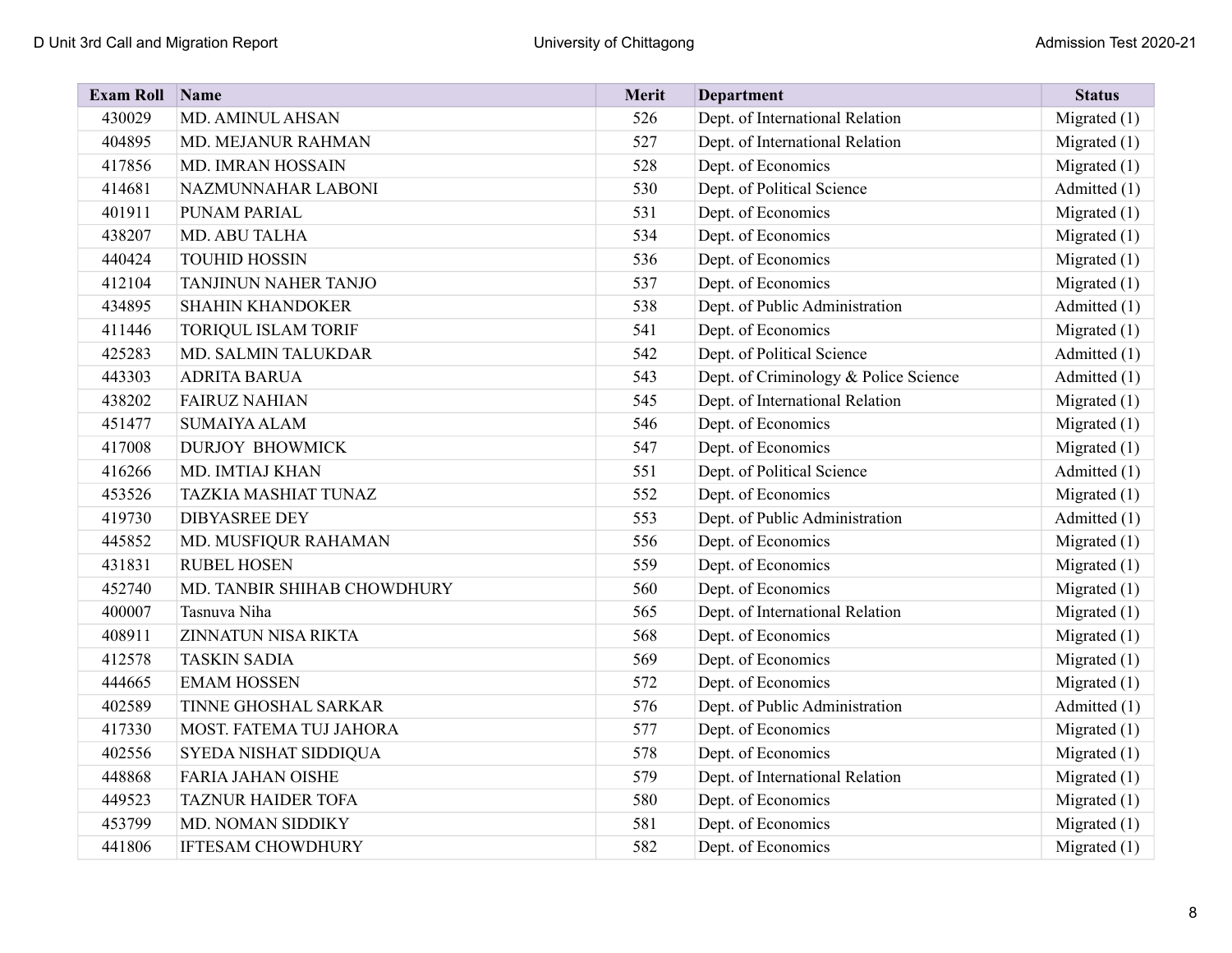| <b>Exam Roll Name</b> |                               | Merit | <b>Department</b>                   | <b>Status</b>  |
|-----------------------|-------------------------------|-------|-------------------------------------|----------------|
| 446752                | PRIOSHE DHAR PUJA             | 583   | Dept. of Public Administration      | Admitted (1)   |
| 403084                | MAHMUDA AKTER MOZUMDER        | 584   | Dept. of Economics                  | Migrated $(1)$ |
| 405572                | <b>SAIVA SUBRENA</b>          | 592   | Dept. of Economics                  | Migrated (1)   |
| 433507                | <b>MUNNA AKTHER</b>           | 593   | Dept. of Economics                  | Migrated $(1)$ |
| 449593                | MD. MOHAMMAD ALI              | 596   | Dept. of Public Administration      | Admitted (1)   |
| 430758                | <b>RANI AKTHER LIJU</b>       | 598   | Dept. of Economics                  | Migrated (1)   |
| 428361                | <b>HALIMA AZIM</b>            | 599   | Dept. of Economics                  | Admitted (1)   |
| 440715                | SHEIKHE ZONAEED KABIR         | 601   | Dept. of International Relation     | Migrated $(1)$ |
| 442152                | MD. NAFIZ IMTIAZ              | 604   | Dept. of Economics                  | Migrated $(1)$ |
| 450459                | <b>NAZMUL HOQUE</b>           | 605   | Dept. of Economics                  | Migrated (1)   |
| 447005                | PRANTA DEV ROY                | 606   | Dept. of Finance                    | Admitted (1)   |
| 448308                | <b>TAZINA WAIZ ORNE</b>       | 613   | Dept. of Economics                  | Migrated $(1)$ |
| 439354                | <b>TAHMID ANJUM SHAFIN</b>    | 614   | Dept. of Economics                  | Migrated $(1)$ |
| 440325                | <b>JEHADUL ISLAM</b>          | 619   | Dept. of Economics                  | Admitted (1)   |
| 428136                | MOHAMMAD SAIFUL ISLAM         | 620   | Dept. of Economics                  | Migrated (1)   |
| 427728                | MD. TOMIZ UDDIN               | 621   | Dept. of Political Science          | Admitted (1)   |
| 417507                | <b>AURPITA DASH</b>           | 623   | Dept. of Communication & Journalism | Admitted (1)   |
| 443220                | <b>MUSKAN KABIR</b>           | 624   | Dept. of International Relation     | Admitted (1)   |
| 451103                | <b>SAFIKUL ISLAM</b>          | 626   | Dept. of International Relation     | Migrated $(1)$ |
| 422348                | <b>JANNATUL FERDOUS MEHER</b> | 627   | Dept. of International Relation     | Migrated $(1)$ |
| 408599                | <b>SUJANA AZIZ</b>            | 629   | Dept. of Economics                  | Migrated $(1)$ |
| 405052                | <b>SAJJAD HOSSAIN SAKIB</b>   | 630   | Dept. of Public Administration      | Admitted (1)   |
| 443764                | MD RASEL PERVAZ               | 631   | Dept. of Economics                  | Migrated $(1)$ |
| 430312                | <b>JANNATUL MARIA</b>         | 634   | Dept. of Economics                  | Migrated $(1)$ |
| 444102                | <b>SABIT SHAHRIAR</b>         | 635   | Dept. of Economics                  | Migrated $(1)$ |
| 440988                | <b>ISRAT JAHAN</b>            | 639   | Dept. of Economics                  | Migrated (1)   |
| 443203                | H. M. SABBIR HOSSAIN          | 641   | Dept. of International Relation     | Migrated $(1)$ |
| 451923                | <b>ISRAT JAHAN SADIKA</b>     | 642   | Dept. of Economics                  | Migrated $(1)$ |
| 444560                | MD. PARVAZ MOSARAF            | 643   | Dept. of Economics                  | Migrated (1)   |
| 425946                | <b>SADIA SULTANA</b>          | 645   | Dept. of Public Administration      | Admitted (1)   |
| 429487                | MD. THOUHID HASSAN TANNA      | 647   | Dept. of International Relation     | Migrated $(1)$ |
| 406662                | <b>ANJUMAN ARA</b>            | 650   | Dept. of Economics                  | Migrated $(1)$ |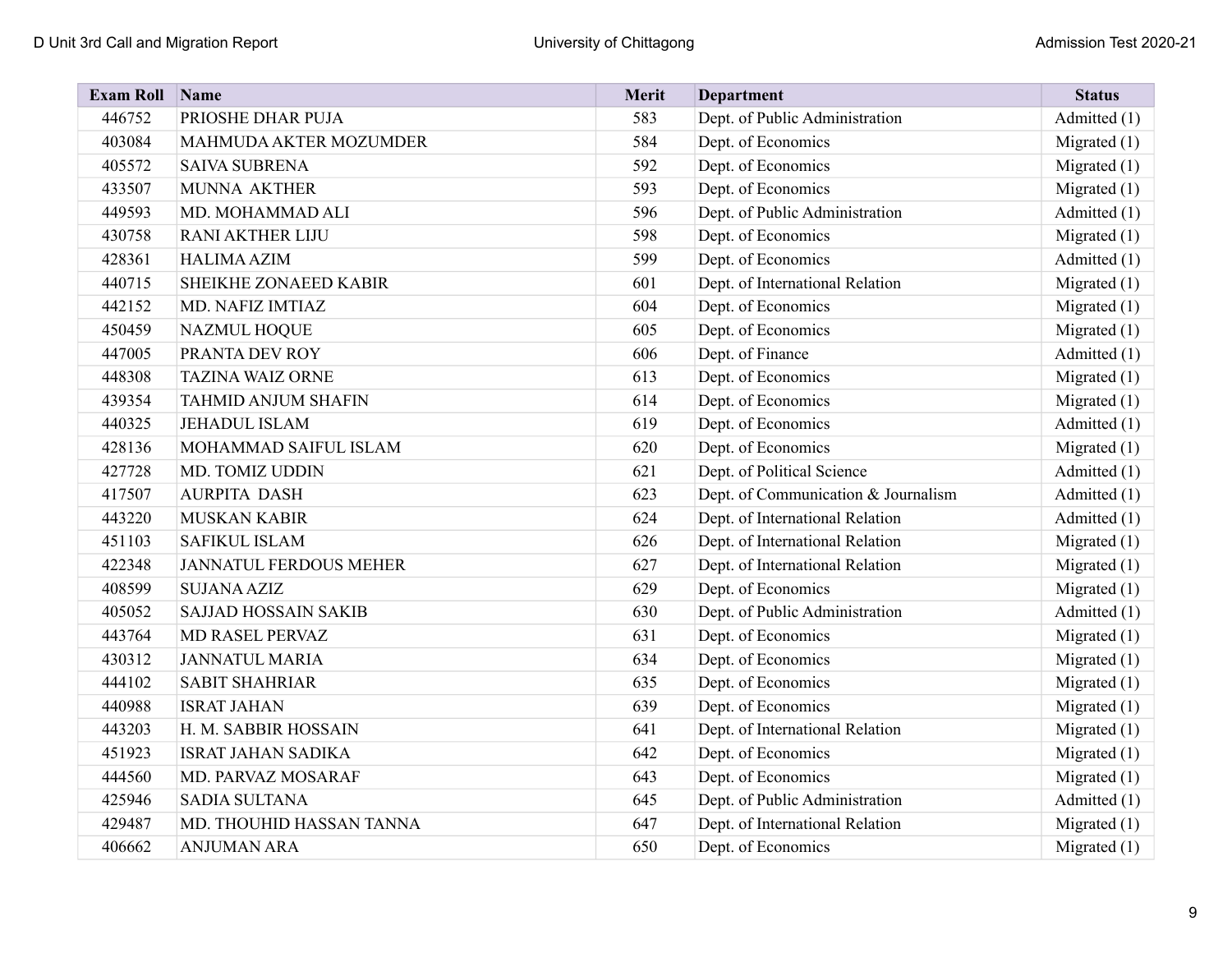| <b>Exam Roll Name</b> |                             | Merit | <b>Department</b>               | <b>Status</b>  |
|-----------------------|-----------------------------|-------|---------------------------------|----------------|
| 438379                | <b>ANWARUL ISLAM</b>        | 652   | Dept. of Political Science      | Admitted (1)   |
| 424117                | <b>HOSNA ARA AKTER</b>      | 653   | Dept. of Economics              | Migrated $(1)$ |
| 436282                | <b>MAHI MOSTAFA NAHIN</b>   | 659   | Dept. of Economics              | Migrated $(1)$ |
| 407481                | MD JAYED MIA                | 661   | Dept. of Political Science      | Admitted (1)   |
| 407559                | <b>HASIBUL HASAN</b>        | 664   | Dept. of Economics              | Migrated $(1)$ |
| 453868                | <b>SHAHRIARE IBNE HASAN</b> | 667   | Dept. of International Relation | Migrated $(1)$ |
| 440459                | TAWFIQ AL HASIB TAMIM       | 668   | Dept. of Public Administration  | Admitted (1)   |
| 446535                | <b>HABIBA YESMIN</b>        | 669   | Dept. of Economics              | Migrated $(1)$ |
| 445974                | <b>MD. MASUD RANA</b>       | 670   | Dept. of Economics              | Migrated $(1)$ |
| 409339                | <b>SHORIF MIA</b>           | 671   | Dept. of Economics              | Migrated $(1)$ |
| 447801                | <b>SARAH CHOWDHURY</b>      | 673   | Dept. of Economics              | Migrated $(1)$ |
| 450540                | MD. IFTHIER MIA             | 675   | Dept. of Economics              | Migrated $(1)$ |
| 410583                | MD. FARHAN HOSSAIN BHUIYAN  | 679   | Dept. of Public Administration  | Admitted (1)   |
| 444506                | RINADH SULTANA TOYSHE       | 681   | Dept. of International Relation | Migrated $(1)$ |
| 451301                | <b>TANNY GHOSH</b>          | 683   | Dept. of Public Administration  | Migrated $(1)$ |
| 429221                | MD. MOZAHIDUL ISLAM         | 684   | Dept. of Political Science      | Admitted (1)   |
| 404395                | <b>MEDHA DUTTA</b>          | 685   | Dept. of Public Administration  | Migrated $(1)$ |
| 419790                | <b>IFFAT JAHAN SHARMIN</b>  | 686   | Dept. of International Relation | Migrated $(1)$ |
| 417498                | <b>FALGUNEE DAS</b>         | 687   | Dept. of International Relation | Admitted (1)   |
| 436260                | ASHEKUR RAHMAN ASHEK        | 688   | Dept. of Political Science      | Admitted (1)   |
| 447717                | MAKSUDA AKTER SWEETY        | 689   | Dept. of International Relation | Migrated $(1)$ |
| 445567                | ABDULLAH AL MAHIM CHOWDHURY | 691   | Dept. of Economics              | Migrated (1)   |
| 415568                | MOHAMMAD ARIFUL ISLAM       | 692   | Dept. of Economics              | Admitted (1)   |
| 419483                | <b>UMME HABIBA</b>          | 693   | Dept. of Economics              | Migrated $(1)$ |
| 430432                | <b>TANVIR ISLAM</b>         | 694   | Dept. of International Relation | Migrated $(1)$ |
| 409148                | <b>BAPPY TALUKDER</b>       | 696   | Dept. of Economics              | Migrated $(1)$ |
| 402538                | SUBROTO KUMAR MONDAL        | 699   | Dept. of Economics              | Migrated $(1)$ |
| 413210                | MD. EJADUR RAHMAN           | 700   | Dept. of Political Science      | Admitted (1)   |
| 448956                | KHADIZA BINTE ZAHIR         | 705   | Dept. of International Relation | Migrated $(1)$ |
| 410486                | RAMISA SHAMRIN CHOWDHURY    | 707   | Dept. of Economics              | Migrated $(1)$ |
| 400546                | <b>NUR-A-ALAM NABIL</b>     | 709   | Dept. of Economics              | Migrated $(1)$ |
| 430863                | MAHMUDUL HASNAT MAHI        | 711   | Dept. of International Relation | Migrated $(1)$ |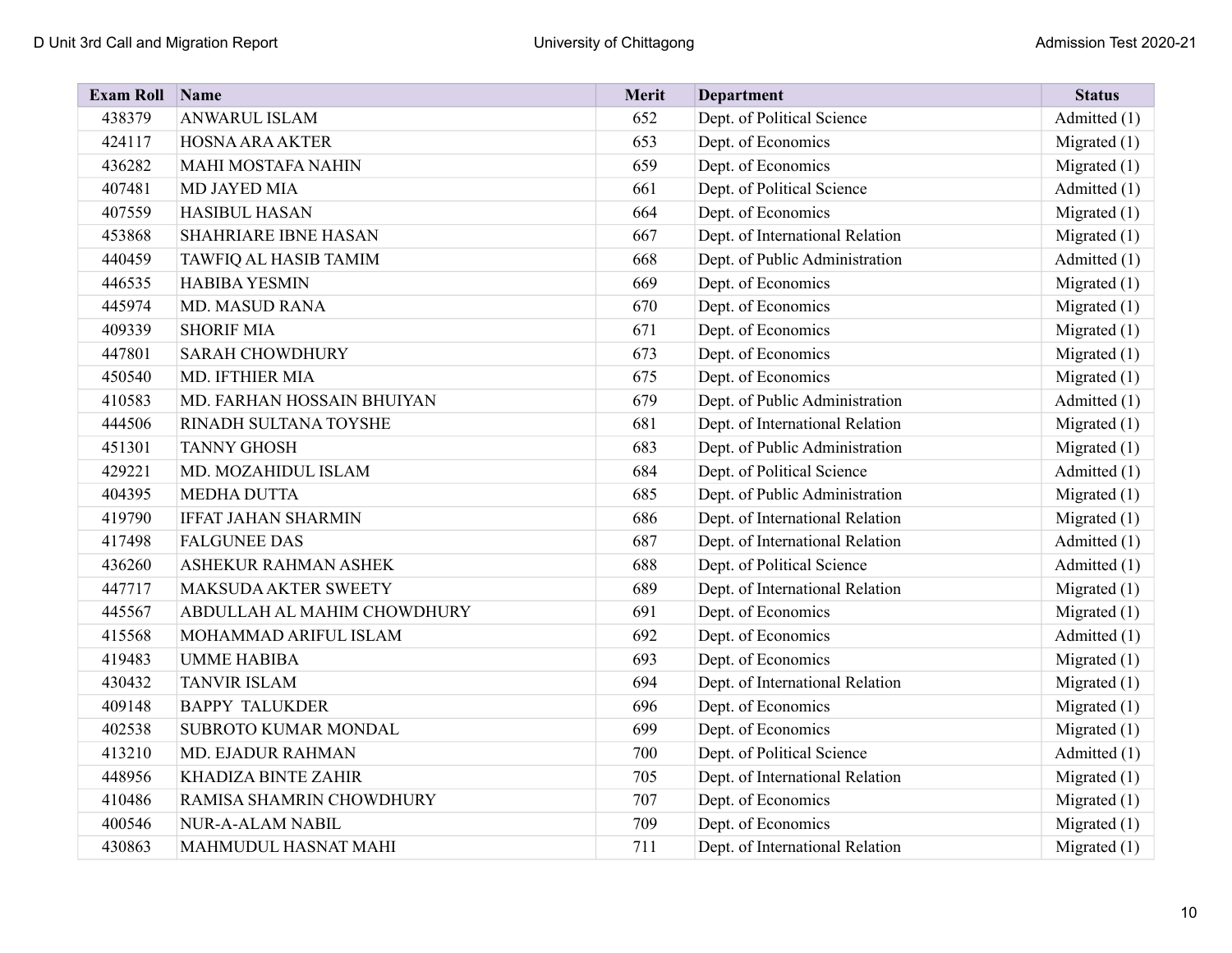| <b>Exam Roll</b> | Name                           | Merit | <b>Department</b>                     | <b>Status</b>  |
|------------------|--------------------------------|-------|---------------------------------------|----------------|
| 440751           | TASNIMA HOQUE CHOWDHURY        | 712   | Dept. of Economics                    | Migrated $(1)$ |
| 403952           | <b>SAMIYA IRIN TASNIM</b>      | 714   | Dept. of Economics                    | Migrated $(1)$ |
| 445996           | <b>FARHAD MIA</b>              | 718   | Dept. of Political Science            | Admitted (1)   |
| 427906           | <b>MD.SAZIB SHEKH</b>          | 720   | Dept. of Economics                    | Migrated (2)   |
| 438043           | MOYMUNA YESMIN                 | 723   | Dept. of Political Science            | Admitted (1)   |
| 442883           | TANJINA AKTER TASPIA           | 724   | Dept. of Economics                    | Migrated $(1)$ |
| 431314           | TOYMUR ISLAM                   | 727   | Dept. of International Relation       | Migrated $(1)$ |
| 429225           | <b>BRINTA BANIK</b>            | 728   | Dept. of International Relation       | Migrated (1)   |
| 434495           | <b>HOSSAIN MAHAMUD CHISHTY</b> | 730   | Dept. of International Relation       | Migrated $(1)$ |
| 439292           | <b>SHANJIDA KHAIR</b>          | 732   | Dept. of International Relation       | Migrated (1)   |
| 417678           | DICO MONDAL                    | 733   | Dept. of International Relation       | Migrated $(1)$ |
| 403814           | MD. MAHFUJ KHAN                | 735   | Dept. of Public Administration        | Migrated (1)   |
| 422233           | MD. SAIDUL ISLAM               | 736   | Dept. of Criminology & Police Science | Admitted (1)   |
| 419936           | <b>SADIA AMIN</b>              | 737   | Dept. of International Relation       | Migrated $(1)$ |
| 404530           | <b>JANNATUL MAWA MITHILA</b>   | 739   | Dept. of Criminology & Police Science | Admitted (1)   |
| 409000           | MD. SHAHIN HOSEN               | 746   | Dept. of International Relation       | Migrated $(1)$ |
| 453141           | SADIA TAHNIN SUZANA            | 748   | Dept. of International Relation       | Migrated $(1)$ |
| 444869           | <b>OMAR HOSEN</b>              | 751   | Dept. of Economics                    | Migrated (1)   |
| 417873           | <b>SHAHRIAR TANVIR</b>         | 753   | Dept. of International Relation       | Migrated (2)   |
| 445267           | <b>ANAYET ULLAH</b>            | 755   | Dept. of Economics                    | Migrated $(1)$ |
| 404052           | MD. KAMRUL ISLAM               | 758   | Dept. of Political Science            | Admitted (1)   |
| 421970           | <b>ASFAK MAHMUD</b>            | 762   | Dept. of Public Administration        | Migrated $(1)$ |
| 423006           | <b>RONY AKTER</b>              | 763   | Dept. of Economics                    | Migrated $(1)$ |
| 431718           | <b>KAMRUL ISLAM</b>            | 766   | Dept. of Political Science            | Migrated $(1)$ |
| 407106           | <b>SHAINA AKTER</b>            | 770   | Dept. of International Relation       | Migrated $(1)$ |
| 430473           | S. M. JUBAER                   | 774   | Dept. of Public Administration        | Migrated (1)   |
| 449058           | <b>NELOY ACHARJEE</b>          | 776   | Dept. of International Relation       | Migrated (2)   |
| 419414           | <b>SADMAN F HAQUE</b>          | 784   | Dept. of Development Studies          | Migrated $(1)$ |
| 430137           | MD. TAKI YEASIR                | 785   | Dept. of Public Administration        | Migrated $(1)$ |
| 409463           | ASHRAFUL ALAM SHUDDHO          | 787   | Dept. of Public Administration        | Migrated $(1)$ |
| 432829           | MD. AL AMIN MAFI               | 788   | Dept. of Political Science            | Admitted (1)   |
| 430203           | SUBRINA MOMTAZ RIMU            | 789   | Dept. of Public Administration        | Migrated $(1)$ |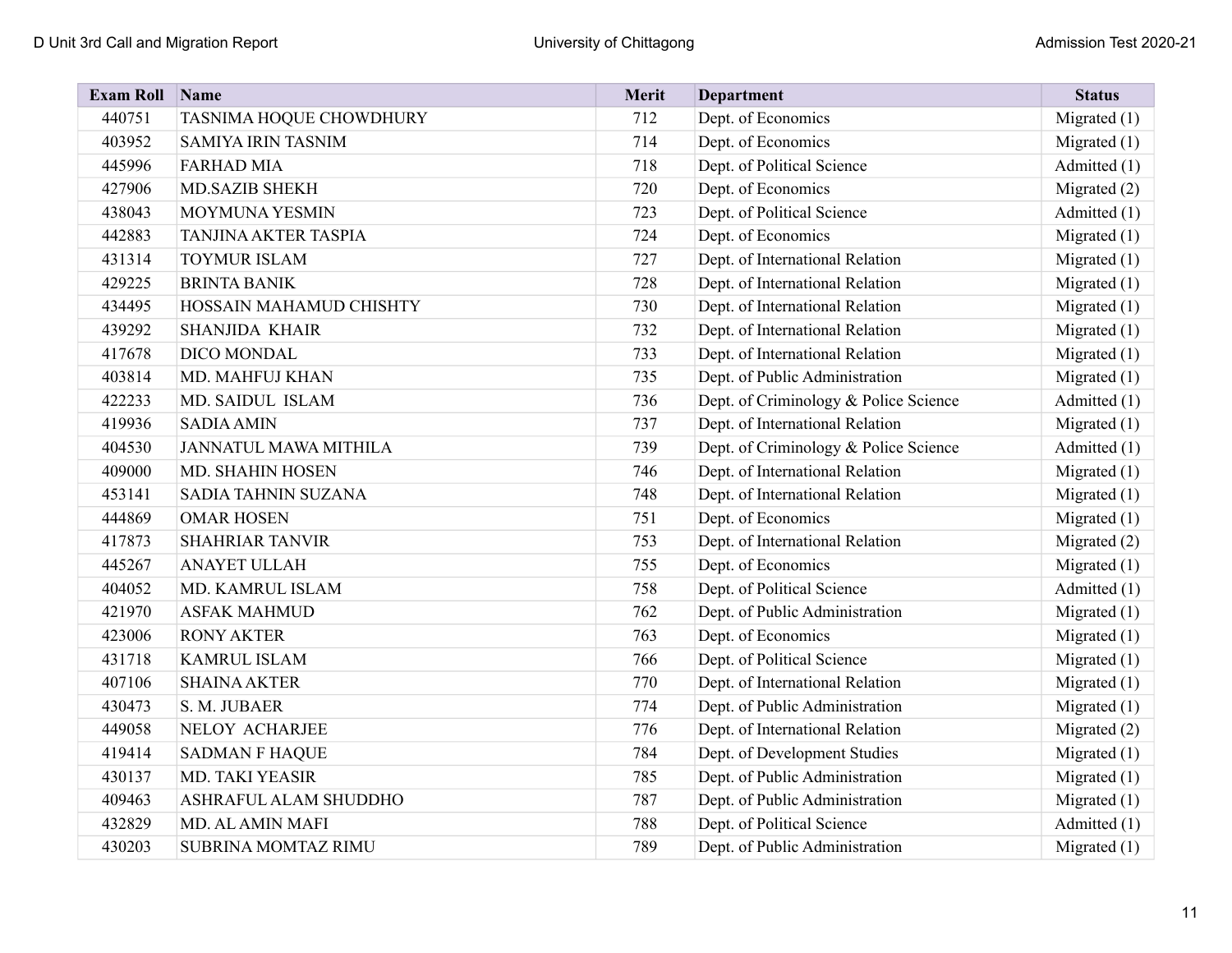| <b>Exam Roll</b> | Name                       | Merit | <b>Department</b>               | <b>Status</b>  |
|------------------|----------------------------|-------|---------------------------------|----------------|
| 449320           | <b>TONMOY HASAN</b>        | 790   | Dept. of Public Administration  | Migrated $(1)$ |
| 434731           | MD. HUMAYUN KABIR          | 792   | Dept. of Development Studies    | Migrated $(1)$ |
| 432749           | MD. MEHADI HASAN SHOHAN    | 794   | Dept. of International Relation | Migrated $(1)$ |
| 407630           | <b>FAIROOZ AMIN</b>        | 797   | Dept. of Public Administration  | Migrated $(1)$ |
| 449113           | MD. TOHIDUL ISLAM          | 799   | Dept. of International Relation | Migrated $(1)$ |
| 451714           | <b>NAFIZ MAHMUD</b>        | 801   | Dept. of Public Administration  | Migrated $(1)$ |
| 447520           | HASNATUL AKMAM             | 803   | Dept. of Sociology              | Admitted (1)   |
| 442032           | <b>SADIA TASNIM</b>        | 806   | Dept. of Public Administration  | Migrated $(1)$ |
| 412593           | <b>GOURAB DAS</b>          | 807   | Dept. of Public Administration  | Migrated $(1)$ |
| 436660           | <b>TANVIR ABDULLAH</b>     | 808   | Dept. of Development Studies    | Migrated $(1)$ |
| 452790           | <b>FABIHA BUSHRA ALI</b>   | 811   | Dept. of Development Studies    | Migrated $(1)$ |
| 446308           | <b>NAZIFA MOSTAFIZ</b>     | 813   | Dept. of Public Administration  | Migrated $(1)$ |
| 439550           | <b>SANJANA HUDA RABIL</b>  | 814   | Dept. of Development Studies    | Migrated $(1)$ |
| 434521           | TANGIL AL MAHAMUD SOWAD    | 815   | Dept. of Public Administration  | Migrated $(1)$ |
| 439390           | MD. SEAM KHAN              | 816   | Dept. of Development Studies    | Migrated $(1)$ |
| 428252           | <b>JIM AKTHER</b>          | 820   | Dept. of Political Science      | Migrated $(1)$ |
| 405477           | <b>ARSHED UR RAHMAN</b>    | 822   | Dept. of International Relation | Migrated $(1)$ |
| 414589           | MISHRAT JAHAN EMU          | 825   | Dept. of Public Administration  | Migrated $(1)$ |
| 404584           | <b>SADMAN SAKIB SHUPTO</b> | 827   | Dept. of International Relation | Migrated $(1)$ |
| 431705           | <b>MAHIN AKTER</b>         | 829   | Dept. of Political Science      | Migrated $(1)$ |
| 445685           | MOHAMMAD FARHAD HOSSAIN    | 830   | Dept. of Public Administration  | Migrated $(1)$ |
| 439986           | TAWHEDUL ISLAM TANVIR      | 831   | Dept. of International Relation | Migrated $(1)$ |
| 445693           | <b>NAEEM HOSSAIN</b>       | 832   | Dept. of Political Science      | Migrated $(1)$ |
| 415649           | <b>FATEMA ZANNAT</b>       | 833   | Dept. of International Relation | Migrated $(1)$ |
| 419940           | FARIA MEHJABIN JIMAM       | 838   | Dept. of Public Administration  | Migrated $(1)$ |
| 402631           | <b>MILAN</b>               | 842   | Dept. of Public Administration  | Migrated $(1)$ |
| 414740           | <b>MD ALIFUL ISLAM</b>     | 843   | Dept. of Public Administration  | Migrated $(1)$ |
| 401953           | MD. REDWAN AHMED RIDOY     | 845   | Dept. of Public Administration  | Migrated $(1)$ |
| 415132           | RADETUM KHAN IBTESHAM      | 846   | Dept. of Public Administration  | Migrated $(1)$ |
| 410096           | <b>MAHARIN SULTANA</b>     | 847   | Dept. of Development Studies    | Migrated $(1)$ |
| 444566           | <b>MUNNY AKTHER</b>        | 849   | Dept. of Public Administration  | Migrated $(1)$ |
| 429279           | MITHILA FARZANA            | 850   | Dept. of Development Studies    | Migrated $(1)$ |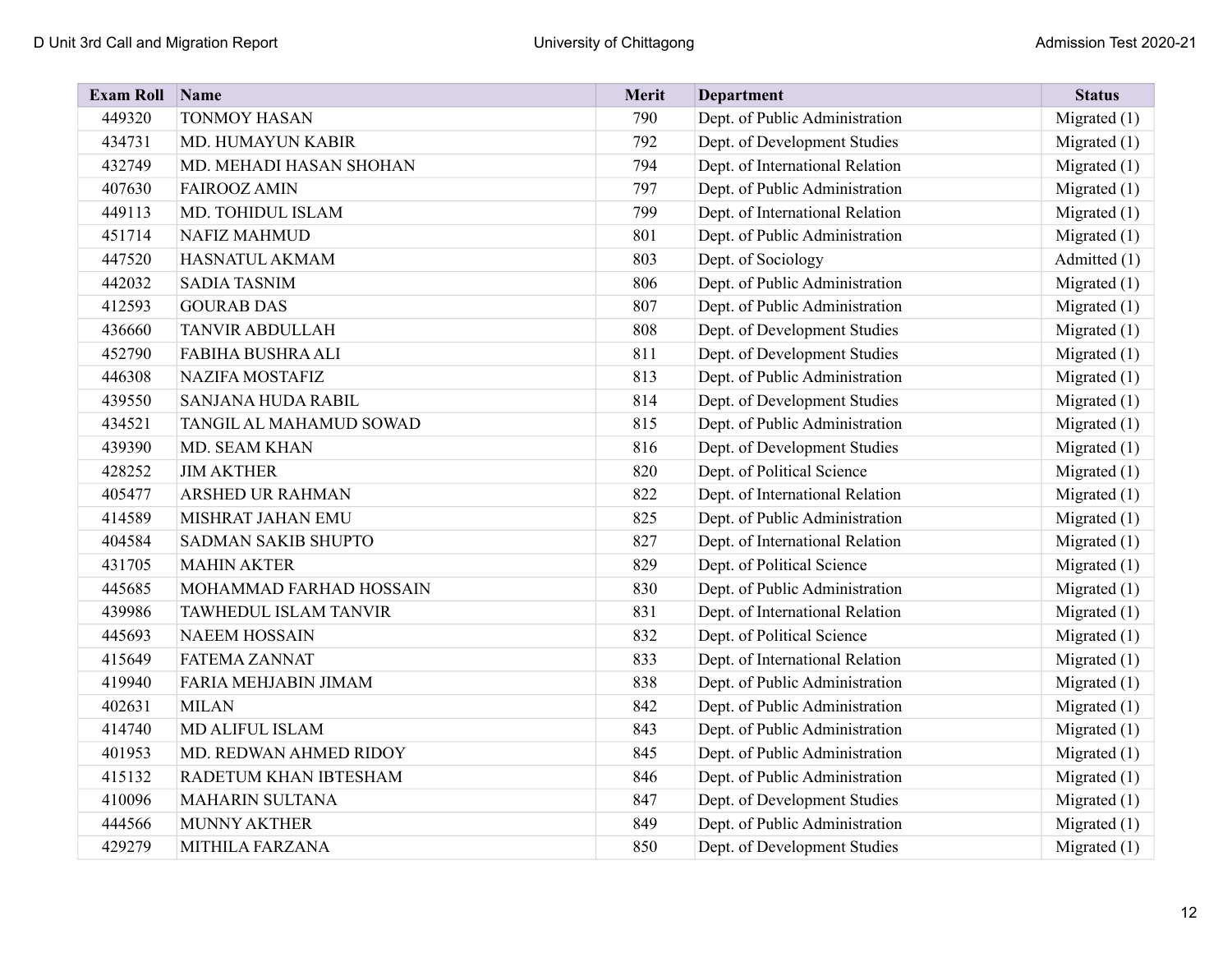| <b>Exam Roll</b> | Name                          | Merit | <b>Department</b>                   | <b>Status</b>  |
|------------------|-------------------------------|-------|-------------------------------------|----------------|
| 434826           | MOCHAMMAT KAUSER NECHA        | 858   | Dept. of Economics                  | Migrated $(1)$ |
| 409981           | HOSSAIN AHMED TANVIR          | 861   | Dept. of Political Science          | Migrated $(1)$ |
| 429651           | <b>JOYITA DEY</b>             | 862   | Dept. of Public Administration      | Migrated $(1)$ |
| 426582           | <b>JAKARIA MASUD</b>          | 863   | Dept. of Political Science          | Migrated (1)   |
| 445541           | MD. MAHFOJUR RAHMAN           | 865   | Dept. of Political Science          | Migrated $(1)$ |
| 453353           | MD. ARAFAT ISLAM              | 866   | Dept. of Public Administration      | Migrated (1)   |
| 447174           | MD. TAFSIR HOSSAIN ANTU       | 873   | Dept. of Political Science          | Migrated (1)   |
| 444217           | MD. MEHRAB TALUKDAR RAHI      | 875   | Dept. of Public Administration      | Migrated (1)   |
| 436233           | FAKHRUL HAITHER TONU          | 876   | Dept. of Public Administration      | Migrated $(1)$ |
| 450541           | MD.SHAFIUL ISLAM              | 879   | Dept. of Sociology                  | Admitted (1)   |
| 448747           | <b>BADHAN KUMAR MAHANTO</b>   | 880   | Dept. of Political Science          | Migrated (1)   |
| 450847           | <b>ROBIN SADAGAR</b>          | 882   | Dept. of Public Administration      | Migrated $(1)$ |
| 439119           | <b>MUSHAHID MIAH</b>          | 885   | Dept. of Political Science          | Migrated $(1)$ |
| 403349           | ASHFAQ ZAMAN ARNOB            | 887   | Dept. of Political Science          | Migrated (1)   |
| 446568           | <b>TASNIM RAHMAN</b>          | 888   | Dept. of Public Administration      | Migrated $(1)$ |
| 438268           | <b>NAIMA SULTHANA</b>         | 889   | Dept. of Public Administration      | Migrated $(1)$ |
| 436148           | <b>TANIYA AKTER</b>           | 890   | Dept. of Communication & Journalism | Migrated (1)   |
| 412342           | S.M. MEHRAJ HOSSAIN CHOWDHURY | 892   | Dept. of Public Administration      | Migrated $(1)$ |
| 413005           | <b>RASEL HOSSEN</b>           | 893   | Dept. of International Relation     | Migrated $(1)$ |
| 429671           | MOHAMMAD AKIF IBN YOUSUF      | 897   | Dept. of Public Administration      | Migrated $(1)$ |
| 414292           | SHAHZIAR TALUKDER ZISAN       | 899   | Dept. of Public Administration      | Migrated (1)   |
| 403819           | MIJANUR RAHMAN ADRITH         | 900   | Dept. of Public Administration      | Migrated (1)   |
| 408509           | <b>JASIYA AFRIN</b>           | 901   | Dept. of Development Studies        | Migrated $(1)$ |
| 401301           | MD. PARVEZ MAHMUD             | 902   | Dept. of Political Science          | Migrated $(1)$ |
| 452688           | MAYESHA TASNIM MITHILA        | 905   | Dept. of Accounting                 | Admitted (1)   |
| 405624           | MD. AMIR HAMZA                | 909   | Dept. of Political Science          | Migrated $(1)$ |
| 434083           | MD. SHAJJAD HOSSAIN           | 912   | Dept. of Political Science          | Migrated $(1)$ |
| 445586           | <b>MD ALBIR HOSSAIN</b>       | 914   | Dept. of Political Science          | Migrated $(1)$ |
| 400107           | <b>ROBIUL ISLAM</b>           | 916   | Dept. of International Relation     | Migrated (1)   |
| 424701           | MD. MIRAJUL ISLAM             | 920   | Dept. of Communication & Journalism | Migrated $(1)$ |
| 430379           | MD. NAYAN MIAH                | 921   | Dept. of International Relation     | Migrated $(1)$ |
| 452319           | <b>GOURI TALUKDAR</b>         | 922   | Dept. of Development Studies        | Migrated $(1)$ |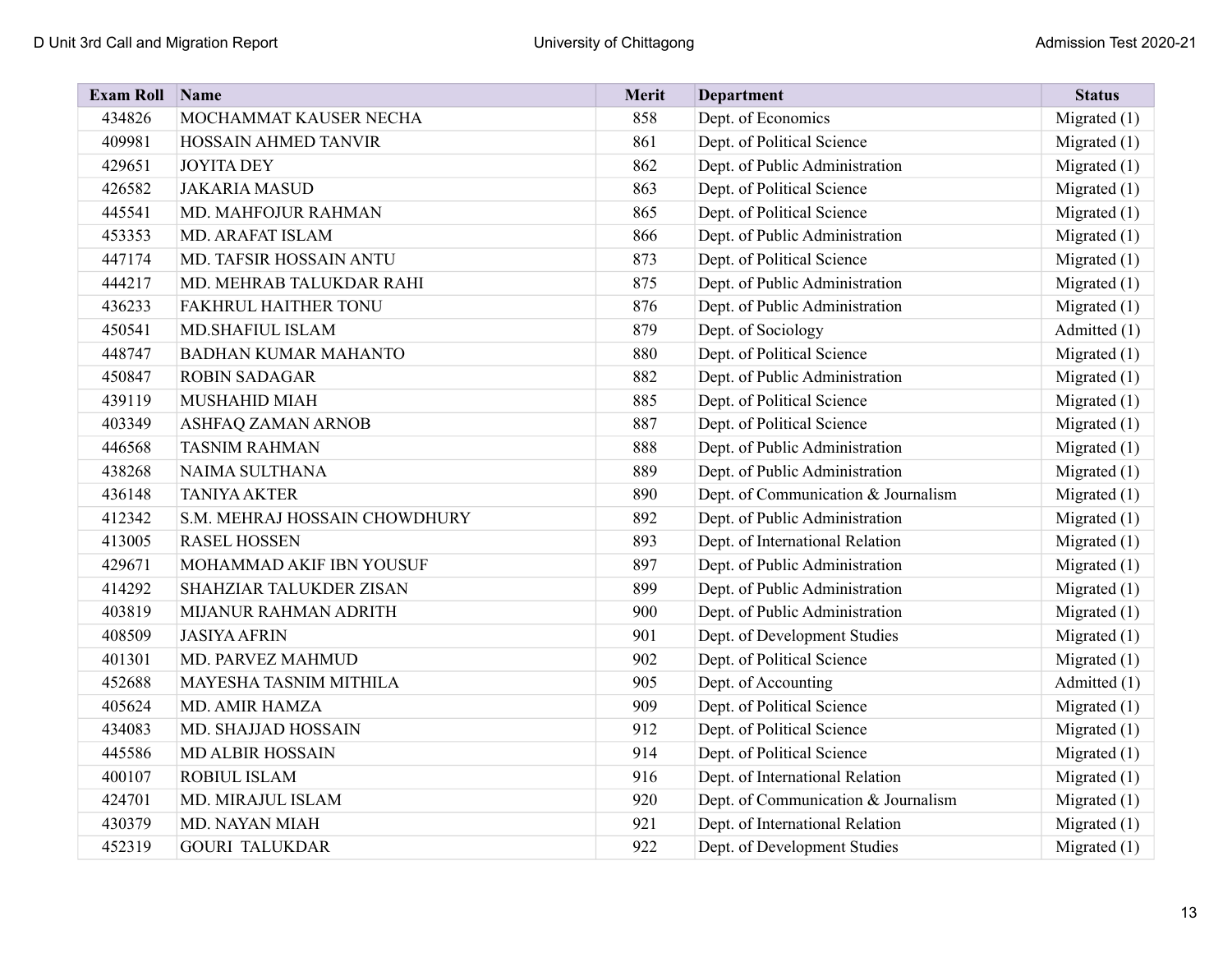| <b>Exam Roll</b> | Name                          | Merit | <b>Department</b>                     | <b>Status</b>  |
|------------------|-------------------------------|-------|---------------------------------------|----------------|
| 449515           | SHANJEDA SHARMIN TAMANNA      | 923   | Dept. of International Relation       | Migrated $(1)$ |
| 426747           | MD. OSMAN GONI FAISAL         | 927   | Dept. of Political Science            | Migrated $(1)$ |
| 448009           | MD. SHOBUJ ISLAM              | 931   | Dept. of Political Science            | Migrated $(1)$ |
| 441538           | S. M. MARUF HASAN             | 932   | Dept. of Public Administration        | Migrated $(1)$ |
| 449575           | MOHAMMAD MINHAJUL ISLAM       | 933   | Dept. of International Relation       | Migrated $(1)$ |
| 427720           | MD. SAHIBUR RAHMAN AKIB       | 935   | Dept. of Development Studies          | Migrated $(1)$ |
| 446967           | NASATUN MISKAT NABERY         | 936   | Dept. of Marketing                    | Admitted (1)   |
| 409064           | FAHIM TANVIR AHMED KHAN       | 939   | Dept. of Public Administration        | Migrated $(1)$ |
| 414339           | MD. GOWSUL AZOM SHANTO        | 941   | Dept. of Public Administration        | Migrated $(1)$ |
| 429104           | SAKHAWAT HOSSEN SANTA         | 946   | Dept. of International Relation       | Migrated (2)   |
| 407136           | MD. ABDULLAH HEL FARUKY       | 950   | Dept. of International Relation       | Migrated (2)   |
| 424826           | <b>UMMA GIHANI OLIN</b>       | 951   | Dept. of Public Administration        | Migrated $(1)$ |
| 436630           | MD. SOHAG MIA                 | 952   | Dept. of Public Administration        | Migrated (1)   |
| 401579           | <b>SAIFUL ISLAM</b>           | 955   | Dept. of Development Studies          | Migrated (1)   |
| 430064           | MD. MOSHEUR RAHMAN            | 960   | Dept. of Public Administration        | Migrated $(1)$ |
| 403755           | HASNATUL JANNAT PUTUL         | 964   | Dept. of Public Administration        | Migrated $(1)$ |
| 454193           | <b>KAZI RIFA TAMANNA</b>      | 966   | Dept. of Sociology                    | Migrated $(1)$ |
| 410027           | AFROZA AKTER NISHU            | 968   | Dept. of Public Administration        | Migrated $(1)$ |
| 415338           | <b>DURJOY BARUA</b>           | 969   | Dept. of Public Administration        | Migrated $(1)$ |
| 440781           | <b>TAFRIDA HAQUE SARA</b>     | 970   | Dept. of Development Studies          | Migrated $(1)$ |
| 447763           | AFLATUN NESSA PEAULY          | 972   | Dept. of Finance                      | Migrated $(1)$ |
| 406627           | AL-MUSABBIR RASHID            | 979   | Dept. of Public Administration        | Migrated (2)   |
| 447742           | MST. SOMAIYA AKTER SUMI       | 980   | Dept. of Public Administration        | Migrated (2)   |
| 407552           | APIPA JANNAT CHOWDHURY SWARNA | 983   | Dept. of Political Science            | Migrated $(1)$ |
| 441796           | HABIBA SULTANA MIM            | 989   | Dept. of Sociology                    | Migrated $(1)$ |
| 432007           | MD. TAREQ RAHMAN              | 990   | Dept. of Public Administration        | Migrated (2)   |
| 409936           | MD. LIZAN AHMED               | 992   | Dept. of Public Administration        | Migrated (2)   |
| 428688           | <b>NOBO SARKAR</b>            | 993   | Dept. of Public Administration        | Migrated (2)   |
| 421232           | <b>JANNATUL FERDOUS</b>       | 996   | Dept. of Public Administration        | Migrated $(1)$ |
| 400811           | MD.SHAHARIAR RINTU            | 997   | Dept. of Criminology & Police Science | Admitted (1)   |
| 432832           | <b>MOHIN UDDIN</b>            | 998   | Dept. of Public Administration        | Migrated $(1)$ |
| 445108           | MD. MAHARAJ UDDIN             | 999   | Dept. of Political Science            | Admitted (1)   |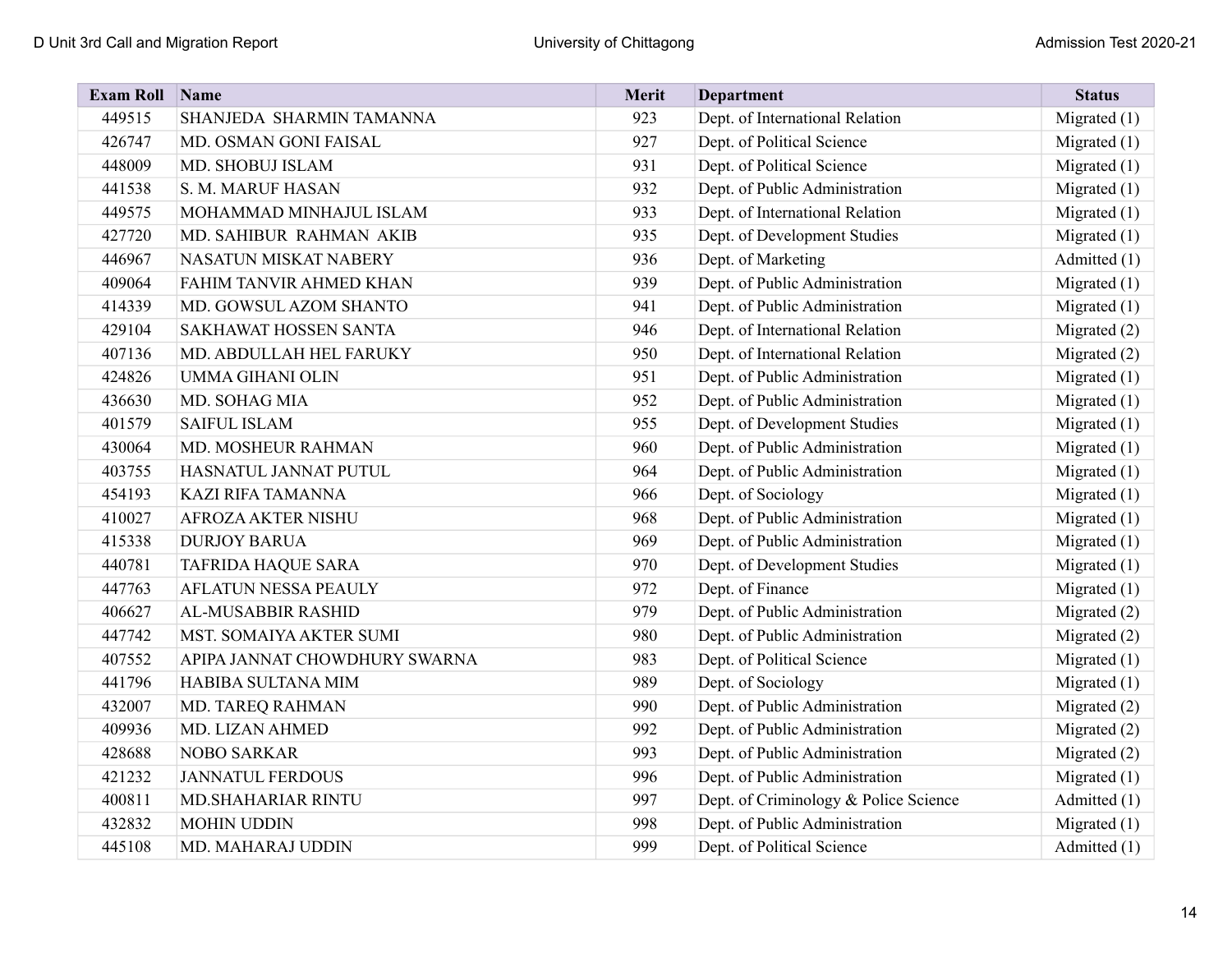| <b>Exam Roll</b> | Name                         | Merit | <b>Department</b>                     | <b>Status</b>  |
|------------------|------------------------------|-------|---------------------------------------|----------------|
| 411233           | MST. FARJANA AKTER SUMI      | 1000  | Dept. of Political Science            | Migrated $(1)$ |
| 446680           | MOHONA BAKTIAR MIM           | 1004  | Dept. of Communication & Journalism   | Admitted (2)   |
| 429282           | <b>EMAM HOSSEN</b>           | 1006  | Dept. of Political Science            | Migrated $(1)$ |
| 442120           | MOHAMMAD OBAIDULLAH          | 1007  | Dept. of Political Science            | Migrated $(1)$ |
| 432900           | PRAMI BARUA                  | 1012  | Dept. of Public Administration        | Migrated $(1)$ |
| 416230           | SAHAT BIN ELIAS SAYEM        | 1014  | Dept. of Finance                      | Migrated $(1)$ |
| 440805           | <b>ANIKA ANJUM</b>           | 1015  | Dept. of Sociology                    | Admitted (2)   |
| 422012           | MD. AMIMUL IHSUN             | 1019  | Dept. of Public Administration        | Migrated $(1)$ |
| 448604           | <b>ASMA KHANAM</b>           | 1024  | Dept. of Political Science            | Admitted (2)   |
| 454195           | MD. RIDOY HOSSAIN            | 1026  | Dept. of Public Administration        | Migrated $(1)$ |
| 414682           | <b>AFIFA BEGUM</b>           | 1027  | Dept. of Public Administration        | Migrated $(1)$ |
| 401804           | <b>SHAHDAT HOSSEN</b>        | 1030  | Dept. of Public Administration        | Migrated $(1)$ |
| 428380           | ABDULLAH AL MUMIN            | 1032  | Dept. of Sociology                    | Migrated $(1)$ |
| 450907           | <b>ISRATH JARIN</b>          | 1034  | Dept. of Economics                    | Migrated (1)   |
| 404928           | MD. ANOWAR HOSSAIN           | 1035  | Dept. of Criminology & Police Science | Admitted (2)   |
| 423480           | MST. JANNATUL FERDOUS AMINA  | 1039  | Dept. of Public Administration        | Migrated $(1)$ |
| 444593           | <b>ASMA JAHAN</b>            | 1040  | Dept. of Public Administration        | Migrated $(1)$ |
| 434453           | <b>SAJJAD HOSSAIN SAIDEY</b> | 1048  | Dept. of Political Science            | Migrated $(1)$ |
| 447916           | MD. TAREK                    | 1051  | Dept. of Political Science            | Admitted (2)   |
| 427289           | MD. HOSSAIN                  | 1056  | Dept. of Public Administration        | Migrated $(1)$ |
| 444078           | REZAUL KARIM TUSHAR          | 1057  | Dept. of Public Administration        | Migrated $(1)$ |
| 406336           | MINHAJ AHAMMAD               | 1058  | Dept. of Public Administration        | Migrated (1)   |
| 441199           | <b>NAFISA AZIM</b>           | 1059  | Dept. of Public Administration        | Migrated $(1)$ |
| 411837           | <b>FAZLE RABBI</b>           | 1061  | Dept. of Political Science            | Admitted (2)   |
| 405019           | <b>SADEKIN REZA JASON</b>    | 1063  | Dept. of Political Science            | Admitted (2)   |
| 451938           | MST. HOMAIRA JANNAT BORSHA   | 1064  | Dept. of Political Science            | Admitted (2)   |
| 421589           | MD. ASHIKUR RAHMAN           | 1065  | Dept. of Communication & Journalism   | Admitted (2)   |
| 432020           | <b>TAHERA TASNIME</b>        | 1068  | Dept. of Public Administration        | Migrated $(1)$ |
| 429581           | <b>OMMAY SADIA</b>           | 1069  | Dept. of Sociology                    | Admitted (2)   |
| 413033           | TANIMUL ALAM ZIAM            | 1071  | Dept. of Political Science            | Admitted (2)   |
| 436867           | <b>MASUD PARVES</b>          | 1073  | Dept. of Political Science            | Admitted (2)   |
| 445393           | <b>MD. ABU RAIHAN</b>        | 1077  | Dept. of Development Studies          | Migrated $(1)$ |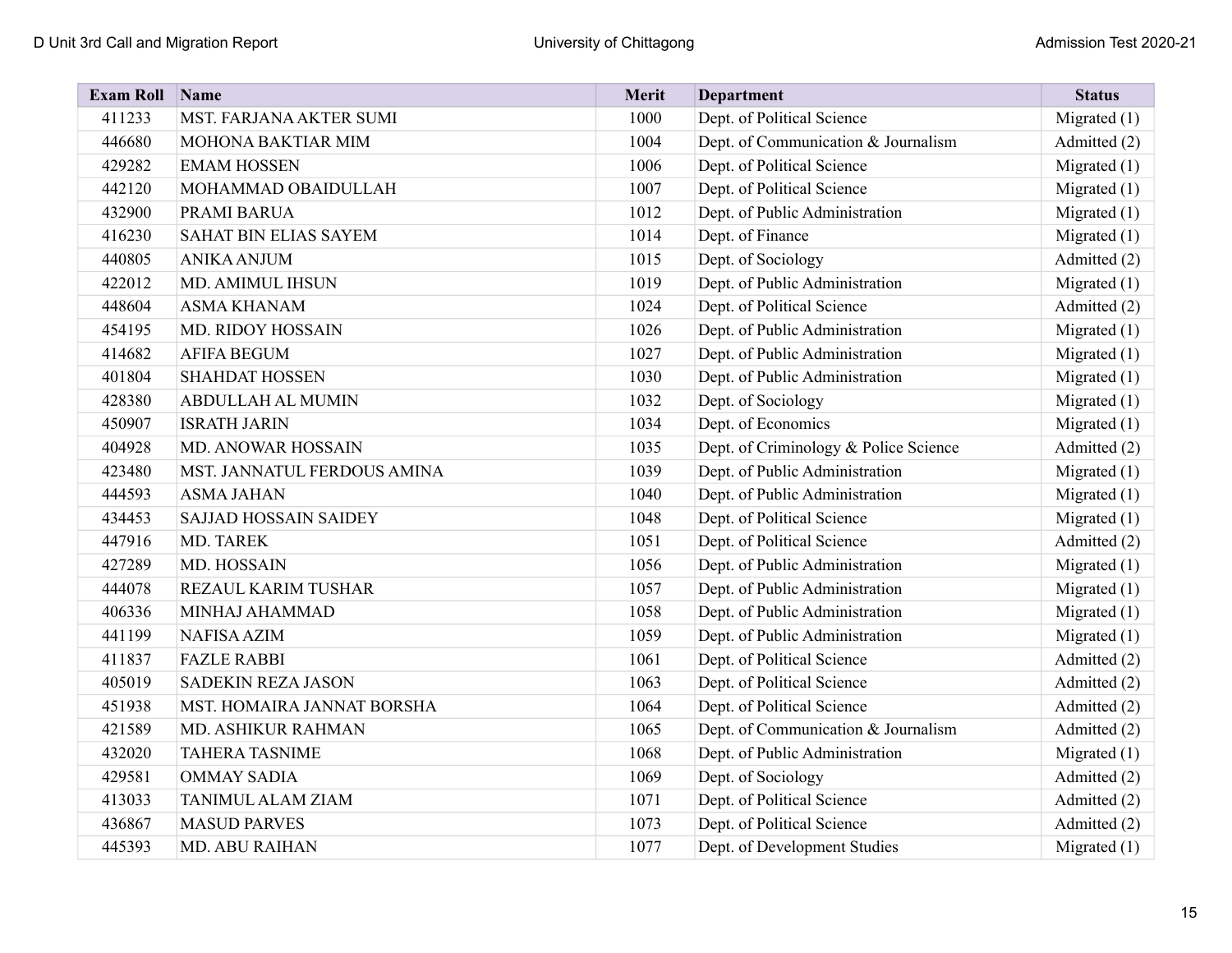| <b>Exam Roll Name</b> |                         | Merit | <b>Department</b>                            | <b>Status</b>  |
|-----------------------|-------------------------|-------|----------------------------------------------|----------------|
| 404982                | MST. FARIDA YESMIN      | 1078  | Dept. of Political Science                   | Admitted (2)   |
| 449083                | MD. TANVIR AHMED        | 1080  | Dept. of Political Science                   | Admitted (2)   |
| 447035                | MD. NEZHUM RAHMAN RABBI | 1081  | Dept. of Sociology                           | Admitted (2)   |
| 438120                | KAMRUZZAMAN ASIF        | 1082  | Dept. of Public Administration               | Migrated $(1)$ |
| 401466                | <b>SAJEDUL ISLAM</b>    | 1087  | Dept. of Geography and Environmental Studies | Admitted (1)   |
| 436950                | MOKARROMA SULTANA       | 1088  | Dept. of Political Science                   | Migrated $(1)$ |
| 438900                | MD. ALAMIN KHAN         | 1089  | Dept. of Sociology                           | Migrated $(1)$ |
| 428022                | MD. ABU HOZAIFA SAYEM   | 1091  | Dept. of Political Science                   | Admitted (2)   |
| 453463                | MD. SHOZOL MUNSHE       | 1094  | Dept. of Political Science                   | Migrated (1)   |
| 434982                | <b>AINUN NAHAR</b>      | 1099  | Dept. of Public Administration               | Migrated (1)   |
| 431382                | FARHANA TAHER RICHI     | 1100  | Dept. of Public Administration               | Migrated $(1)$ |
| 401024                | <b>NOYAN TARA</b>       | 1101  | Dept. of Political Science                   | Migrated $(1)$ |
| 413948                | FARHAN NUR TASNIM RIMI  | 1103  | Dept. of Political Science                   | Migrated $(1)$ |
| 404588                | MD. ABU RAYHAN RAFUL    | 1106  | Dept. of Public Administration               | Admitted (2)   |
| 405184                | <b>ABID HASAN</b>       | 1108  | Dept. of Development Studies                 | Migrated $(1)$ |
| 442448                | MD. ISTIAQUE AHMED KAFI | 1109  | Dept. of Public Administration               | Migrated $(1)$ |
| 434678                | <b>SHARIAR CHAMOK</b>   | 1110  | Dept. of Development Studies                 | Admitted (2)   |
| 442380                | ABU SAYED ZISHAN        | 1111  | Dept. of Political Science                   | Admitted (2)   |
| 437737                | <b>SULTANA AKTER</b>    | 1113  | Dept. of Political Science                   | Admitted (2)   |
| 445622                | <b>SHAHIN AHMED</b>     | 1115  | Dept. of Political Science                   | Admitted (2)   |
| 446037                | MD. ARIF ALI            | 1117  | Dept. of Public Administration               | Migrated $(1)$ |
| 437215                | <b>ISHRAK ABRAR</b>     | 1120  | Dept. of Finance                             | Migrated $(1)$ |
| 442992                | SUMAIYA MUBASSIRAH      | 1121  | Dept. of Communication & Journalism          | Admitted (2)   |
| 425785                | <b>BUSHRATUL KOBRA</b>  | 1127  | Dept. of Marketing                           | Admitted (1)   |
| 432624                | <b>TASHFIA</b>          | 1128  | Dept. of Political Science                   | Admitted (2)   |
| 433956                | <b>AMIT HASAN SAGOR</b> | 1130  | Dept. of Political Science                   | Admitted (2)   |
| 428943                | REZAUL MOSTAFA SHAH     | 1131  | Dept. of Political Science                   | Admitted (2)   |
| 431086                | MD. ARAFAT MONDOL       | 1133  | Dept. of Public Administration               | Admitted (2)   |
| 417902                | <b>NAHID HASSAN</b>     | 1134  | Dept. of Development Studies                 | Admitted (2)   |
| 415578                | <b>SAYMA YASMIN</b>     | 1135  | Dept. of Public Administration               | Admitted (1)   |
| 436313                | <b>RIYAD HOSSAIN</b>    | 1140  | Dept. of Public Administration               | Admitted (2)   |
| 452734                | MD. SALMAN HOSSAIN      | 1141  | Dept. of Political Science                   | Admitted (2)   |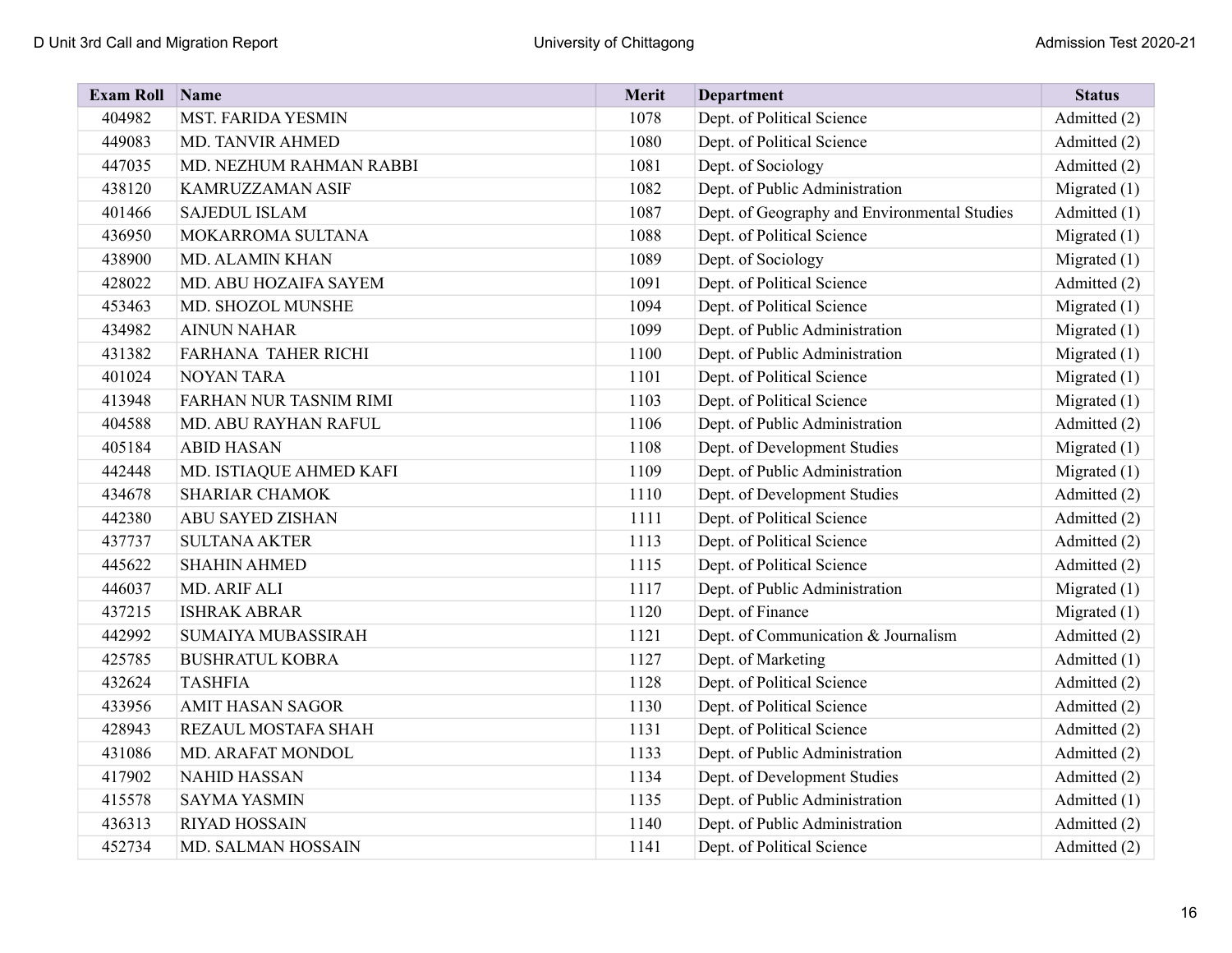| <b>Exam Roll</b> | Name                             | Merit | <b>Department</b>                     | <b>Status</b>  |
|------------------|----------------------------------|-------|---------------------------------------|----------------|
| 429510           | AHMED FARHAN HASAN               | 1142  | Dept. of Public Administration        | Migrated $(1)$ |
| 448398           | REDOUN ISLAM ROKY                | 1148  | Dept. of Public Administration        | Admitted (2)   |
| 439569           | MD. SAHIJUL ISLAM                | 1150  | Dept. of Political Science            | Admitted (2)   |
| 442360           | <b>MASUM BILLAH</b>              | 1154  | Dept. of Public Administration        | Admitted (2)   |
| 440714           | <b>AHNAF TAHMID</b>              | 1155  | Dept. of Communication & Journalism   | Admitted (2)   |
| 453633           | <b>ABDULLA TANVEER</b>           | 1156  | Dept. of Development Studies          | Migrated $(1)$ |
| 411526           | MD. ABIR MAHMUD                  | 1157  | Dept. of Political Science            | Admitted (2)   |
| 432208           | MD. ESKUNDER MERZA HASHIB        | 1159  | Dept. of Communication & Journalism   | Admitted (2)   |
| 427974           | <b>RAISA FERDOUSI</b>            | 1160  | Dept. of Anthropology                 | Admitted (2)   |
| 440019           | <b>RIDWAN ISHRAK</b>             | 1164  | Dept. of Communication & Journalism   | Admitted (2)   |
| 448560           | <b>SADIA AFRIN</b>               | 1165  | Dept. of Human Resources Management   | Admitted (1)   |
| 416911           | <b>MOUMITA DAS</b>               | 1170  | Dept. of Management                   | Admitted (1)   |
| 435488           | <b>SHATABDI DAS</b>              | 1172  | Dept. of Communication & Journalism   | Admitted (2)   |
| 417803           | <b>FARIA YEASMEN</b>             | 1174  | Dept. of Economics                    | Migrated $(1)$ |
| 439033           | <b>MOST. SHARIFA KHATUN</b>      | 1175  | Dept. of Criminology & Police Science | Admitted (2)   |
| 434261           | KHANDAKAR MUHIMEN NAFISH         | 1179  | Dept. of Political Science            | Admitted (2)   |
| 437345           | <b>RIFAT FAYSAL</b>              | 1180  | Dept. of Political Science            | Admitted (2)   |
| 402786           | <b>SREE KANTA MALLICK</b>        | 1183  | Dept. of Sociology                    | Admitted (2)   |
| 430282           | JAHEDA PARVIN KAJOL              | 1184  | Dept. of Development Studies          | Admitted (2)   |
| 453820           | <b>MALIHA MEHJABIN</b>           | 1186  | Dept. of Sociology                    | Admitted (2)   |
| 403920           | MD. AIOBOUR RAHMAN               | 1188  | Dept. of Sociology                    | Admitted (2)   |
| 432981           | <b>CHOITY SEN</b>                | 1189  | Dept. of Political Science            | Migrated $(1)$ |
| 409868           | <b>NAFEES IMTIAZ SHAFI</b>       | 1190  | Dept. of Sociology                    | Admitted (2)   |
| 426911           | <b>TOWFIQUL QUDDUS</b>           | 1192  | Dept. of Accounting                   | Admitted (1)   |
| 448496           | <b>DIP SAHA</b>                  | 1193  | Dept. of Political Science            | Migrated $(1)$ |
| 407808           | PROKASH DAS                      | 1194  | Dept. of Communication & Journalism   | Admitted (2)   |
| 421720           | <b>FAZLER RABBI NASIB SARKER</b> | 1195  | Dept. of Sociology                    | Admitted (2)   |
| 416743           | NURJAHAN BEGUM                   | 1196  | Dept. of Communication & Journalism   | Admitted (2)   |
| 415978           | MST.SHAHNEWAZ SAMAD EMA          | 1198  | Dept. of Economics                    | Migrated $(1)$ |
| 425457           | MEHEDI HASSAN NEHAL              | 1199  | Dept. of Political Science            | Migrated $(1)$ |
| 434125           | MD. NAZMUL HUDA                  | 1200  | Dept. of Communication & Journalism   | Admitted (2)   |
| 433652           | <b>SHAKIL AHMED</b>              | 1202  | Dept. of Political Science            | Migrated $(1)$ |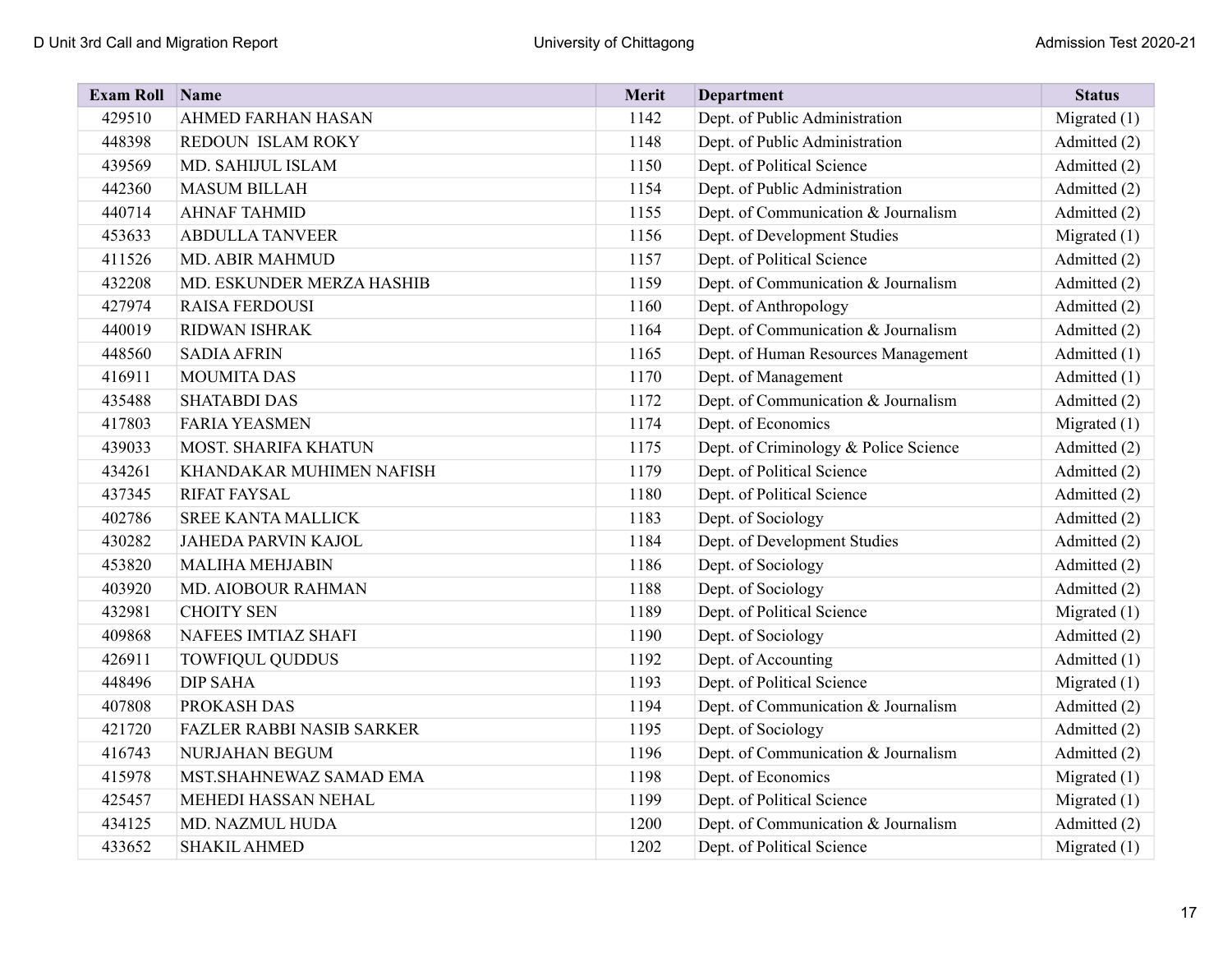| <b>Exam Roll</b> | Name                       | Merit | <b>Department</b>                     | <b>Status</b>  |
|------------------|----------------------------|-------|---------------------------------------|----------------|
| 452487           | SWASREEYA ROY PRAPTI       | 1203  | Dept. of Communication & Journalism   | Migrated (1)   |
| 442995           | <b>MARIA TAZNIN</b>        | 1205  | Dept. of Political Science            | Admitted (2)   |
| 417642           | MIFTAHUL ZANNAT            | 1207  | Dept. of Political Science            | Admitted (2)   |
| 450765           | TAMANNA NUSHRAT ESHIKA     | 1209  | Dept. of Accounting                   | Admitted (1)   |
| 440265           | <b>JANNATUL NAIMA</b>      | 1215  | Dept. of Criminology & Police Science | Admitted (2)   |
| 431898           | <b>ALI HASAN</b>           | 1221  | Dept. of Political Science            | Admitted (2)   |
| 440160           | MD. NAJMUL HUDA            | 1223  | Dept. of Public Administration        | Admitted (2)   |
| 405325           | <b>MD. RASEL RANA</b>      | 1224  | Dept. of Political Science            | Admitted (2)   |
| 445669           | MOHAMMAD NAJMUL HASAN      | 1225  | Dept. of Sociology                    | Admitted (2)   |
| 434874           | <b>NURUL ABEDIN</b>        | 1229  | Dept. of Political Science            | Admitted (2)   |
| 439402           | <b>SUMI AKTER</b>          | 1231  | Dept. of Sociology                    | Admitted (2)   |
| 451786           | <b>MD FAHADDIS</b>         | 1232  | Dept. of Public Administration        | Admitted (2)   |
| 403906           | <b>SADI ELAHI</b>          | 1233  | Dept. of Political Science            | Migrated $(1)$ |
| 449460           | <b>MD. RIADUR RAHMAN</b>   | 1234  | Dept. of Political Science            | Admitted (2)   |
| 430131           | <b>NAFISHA NAWAR</b>       | 1235  | Dept. of Sociology                    | Admitted (2)   |
| 431252           | <b>SHAFIKUL ALAM</b>       | 1239  | Dept. of Development Studies          | Admitted (2)   |
| 427722           | SADIA TASNIM SEME          | 1242  | Dept. of Public Administration        | Admitted (2)   |
| 440615           | MOHD. MAMUNUR RASHID MAMUN | 1244  | Dept. of Economics                    | Migrated $(1)$ |
| 435598           | MD. SABBIR TUTUL           | 1245  | Dept. of Criminology & Police Science | Migrated $(1)$ |
| 424279           | <b>MINHAJ AKTER</b>        | 1249  | Dept. of Sociology                    | Admitted (2)   |
| 411563           | MD. SAJJADUL KARIM         | 1251  | Dept. of Sociology                    | Admitted (2)   |
| 432569           | <b>MAHURI KABIR SHEFA</b>  | 1252  | Dept. of Sociology                    | Admitted (2)   |
| 414417           | <b>FAYSAL AHMED RAFI</b>   | 1253  | Dept. of Public Administration        | Admitted (2)   |
| 437303           | NUSRAT SIDDEQUA ANIKA      | 1254  | Dept. of Economics                    | Migrated $(1)$ |
| 449740           | SADIA SULTANA MONNY        | 1256  | Dept. of Sociology                    | Admitted (2)   |
| 420543           | <b>SAIFA NOOR EFTI</b>     | 1259  | Dept. of Sociology                    | Admitted (2)   |
| 404835           | <b>RASHID SABIK</b>        | 1261  | Dept. of Criminology & Police Science | Migrated $(1)$ |
| 428131           | SOYED NAYEEM MD. RAKIB     | 1263  | Dept. of Political Science            | Migrated $(1)$ |
| 422951           | DIDARUL ISLAM MOHSIN       | 1267  | Dept. of Communication & Journalism   | Migrated $(1)$ |
| 403962           | AMIT KUMAR SUTRADHAR       | 1269  | Dept. of Criminology & Police Science | Migrated (1)   |
| 423299           | MD. ZAINUL AREFIN          | 1277  | Dept. of Political Science            | Migrated $(1)$ |
| 423849           | OSMAN AL MAHADI            | 1278  | Dept. of Political Science            | Admitted (2)   |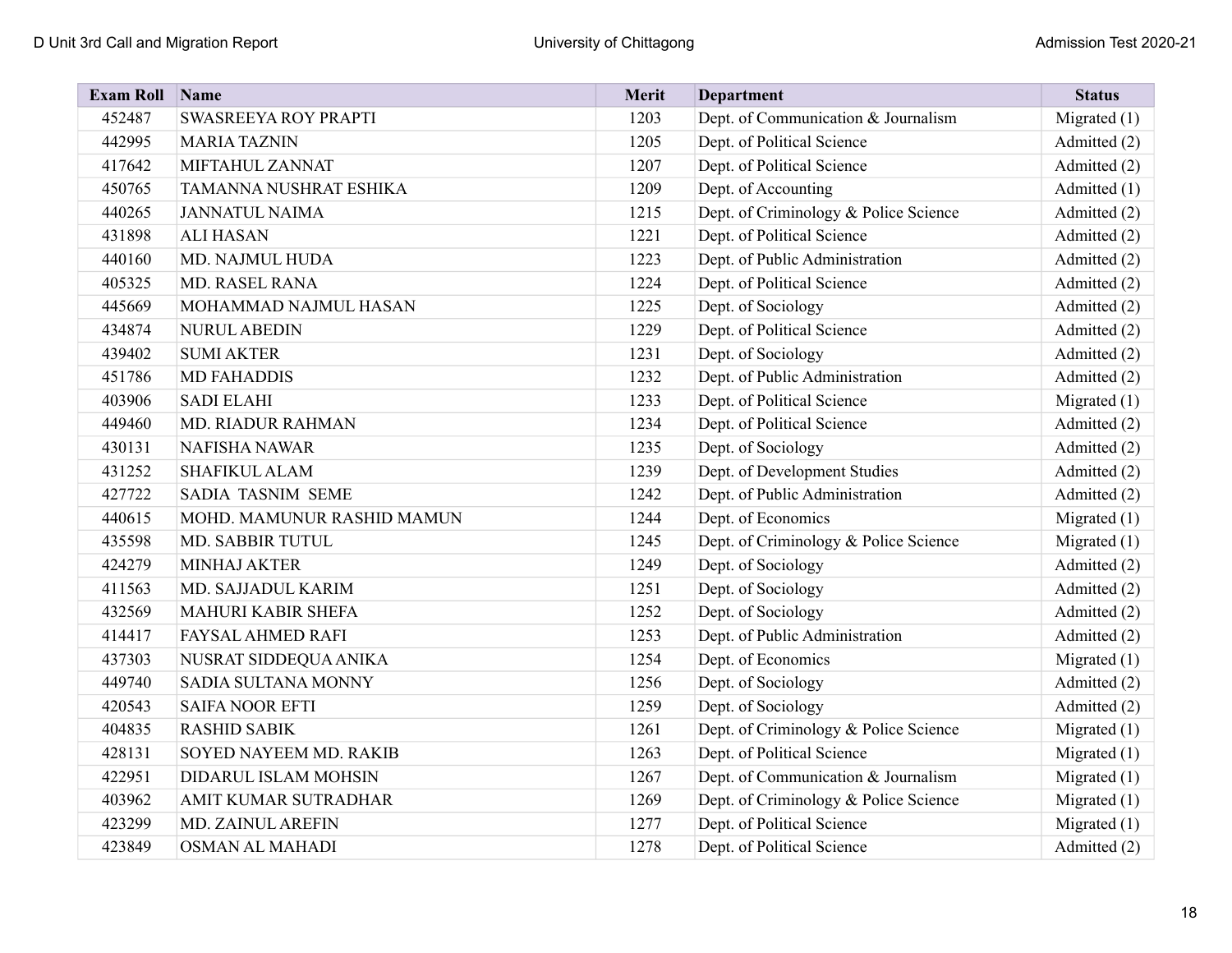| <b>Exam Roll</b> | Name                         | Merit | <b>Department</b>                            | <b>Status</b>  |
|------------------|------------------------------|-------|----------------------------------------------|----------------|
| 453068           | MD. NAKIBUL HASAN            | 1279  | Dept. of Political Science                   | Migrated (1)   |
| 447728           | <b>JANNATUL MAAWA</b>        | 1280  | Dept. of Public Administration               | Migrated $(1)$ |
| 424321           | <b>TASMIA HAQUE TAHA</b>     | 1281  | Dept. of Communication & Journalism          | Admitted (2)   |
| 431322           | <b>RAKIBUL ISLAM</b>         | 1282  | Dept. of Development Studies                 | Admitted (2)   |
| 413702           | <b>MAHABUB ALAM</b>          | 1288  | Dept. of Public Administration               | Migrated $(1)$ |
| 447318           | SUKHI TARA TANCHANGYA        | 1289  | Dept. of Public Administration               | Migrated $(1)$ |
| 420448           | <b>SADIA MEHZABIN</b>        | 1290  | Dept. of Communication & Journalism          | Migrated (1)   |
| 450473           | KAWSAR MAHMUD ROHAN MRIDHA   | 1292  | Dept. of Communication & Journalism          | Migrated $(1)$ |
| 424069           | <b>TANZINA SULTANA</b>       | 1294  | Dept. of Communication & Journalism          | Migrated $(1)$ |
| 436919           | ZUBAYED ARIYAN MAHMUD        | 1295  | Dept. of Political Science                   | Migrated $(1)$ |
| 432357           | MD. MAMUN MIAH               | 1296  | Dept. of Sociology                           | Migrated (1)   |
| 441121           | <b>SOHEL RANA</b>            | 1297  | Dept. of Public Administration               | Migrated $(1)$ |
| 435872           | SHEIKH SHOHELI DILL AFROJ    | 1302  | Dept. of Political Science                   | Migrated (1)   |
| 446768           | MD. ASRAFUL ALOM             | 1304  | Dept. of Political Science                   | Migrated (1)   |
| 442658           | MD. MOSTAFIZUR RAHMAN TAMIM  | 1305  | Dept. of Political Science                   | Migrated (1)   |
| 437285           | <b>MINAR RAHMAN</b>          | 1306  | Dept. of Political Science                   | Migrated $(1)$ |
| 426839           | <b>BORSHA SINGHA</b>         | 1309  | Dept. of Public Administration               | Migrated $(1)$ |
| 414849           | <b>ELMATAWRAT</b>            | 1310  | Dept. of Marketing                           | Admitted (1)   |
| 453109           | MD. MEHEDI HASAN             | 1312  | Dept. of Geography and Environmental Studies | Admitted (2)   |
| 448021           | RAIYAN ZAMAN KHAN JIBON      | 1314  | Dept. of Accounting                          | Migrated $(1)$ |
| 440974           | <b>MAHBUBUR RAHMAN MAHIN</b> | 1315  | Dept. of Political Science                   | Migrated $(1)$ |
| 448179           | MD. JAKER HOSSAIN            | 1317  | Dept. of Criminology & Police Science        | Migrated (1)   |
| 407054           | <b>SAJIB ISLAM</b>           | 1323  | Dept. of Political Science                   | Migrated $(1)$ |
| 448495           | FARIA TASNIM HOSSAIN         | 1324  | Dept. of Public Administration               | Migrated (2)   |
| 452565           | NISHADUZZAMAN                | 1326  | Dept. of Political Science                   | Migrated $(1)$ |
| 430470           | MD. ZAMIUL ISLAM             | 1328  | Dept. of Political Science                   | Migrated (1)   |
| 402616           | <b>SADIA NOSHIN</b>          | 1329  | Dept. of Political Science                   | Migrated $(1)$ |
| 448134           | MD. JAHIDUL ISLAM CHOWDHURY  | 1331  | Dept. of Political Science                   | Migrated $(1)$ |
| 443089           | MD. NAZIM UDDIN              | 1333  | Dept. of Criminology & Police Science        | Migrated (1)   |
| 402657           | <b>SHOB NUR TANISHA</b>      | 1334  | Dept. of Sociology                           | Migrated $(1)$ |
| 447473           | <b>ATIQUR RAHMAN</b>         | 1335  | Dept. of Political Science                   | Migrated $(1)$ |
| 445221           | MISS HRIDY AKTER             | 1339  | Dept. of Public Administration               | Migrated $(1)$ |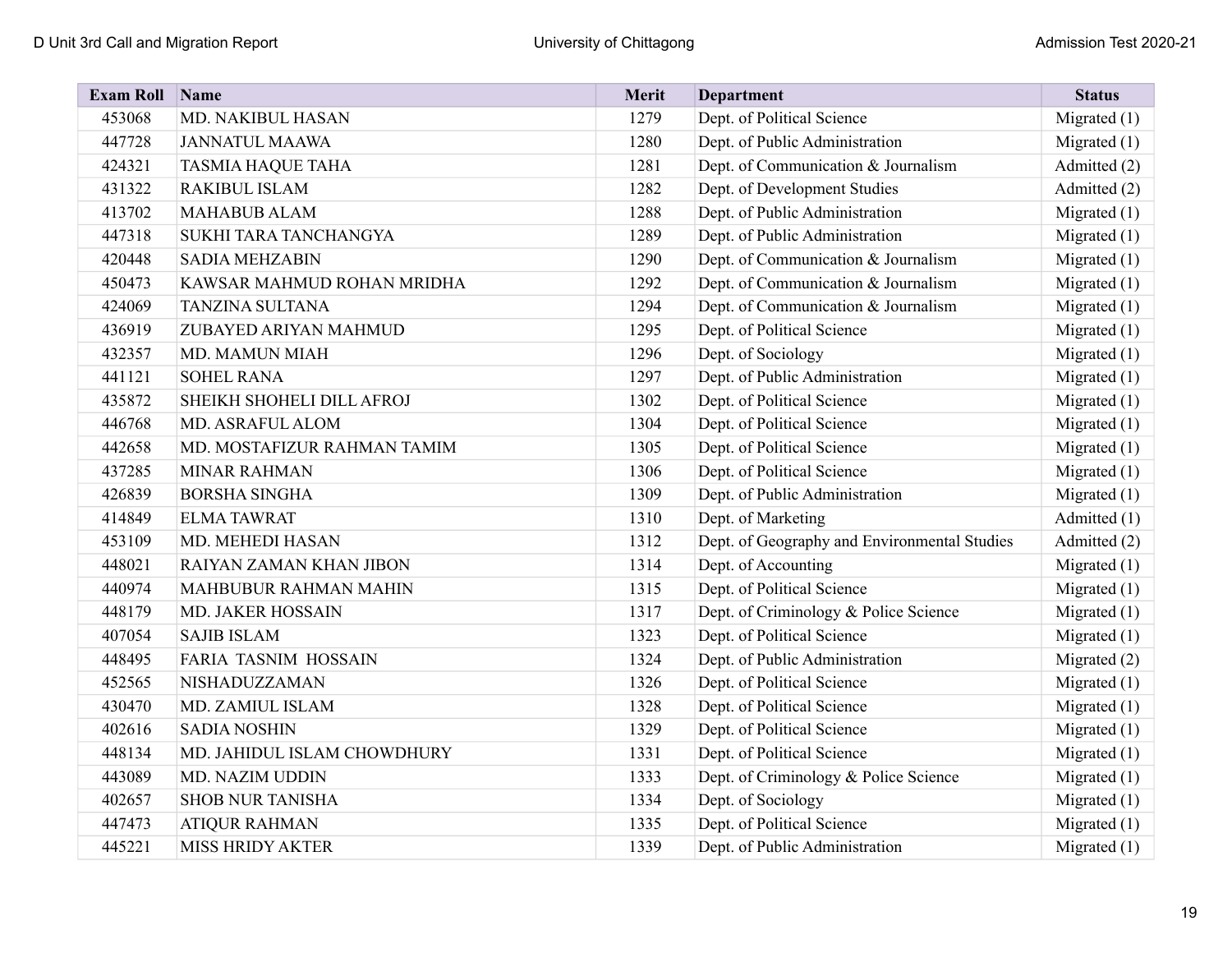| <b>Exam Roll</b> | Name                                | Merit | <b>Department</b>                     | <b>Status</b>  |
|------------------|-------------------------------------|-------|---------------------------------------|----------------|
| 439695           | RUKAIYA YASMIN                      | 1342  | Dept. of Sociology                    | Migrated (1)   |
| 438147           | NIRUTAZE AKTER                      | 1343  | Dept. of Sociology                    | Migrated $(1)$ |
| 410666           | MD. MAFIJUL ALAM                    | 1347  | Dept. of Public Administration        | Migrated $(1)$ |
| 431471           | MD. BELAL UDDIN                     | 1348  | Dept. of Development Studies          | Admitted (1)   |
| 451626           | ABDULLAH AL MAHBUB                  | 1349  | Dept. of Political Science            | Migrated $(1)$ |
| 427536           | <b>MD.MASUM MIA</b>                 | 1350  | Dept. of Public Administration        | Migrated $(1)$ |
| 453960           | AYESHA SIDDIKA SANJIDA              | 1357  | Dept. of Sociology                    | Migrated $(1)$ |
| 425474           | <b>JARIN ZAMAN</b>                  | 1358  | Dept. of Marketing                    | Admitted (1)   |
| 451699           | <b>PUJA PAUL</b>                    | 1360  | Dept. of Criminology & Police Science | Migrated (1)   |
| 440027           | <b>SAKIB AHMED</b>                  | 1367  | Dept. of Sociology                    | Migrated $(1)$ |
| 450910           | AFRIN JAHAN SAIMA                   | 1368  | Dept. of Sociology                    | Migrated $(1)$ |
| 409789           | MD. RAKIB HOSSAIN FUHAD             | 1374  | Dept. of Communication & Journalism   | Migrated $(1)$ |
| 423428           | MD. RAHAT HOSSEN                    | 1375  | Dept. of Communication & Journalism   | Migrated $(1)$ |
| 446022           | <b>NADIA ALAM NITU</b>              | 1376  | Dept. of Criminology & Police Science | Admitted (2)   |
| 439618           | MD. KAWSAR IBNE DELOWAR             | 1378  | Dept. of Criminology & Police Science | Called $(3)$   |
| 426373           | SOUVIK MONDAL                       | 1379  | Dept. of Sociology                    | Called (3)     |
| 435816           | <b>SHAJALAL SHEIKH</b>              | 1381  | Dept. of Communication & Journalism   | Called (3)     |
| 408042           | NURSHED ISLAM JONY                  | 1382  | Dept. of Economics                    | Migrated (1)   |
| 428543           | MOHAMMAD ARAFAT HOSSAIN             | 1383  | Dept. of Communication & Journalism   | Called (3)     |
| 410271           | <b>HASIBUR RAHMAN</b>               | 1384  | Dept. of Communication & Journalism   | Called (3)     |
| 409989           | <b>SHAHADAT HOSSAIN</b>             | 1386  | Dept. of Political Science            | Migrated $(1)$ |
| 446846           | <b>BADHON SARKER</b>                | 1388  | Dept. of Sociology                    | Called $(3)$   |
| 433976           | MINARUL HAQUE                       | 1392  | Dept. of Public Administration        | Migrated $(1)$ |
| 443749           | <b>SAJU AKTHER</b>                  | 1393  | Dept. of Political Science            | Migrated (1)   |
| 450057           | SHAMIMA AKTER SHAMMI                | 1395  | Dept. of Political Science            | Migrated $(1)$ |
| 437499           | MUHIBULLAH                          | 1397  | Dept. of Sociology                    | Called (3)     |
| 433336           | <b>NAHID PRODAN</b>                 | 1398  | Dept. of Public Administration        | Migrated $(1)$ |
| 433381           | <b>FARHAN ZAMAN</b>                 | 1400  | Dept. of Communication & Journalism   | Called (3)     |
| 406325           | MD. AL MAMUN                        | 1401  | Dept. of Sociology                    | Called $(3)$   |
| 427732           | MD. HEMEL KHAN                      | 1402  | Dept. of Sociology                    | Called (3)     |
| 437030           | <b>JESMIN AKTAR ANIKA CHOWDHURY</b> | 1403  | Dept. of Criminology & Police Science | Called $(3)$   |
| 413465           | <b>REZAUL ISLAM</b>                 | 1405  | Dept. of Development Studies          | Migrated $(1)$ |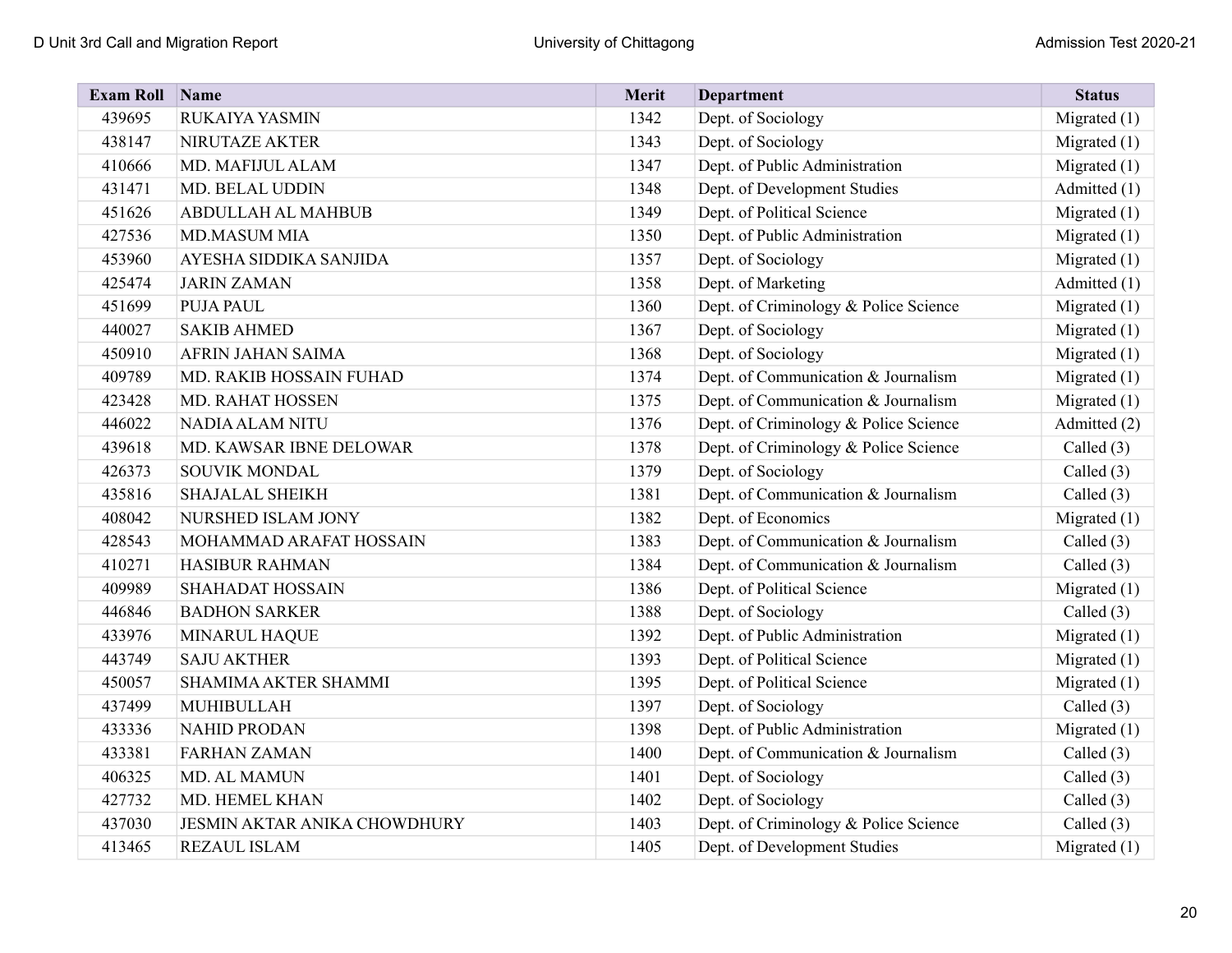| <b>Exam Roll</b> | $\sum_{ }$ Name             | Merit | <b>Department</b>                   | <b>Status</b>  |
|------------------|-----------------------------|-------|-------------------------------------|----------------|
| 430849           | ALIF NUR AYMAN              | 1407  | Dept. of Communication & Journalism | Called (3)     |
| 400403           | <b>FYMEE HAQUE</b>          | 1408  | Dept. of Anthropology               | Called (3)     |
| 438455           | MD. EFTEKHAR RAHMAN         | 1410  | Dept. of Sociology                  | Called (3)     |
| 453619           | MD. ALAL HOSSAIN            | 1412  | Dept. of Sociology                  | Called (3)     |
| 441069           | ATIQUE MASUD TAREQUE        | 1413  | Dept. of Sociology                  | Called $(3)$   |
| 451258           | MOHAMMOD NAZIM UDDIN        | 1414  | Dept. of Sociology                  | Called $(3)$   |
| 438808           | SAMIHA MISHOURY MUNA        | 1415  | Dept. of Sociology                  | Called $(3)$   |
| 442482           | SANJANA SAZMIN ARNIA        | 1416  | Dept. of Anthropology               | Called (3)     |
| 403901           | SABRINA RAHMAN TIHA         | 1417  | Dept. of Accounting                 | Admitted (1)   |
| 444461           | MD. RAKIBUL HASAN PRAMANIK  | 1420  | Dept. of Sociology                  | Called (3)     |
| 450618           | <b>TASFIA TANZEEM</b>       | 1421  | Dept. of Sociology                  | Called $(3)$   |
| 430189           | <b>AHMED ULLAH</b>          | 1422  | Dept. of Sociology                  | Called (3)     |
| 434916           | HRIDOY CHANDRA TARUA        | 1425  | Dept. of Sociology                  | Called $(3)$   |
| 443869           | ABDULLAH- AL-RASHID NIROB   | 1426  | Dept. of Anthropology               | Called $(3)$   |
| 448277           | <b>HUMAIRA JAHAN</b>        | 1428  | Dept. of Sociology                  | Called $(3)$   |
| 430603           | MOLLA MD ARAFATH UDDIN      | 1429  | Dept. of Anthropology               | Called $(3)$   |
| 436017           | <b>SUMAITA MEHZABIN</b>     | 1430  | Dept. of Sociology                  | Called $(3)$   |
| 434372           | <b>ABDUR ROB MIRAZ</b>      | 1431  | Dept. of Sociology                  | Called (3)     |
| 451795           | ZAKIA SULTANA TAMANNA       | 1432  | Dept. of Sociology                  | Called (3)     |
| 450201           | MOHAMMAD ABDULLAH AL- MARUF | 1433  | Dept. of Political Science          | Migrated (1)   |
| 421769           | MD. ASHIKUR RAHMAN          | 1435  | Dept. of Sociology                  | Called $(3)$   |
| 410342           | <b>AVISHEK SAHA</b>         | 1437  | Dept. of Anthropology               | Called $(3)$   |
| 431405           | MD. TAHSIN KABIR            | 1438  | Dept. of Human Resources Management | Admitted (1)   |
| 441536           | <b>SUMAIYA SULTANA</b>      | 1442  | Dept. of Political Science          | Migrated $(1)$ |
| 403710           | <b>RAJIB MIA</b>            | 1443  | Dept. of Political Science          | Migrated $(1)$ |
| 419824           | <b>SHADHIN BISWAS</b>       | 1444  | Dept. of Sociology                  | Called $(3)$   |
| 448870           | MD. GOLAM RABBANI           | 1446  | Dept. of Development Studies        | Migrated (1)   |
| 448579           | MD PIAROUL ISLAM            | 1449  | Dept. of Sociology                  | Called $(3)$   |
| 415460           | <b>RAFIK ISLAM</b>          | 1450  | Dept. of Sociology                  | Called (3)     |
| 431841           | <b>GIASHUR RAHMAN</b>       | 1451  | Dept. of Sociology                  | Called (3)     |
| 453241           | <b>AHMMED ALI</b>           | 1452  | Dept. of Sociology                  | Called $(3)$   |
| 436111           | NISHAT ANAN                 | 1454  | Dept. of Anthropology               | Called $(3)$   |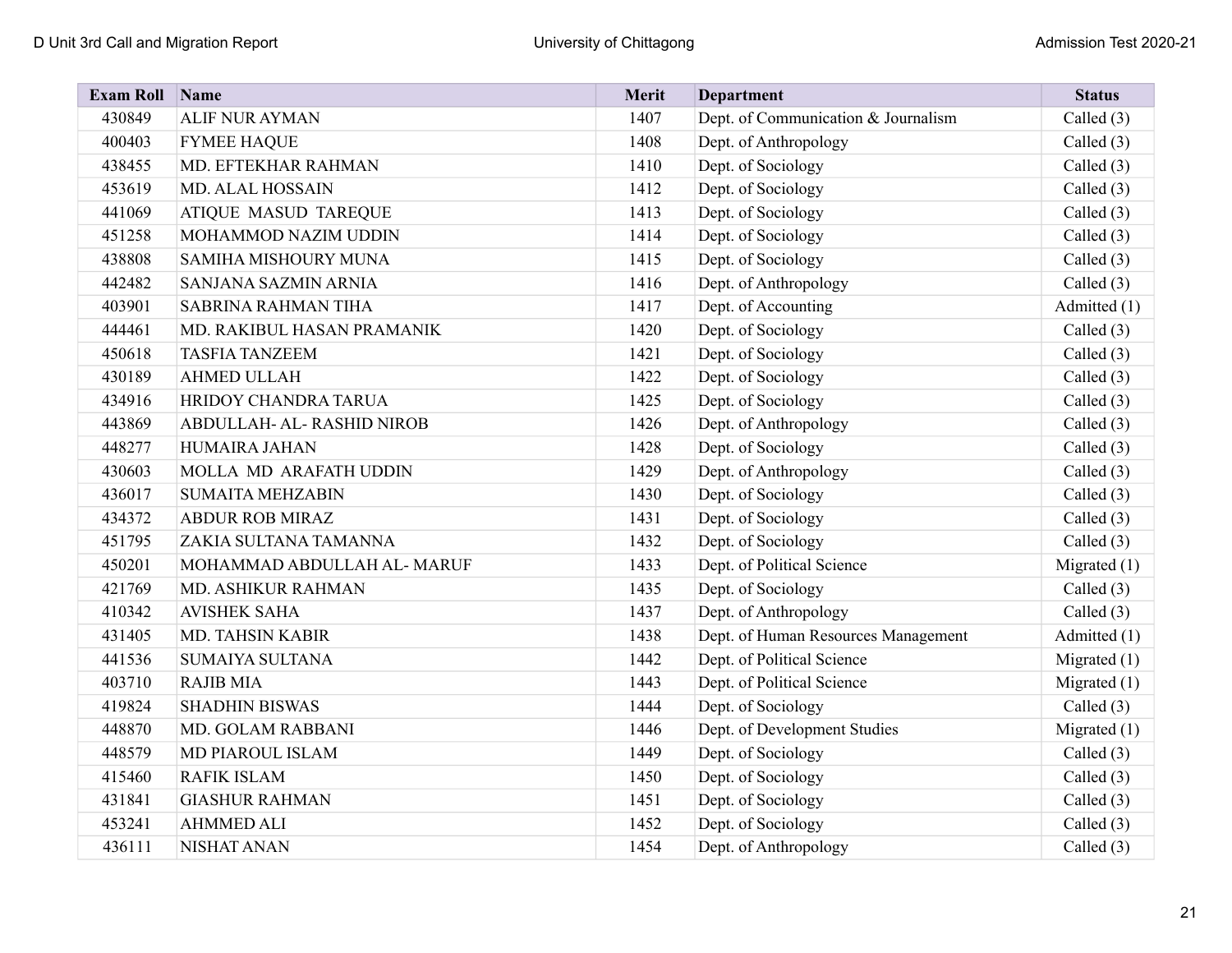| <b>Exam Roll</b> | Name                        | Merit | <b>Department</b>                     | <b>Status</b>  |
|------------------|-----------------------------|-------|---------------------------------------|----------------|
| 413984           | MD. SAZZAD HOSSAIN          | 1456  | Dept. of Sociology                    | Called (3)     |
| 432078           | MD. MOJAHIDUJJAMAN          | 1459  | Dept. of Sociology                    | Called (3)     |
| 406852           | MD. SADIKUL ISLAM           | 1460  | Dept. of Sociology                    | Called $(3)$   |
| 431402           | MD. SAIFUL ISLAM            | 1465  | Dept. of Political Science            | Migrated (1)   |
| 436081           | MOMENUR SHEIKH              | 1466  | Dept. of Communication & Journalism   | Migrated $(1)$ |
| 411584           | NIBEDITA AKHTER             | 1468  | Dept. of Sociology                    | Called (3)     |
| 431960           | MD. SAJID AL JUBAER         | 1469  | Dept. of Development Studies          | Migrated (1)   |
| 439620           | <b>ESRAT JAHAN TARIN</b>    | 1470  | Dept. of Anthropology                 | Called $(3)$   |
| 437160           | <b>RIFAT HASAN</b>          | 1471  | Dept. of Political Science            | Migrated (1)   |
| 434683           | <b>KANIZ FATIMA MEEM</b>    | 1472  | Dept. of Anthropology                 | Called $(3)$   |
| 435390           | MD. MAHDI SIDDIK EFATH      | 1473  | Dept. of Management                   | Admitted (1)   |
| 424287           | <b>SHAHRIAR FARID</b>       | 1474  | Dept. of Anthropology                 | Called $(3)$   |
| 425143           | <b>ATIYA ANIKA</b>          | 1475  | Dept. of Anthropology                 | Called (3)     |
| 445358           | <b>SUJOY DAS GUPTA</b>      | 1476  | Dept. of Anthropology                 | Called (3)     |
| 415200           | MD. NURUZZAMAN              | 1477  | Dept. of Anthropology                 | Called (3)     |
| 440564           | RAFAEL AHMED LON            | 1479  | Dept. of Anthropology                 | Called (3)     |
| 405868           | <b>WALIDOR RAHMAN RAFIZ</b> | 1480  | Dept. of Anthropology                 | Called (3)     |
| 446543           | <b>HAFIZA OSMAN</b>         | 1484  | Dept. of Anthropology                 | Called (3)     |
| 443929           | <b>FARJANA AKTER</b>        | 1485  | Dept. of Anthropology                 | Called $(3)$   |
| 407930           | KAMRAN MAHMUD OHY           | 1486  | Dept. of Anthropology                 | Called (3)     |
| 444346           | <b>MD.MOKLESUR RAHMAN</b>   | 1487  | Dept. of Anthropology                 | Called (3)     |
| 412334           | TAHASIN TABASSUM AKTER      | 1489  | Dept. of Political Science            | Migrated (1)   |
| 401177           | <b>SIAM MAHMUD</b>          | 1490  | Dept. of Anthropology                 | Called $(3)$   |
| 410276           | <b>ANIK HASAN</b>           | 1491  | Dept. of Anthropology                 | Called (3)     |
| 447618           | <b>ISRAT JAHAN HAQUE</b>    | 1492  | Dept. of Anthropology                 | Called (3)     |
| 406030           | MD. RIFAT MIA               | 1493  | Dept. of Anthropology                 | Called (3)     |
| 439591           | PUNAM DEY                   | 1494  | Dept. of Economics                    | Migrated (1)   |
| 449947           | RAHMATIN NAHAR ROTI         | 1496  | Dept. of Anthropology                 | Called $(3)$   |
| 433973           | <b>BADHON DEVI</b>          | 1497  | Dept. of Economics                    | Migrated (1)   |
| 449568           | MOST. JUTHI SIDDIKA         | 1498  | Dept. of Anthropology                 | Called $(3)$   |
| 446205           | MD. MONTACHIR RAHMAN        | 1500  | Dept. of Anthropology                 | Called $(3)$   |
| 425405           | MOHAMMAD SAKAWAT HOSSAIN    | 1503  | Dept. of Criminology & Police Science | Admitted (2)   |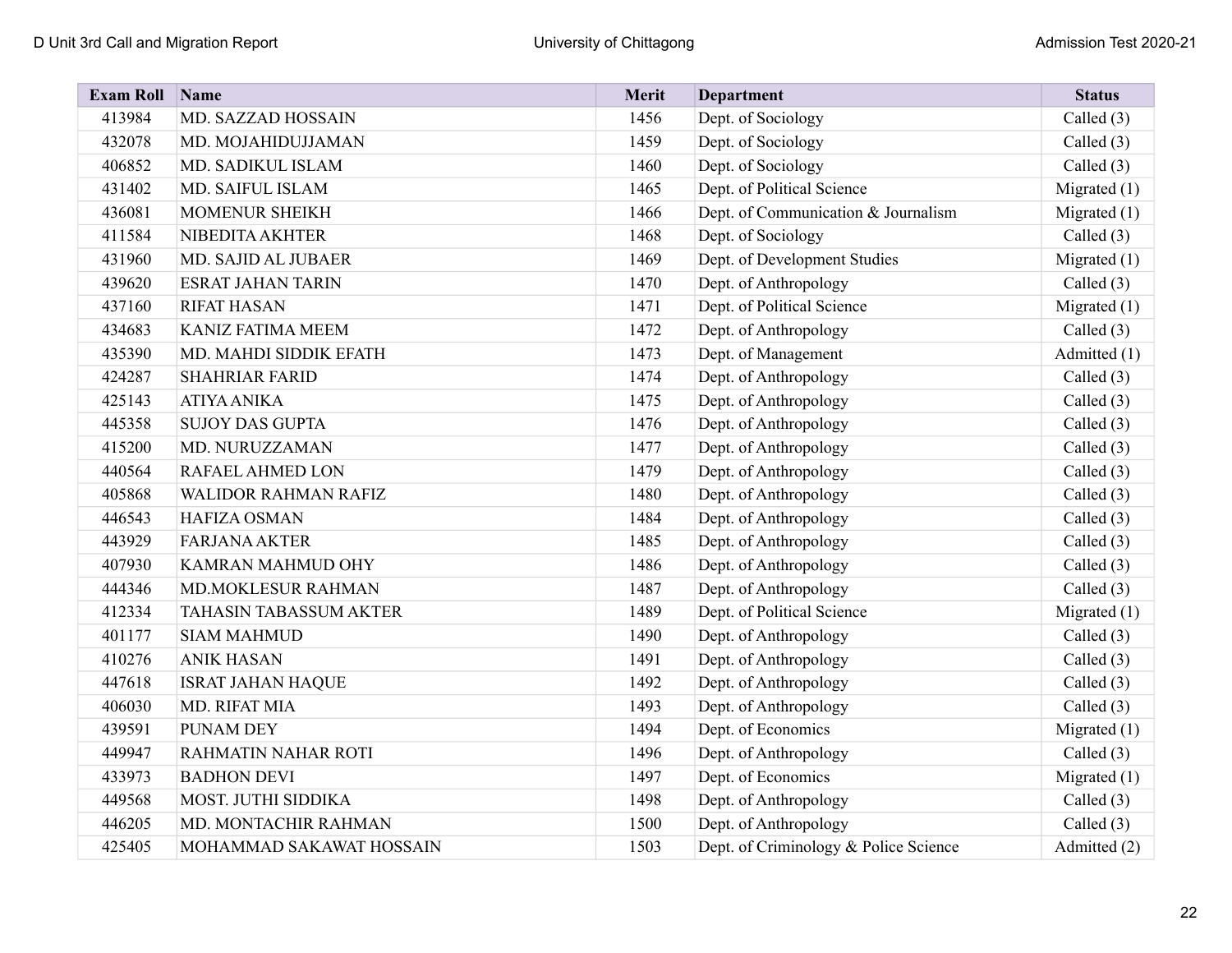| <b>Exam Roll</b> | Name                      | Merit | <b>Department</b>                            | <b>Status</b>  |
|------------------|---------------------------|-------|----------------------------------------------|----------------|
| 404555           | MD. FORKAN AHAMMAD        | 1506  | Dept. of Anthropology                        | Called (3)     |
| 412304           | <b>MAHDI-AL-HOSSAIN</b>   | 1508  | Dept. of Anthropology                        | Called $(3)$   |
| 402860           | <b>MD. ABU KAWSER</b>     | 1509  | Dept. of Anthropology                        | Called (3)     |
| 446772           | NURMOHAMMAD               | 1511  | Dept. of Anthropology                        | Called $(3)$   |
| 435460           | <b>ARIFA AKTER</b>        | 1514  | Dept. of Economics                           | Migrated $(1)$ |
| 439257           | NAJNIN NAHAR SHATHY       | 1515  | Dept. of Anthropology                        | Called $(3)$   |
| 438949           | <b>SHOHAG CHOWDHURY</b>   | 1516  | Dept. of Management                          | Admitted (1)   |
| 407147           | MD. SAHAB UDDIN           | 1517  | Dept. of Anthropology                        | Called $(3)$   |
| 450774           | <b>ISRAT JAHAN</b>        | 1519  | Dept. of Anthropology                        | Called $(3)$   |
| 422460           | NADIA AFROJ SULTANA       | 1520  | Dept. of Criminology & Police Science        | Admitted (1)   |
| 424807           | MD. SHAHRIAR KABIR SAAD   | 1526  | Dept. of Anthropology                        | Called $(3)$   |
| 442951           | TASNOVA BINTE SHEKH AHMED | 1538  | Dept. of Marketing                           | Admitted (1)   |
| 439795           | <b>TONY BISWAS</b>        | 1544  | Dept. of Political Science                   | Migrated $(1)$ |
| 400192           | MOHAMMED MUBAROK          | 1547  | Dept. of Sociology                           | Admitted (2)   |
| 439420           | <b>MASKURA NISHAT</b>     | 1549  | Dept. of Political Science                   | Admitted (1)   |
| 427427           | <b>FAIZA AKTER</b>        | 1550  | Dept. of Sociology                           | Admitted (2)   |
| 428818           | <b>MD ASHIK ELAHI</b>     | 1551  | Dept. of Sociology                           | Admitted (2)   |
| 444511           | MAHMUDHA SULTANA MIM      | 1556  | Dept. of Political Science                   | Admitted (1)   |
| 409448           | <b>SUMON MIA</b>          | 1560  | Dept. of Sociology                           | Migrated $(1)$ |
| 403249           | MD. MAHIN HOSSEN          | 1562  | Dept. of Sociology                           | Migrated $(1)$ |
| 429136           | MOHAMMAD SHAHEDUL ISLAM   | 1566  | Dept. of Political Science                   | Admitted (1)   |
| 402661           | MD. ALOM SHEIKH           | 1567  | Dept. of Sociology                           | Migrated (1)   |
| 414647           | <b>SALAH UDDIN</b>        | 1569  | Dept. of Criminology & Police Science        | Migrated $(1)$ |
| 424750           | MD. FARID ALI             | 1571  | Dept. of Communication & Journalism          | Migrated $(1)$ |
| 435570           | NIRMA RANI BARMAN         | 1572  | Dept. of Sociology                           | Migrated (1)   |
| 454225           | MD. SHOHAG HOSSEN         | 1576  | Dept. of Sociology                           | Migrated $(1)$ |
| 419347           | MOWSHUMI AKTER RITU       | 1586  | Dept. of Marketing                           | Admitted (1)   |
| 452762           | <b>FATIMA AKTHER</b>      | 1592  | Dept. of Economics                           | Migrated $(1)$ |
| 448603           | ZULKIFAL RAFI             | 1593  | Dept. of Human Resources Management          | Admitted (1)   |
| 400089           | <b>MD AMINUR RAHMAN</b>   | 1602  | Dept. of Communication & Journalism          | Migrated $(1)$ |
| 430289           | <b>SANJIDA AKTER</b>      | 1603  | Dept. of Criminology & Police Science        | Migrated $(1)$ |
| 401693           | <b>SADIA TASNIM</b>       | 1605  | Dept. of Geography and Environmental Studies | Admitted (2)   |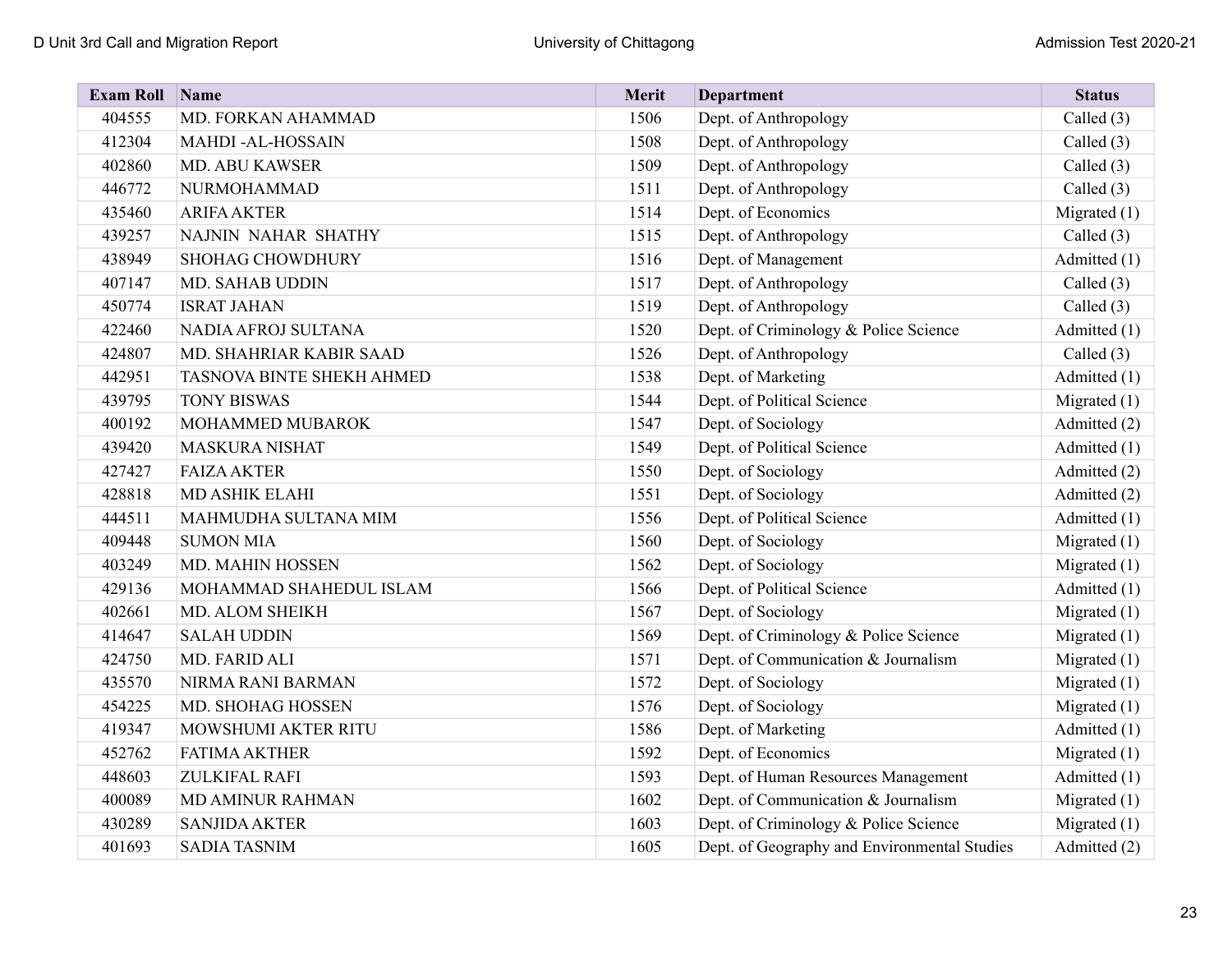| <b>Exam Roll</b> | Name                     | Merit | <b>Department</b>                            | <b>Status</b>  |
|------------------|--------------------------|-------|----------------------------------------------|----------------|
| 412200           | <b>SAGAR</b>             | 1608  | Dept. of Criminology & Police Science        | Migrated $(1)$ |
| 437137           | <b>KAMRUNNAHAR</b>       | 1612  | Dept. of Criminology & Police Science        | Migrated $(1)$ |
| 400279           | <b>SAFIUL ALAM</b>       | 1614  | Dept. of Sociology                           | Migrated $(1)$ |
| 434121           | <b>RIFAT KHAN</b>        | 1621  | Dept. of Communication & Journalism          | Migrated $(1)$ |
| 447161           | <b>GOLAM MURSHED</b>     | 1623  | Dept. of Sociology                           | Migrated $(1)$ |
| 446147           | MD. SIAMUR RAHMAN        | 1626  | Dept. of Sociology                           | Migrated $(1)$ |
| 438537           | <b>ANANNA ADITI DAS</b>  | 1648  | Dept. of Public Administration               | Migrated $(1)$ |
| 454115           | MD. RAFI ULLAH           | 1655  | Dept. of Sociology                           | Migrated $(1)$ |
| 451958           | KARNIA AKTAR PRIYA       | 1664  | Dept. of Accounting                          | Migrated $(1)$ |
| 420773           | MD. MUIN MEZBAH ULLASH   | 1665  | Dept. of Geography and Environmental Studies | Migrated $(1)$ |
| 447322           | MD. JAKARYA JASIM BABU   | 1666  | Dept. of Accounting                          | Migrated $(1)$ |
| 429176           | MD. RABIUL HOSEN         | 1674  | Dept. of International Relation              | Migrated $(1)$ |
| 404184           | MD. NAHID HASAN          | 1678  | Dept. of Accounting                          | Admitted (1)   |
| 443111           | MD. SHARIA RASHID        | 1680  | Dept. of Communication & Journalism          | Called $(3)$   |
| 403823           | <b>JOY KUMAR</b>         | 1681  | Dept. of Sociology                           | Called (3)     |
| 425764           | MOHAMMAD FAISAL ALAM     | 1684  | Dept. of Sociology                           | Called $(3)$   |
| 435758           | MONTAHINA BEGUM          | 1685  | Dept. of Economics                           | Migrated $(1)$ |
| 422532           | NAWATUL AFROZE           | 1693  | Dept. of Management                          | Admitted (1)   |
| 447849           | SHEIKH MAINUR RAHMAN     | 1694  | Dept. of Banking & Insurance                 | Admitted (1)   |
| 452008           | SHEIKH RIFAT BIN JAMAL   | 1695  | Dept. of Management                          | Admitted (1)   |
| 426496           | <b>TAJNOOR BHUIYAN</b>   | 1700  | Dept. of Sociology                           | Called $(3)$   |
| 442277           | <b>JINNAT ARA MIMI</b>   | 1707  | Dept. of Accounting                          | Migrated $(1)$ |
| 447081           | MD. KAMRUDDIN            | 1710  | Dept. of Sociology                           | Called $(3)$   |
| 448814           | MD. SOYAIB HASAN TONMOY  | 1711  | Dept. of Banking & Insurance                 | Admitted (1)   |
| 407433           | MD. SAROWAR HOSSAIN KHAN | 1712  | Dept. of Sociology                           | Called $(3)$   |
| 447350           | SHEIKH SUMAYA ISLAM      | 1713  | Dept. of Sociology                           | Called (3)     |
| 435764           | <b>UMME HABIBA</b>       | 1718  | Dept. of Economics                           | Migrated $(1)$ |
| 414133           | <b>ROBIN</b>             | 1719  | Dept. of Communication & Journalism          | Called $(3)$   |
| 427527           | MD. FAISAL HOSEN         | 1720  | Dept. of Sociology                           | Called $(3)$   |
| 403248           | PAPEA SULTANA            | 1721  | Dept. of Accounting                          | Migrated (1)   |
| 428234           | <b>MAHABUB ALAM</b>      | 1724  | Dept. of Sociology                           | Called $(3)$   |
| 409655           | <b>SABBIR HOSSIN</b>     | 1728  | Dept. of Communication & Journalism          | Called (3)     |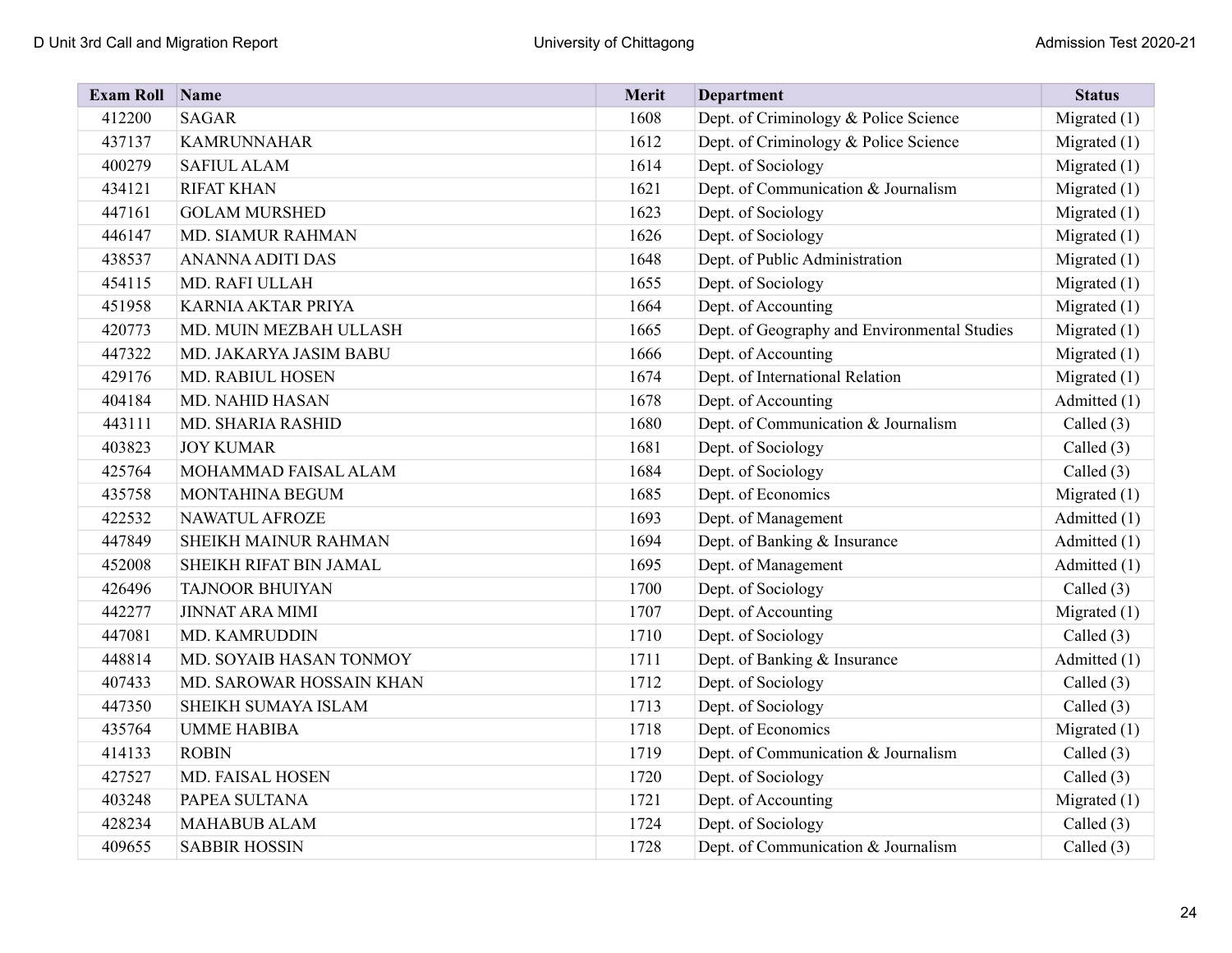| <b>Exam Roll</b> | Name                        | Merit | <b>Department</b>                     | <b>Status</b>  |
|------------------|-----------------------------|-------|---------------------------------------|----------------|
| 409085           | <b>AL AMIN SANA</b>         | 1729  | Dept. of Communication & Journalism   | Called (3)     |
| 417937           | <b>FARAH NOOR SAMI</b>      | 1731  | Dept. of Accounting                   | Migrated (1)   |
| 430440           | MD.MOJAMMAL HAQE            | 1733  | Dept. of Sociology                    | Called $(3)$   |
| 416760           | MD. SHAHRIAR HOSSAIN        | 1734  | Dept. of Economics                    | Migrated (2)   |
| 452909           | MOHAMMAD RAKIBUL HASNAT     | 1735  | Dept. of Sociology                    | Called (3)     |
| 423366           | MD. ASIF IKBAL              | 1739  | Dept. of Criminology & Police Science | Called (3)     |
| 428454           | <b>SADIA BINTE SIDDIQUE</b> | 1740  | Dept. of Management                   | Admitted (1)   |
| 439810           | MD. MUKLES MIA              | 1742  | Dept. of Sociology                    | Called (3)     |
| 415434           | MD. HABIBUR RAHMAN SAGOR    | 1743  | Dept. of Communication & Journalism   | Called $(3)$   |
| 435798           | MD. HASANUZZAMAN SANTO      | 1746  | Dept. of Sociology                    | Migrated $(1)$ |
| 452524           | MOHAMMAD HOSSAIN            | 1750  | Dept. of Communication & Journalism   | Called (3)     |
| 417219           | ABDULLAH AL MAMUN           | 1751  | Dept. of Sociology                    | Called $(3)$   |
| 406293           | <b>FARHANA SAYED ZERIN</b>  | 1753  | Dept. of Criminology & Police Science | Called $(3)$   |
| 445197           | <b>RAFIA TASNIM</b>         | 1757  | Dept. of Marketing                    | Admitted (1)   |
| 449647           | <b>SRABONI MOHAJAN</b>      | 1762  | Dept. of Accounting                   | Migrated (1)   |
| 452318           | <b>SAIKAT DEV</b>           | 1764  | Dept. of Accounting                   | Migrated (1)   |
| 436599           | <b>MD.HARES HOSSAIN</b>     | 1776  | Dept. of Sociology                    | Called (3)     |
| 410712           | FAHIMA ISRATUN NISA EMI     | 1778  | Dept. of Sociology                    | Called (3)     |
| 424253           | <b>SAFAYET HOSSAIN</b>      | 1780  | Dept. of Sociology                    | Called (3)     |
| 400101           | <b>SOIKAT ISLAM</b>         | 1783  | Dept. of Sociology                    | Called (3)     |
| 420380           | <b>RANA MIAH</b>            | 1784  | Dept. of Sociology                    | Called (3)     |
| 414048           | <b>UMME SHAIBA</b>          | 1785  | Dept. of Communication & Journalism   | Migrated (1)   |
| 438551           | <b>GIASH UDDIN</b>          | 1787  | Dept. of Communication & Journalism   | Called $(3)$   |
| 402928           | <b>JANNATUL FERDAUS</b>     | 1789  | Dept. of Sociology                    | Called $(3)$   |
| 441591           | MD. JOWEL                   | 1790  | Dept. of Communication & Journalism   | Migrated $(1)$ |
| 435171           | EJAJ AHMMAD                 | 1791  | Dept. of Sociology                    | Called (3)     |
| 442140           | MONIRUZZAMAN SHUVO          | 1792  | Dept. of Sociology                    | Called (3)     |
| 427615           | <b>KHADIJA AKTHER</b>       | 1795  | Dept. of Sociology                    | Migrated (1)   |
| 413413           | MD. AHSAN HABIB BULBUL      | 1796  | Dept. of Sociology                    | Called (3)     |
| 442824           | <b>TASFIA SHAHRIN</b>       | 1797  | Dept. of Management                   | Admitted (1)   |
| 439529           | SABIHA KAISER RATTRI        | 1798  | Dept. of Communication & Journalism   | Called $(3)$   |
| 444014           | MD. CHAYAN BABU             | 1799  | Dept. of Sociology                    | Called (3)     |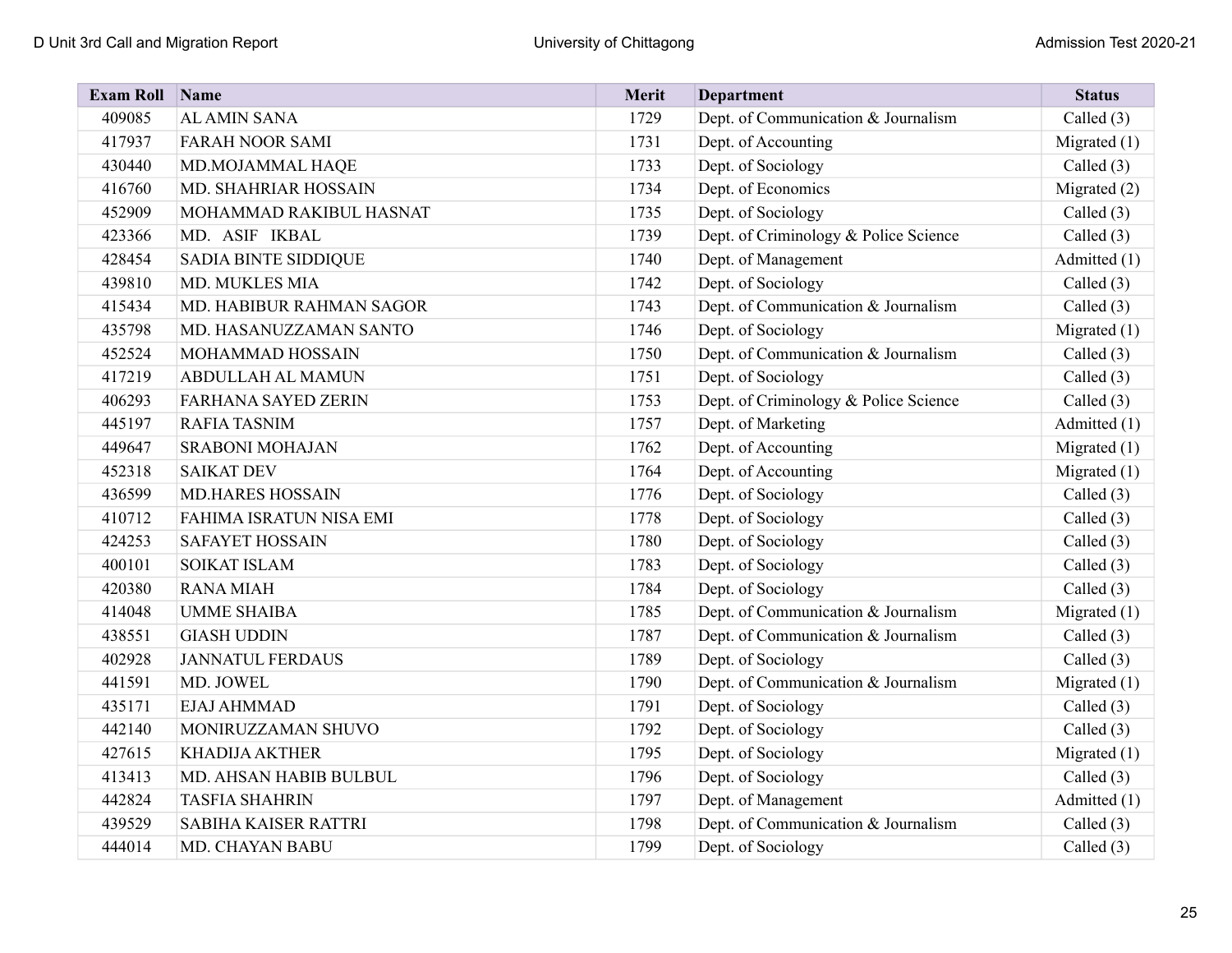| <b>Exam Roll</b> | <b>Name</b>                   | Merit | <b>Department</b>                     | <b>Status</b>  |
|------------------|-------------------------------|-------|---------------------------------------|----------------|
| 427554           | MD. HEDAYETTULLAH KHAN        | 1805  | Dept. of Anthropology                 | Called (3)     |
| 428434           | MD. RAIHAN HOSEN SARDER       | 1812  | Dept. of Sociology                    | Called (3)     |
| 442208           | <b>ARPADAS</b>                | 1813  | Dept. of Criminology & Police Science | Called (3)     |
| 443245           | TANZIMUL ISLAM                | 1814  | Dept. of Sociology                    | Called $(3)$   |
| 424493           | MOHAMMED SAIMON RAIHEN SHAKIL | 1816  | Dept. of Human Resources Management   | Admitted (1)   |
| 453505           | <b>TANVIR ISHRAK</b>          | 1838  | Dept. of Management                   | Admitted (1)   |
| 436065           | <b>SHARIF SADMAN SHAHRIAR</b> | 1847  | Dept. of Accounting                   | Migrated (1)   |
| 401583           | <b>SAIMA AKTER</b>            | 1849  | Dept. of Anthropology                 | Called (3)     |
| 448588           | <b>SHAHADAT HOSEN</b>         | 1850  | Dept. of Communication & Journalism   | Called $(3)$   |
| 411925           | MD. JUNAYED                   | 1851  | Dept. of Communication & Journalism   | Called $(3)$   |
| 427358           | MD. ELEAS                     | 1852  | Dept. of Communication & Journalism   | Called (3)     |
| 434457           | S. M. RAHMAT ULLAH MOHSIN     | 1855  | Dept. of Sociology                    | Called (3)     |
| 452231           | SAJEDA ANJUM ANIKA            | 1856  | Dept. of Communication & Journalism   | Migrated $(1)$ |
| 403581           | MD. SAIFUR RAHMAN SHIHAB      | 1857  | Dept. of Sociology                    | Called (3)     |
| 423127           | <b>TANJINA AKTER</b>          | 1860  | Dept. of Political Science            | Admitted (1)   |
| 416627           | MD. MEHEDI HASAN              | 1864  | Dept. of Sociology                    | Called $(3)$   |
| 436704           | <b>ANIK SARKER</b>            | 1866  | Dept. of Communication & Journalism   | Called (3)     |
| 443074           | <b>SANJID JAMAN RABBI</b>     | 1870  | Dept. of Sociology                    | Called (3)     |
| 426000           | JAHIDUL ISLAM BADAL           | 1872  | Dept. of International Relation       | Migrated (1)   |
| 434378           | SABIKUNNAHAR SHEMO            | 1876  | Dept. of Sociology                    | Migrated $(1)$ |
| 416259           | <b>SAKIB HOSEN</b>            | 1878  | Dept. of Sociology                    | Called $(3)$   |
| 445862           | <b>KAISAR HAMID</b>           | 1879  | Dept. of Sociology                    | Called $(3)$   |
| 437669           | MD. NIAZ MORSHED              | 1882  | Dept. of Sociology                    | Migrated (1)   |
| 447401           | <b>AZHAR UDDIN</b>            | 1883  | Dept. of Human Resources Management   | Admitted (1)   |
| 418047           | MD. ADNAN SAMI                | 1884  | Dept. of Accounting                   | Migrated (1)   |
| 450973           | <b>SUNAYAN BARUA</b>          | 1887  | Dept. of Accounting                   | Migrated (1)   |
| 443041           | AL AMIN KAZOL                 | 1888  | Dept. of Communication & Journalism   | Called (3)     |
| 436458           | NAFISA TABASSUM RAISA         | 1892  | Dept. of Marketing                    | Migrated (1)   |
| 415992           | MST. AKIFA JAHAN SRABONI      | 1893  | Dept. of Sociology                    | Called $(3)$   |
| 406373           | MST.ZANNATUL FERDOUSI         | 1895  | Dept. of Sociology                    | Called (3)     |
| 420600           | <b>SADMAN SAKIB</b>           | 1897  | Dept. of Marketing                    | Migrated $(1)$ |
| 453716           | JANNATUL HARMAIN AYSHEE       | 1902  | Dept. of Management                   | Admitted (1)   |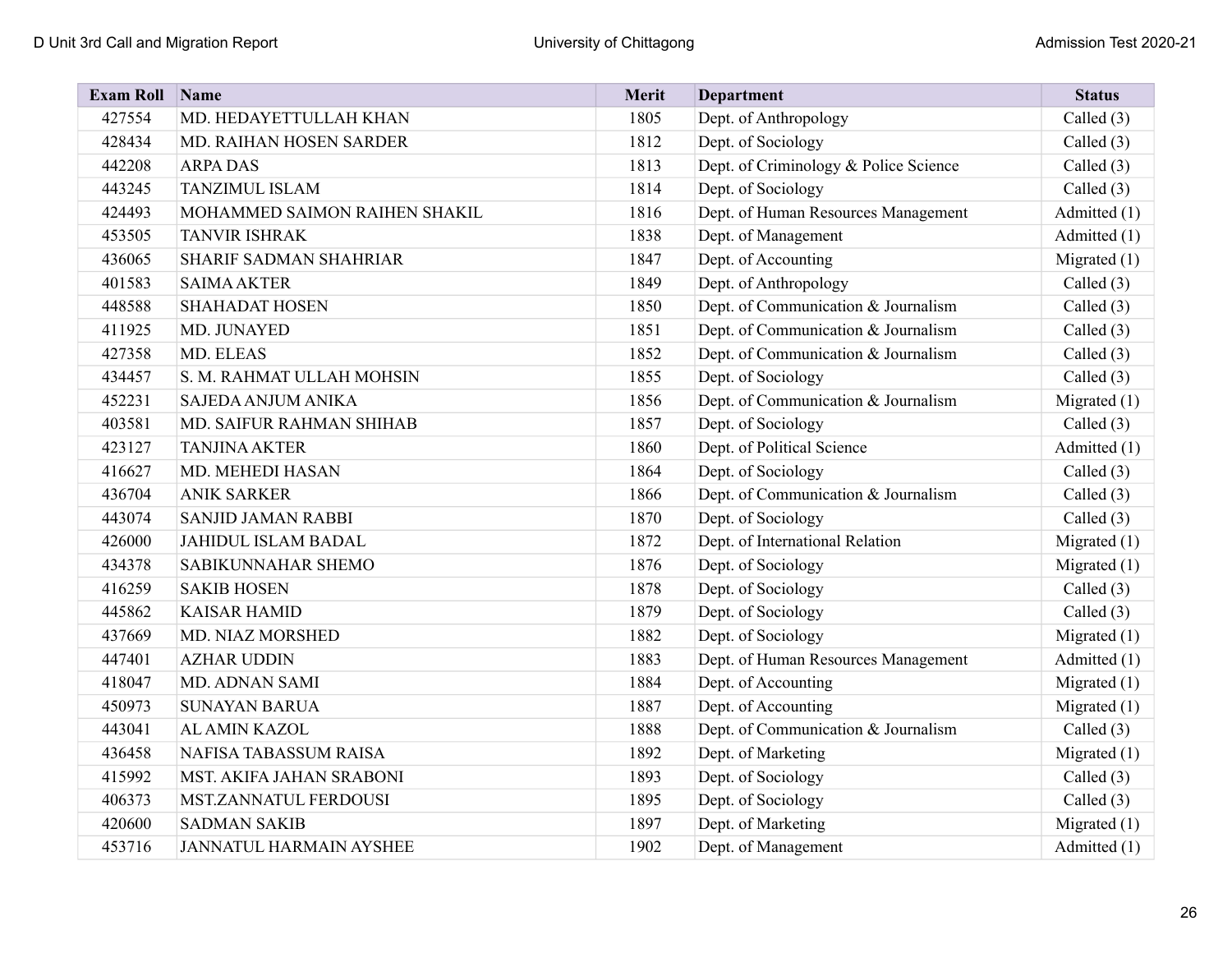| <b>Exam Roll</b> | Name                       | Merit | <b>Department</b>                            | <b>Status</b>  |
|------------------|----------------------------|-------|----------------------------------------------|----------------|
| 449837           | <b>FAYEK AL GANI</b>       | 1903  | Dept. of International Relation              | Migrated (1)   |
| 451752           | <b>JAHANGIR ALAM RAJ</b>   | 1904  | Dept. of Sociology                           | Called (3)     |
| 408321           | <b>SUNJIDA AKTER</b>       | 1907  | Dept. of Anthropology                        | Called (3)     |
| 419800           | MD. RIYADUL ISLAM          | 1909  | Dept. of Anthropology                        | Called (3)     |
| 412299           | <b>NAIM AKON</b>           | 1910  | Dept. of Geography and Environmental Studies | Called $(3)$   |
| 437973           | MD. TASMIM AHAMED          | 1913  | Dept. of Geography and Environmental Studies | Called (3)     |
| 437677           | MD. SHAMIM HOSSAIN         | 1917  | Dept. of Anthropology                        | Called $(3)$   |
| 432837           | <b>REJOWAN</b>             | 1918  | Dept. of Anthropology                        | Called (3)     |
| 435515           | MD. SUJON MIA              | 1919  | Dept. of Anthropology                        | Called $(3)$   |
| 426159           | <b>HABIBA TANJI</b>        | 1923  | Dept. of Economics                           | Migrated (2)   |
| 438227           | MD. ALIMUL SHAMIM RABBI    | 1924  | Dept. of Anthropology                        | Called (3)     |
| 443755           | <b>KAZI HABIBA</b>         | 1925  | Dept. of Anthropology                        | Called (3)     |
| 415090           | <b>SONGGITH KUMAR</b>      | 1930  | Dept. of Anthropology                        | Called (3)     |
| 438613           | <b>SABRINA RAHMAN NEOR</b> | 1933  | Dept. of Geography and Environmental Studies | Called (3)     |
| 444068           | MD. SOHAG RANA             | 1934  | Dept. of Anthropology                        | Migrated (1)   |
| 411695           | <b>FORHAD HOSSAIN</b>      | 1935  | Dept. of Geography and Environmental Studies | Called (3)     |
| 434002           | MD. MAZHARUL ISLAM         | 1936  | Dept. of Anthropology                        | Called (3)     |
| 436852           | <b>TUHIN AHMED</b>         | 1939  | Dept. of Anthropology                        | Called (3)     |
| 416820           | MD. RAKIB HOWLADER         | 1946  | Dept. of Geography and Environmental Studies | Called $(3)$   |
| 430276           | <b>MUSTAKIM HASAN</b>      | 1948  | Dept. of Marketing                           | Migrated (1)   |
| 435595           | ABEDA SULTANA MILI         | 1955  | Dept. of Anthropology                        | Called (3)     |
| 421956           | <b>TAHMIDUR RAHMAN</b>     | 1958  | Dept. of Geography and Environmental Studies | Called $(3)$   |
| 422922           | <b>MEHER NIGAR</b>         | 1965  | Dept. of Accounting                          | Migrated $(1)$ |
| 413530           | <b>ABIDA SULTANA</b>       | 1970  | Dept. of Public Administration               | Migrated (1)   |
| 452959           | KANIJ SIDDIKA TUHA         | 1973  | Dept. of Anthropology                        | Called $(3)$   |
| 421179           | <b>AKHI AKTER</b>          | 1979  | Dept. of Accounting                          | Migrated (1)   |
| 453496           | <b>TANBIR SORIF REPON</b>  | 1982  | Dept. of Anthropology                        | Called $(3)$   |
| 446608           | <b>NOUSHADUL HASAN</b>     | 1983  | Dept. of Anthropology                        | Called (3)     |
| 445544           | <b>RIPON MIA</b>           | 1984  | Dept. of Anthropology                        | Called (3)     |
| 427852           | <b>TASLIMA AKTER</b>       | 1985  | Dept. of Anthropology                        | Called $(3)$   |
| 412267           | <b>AYMON AOWSAF</b>        | 1986  | Dept. of Anthropology                        | Migrated $(1)$ |
| 437363           | MD. TANZIRUL ISLAM         | 1987  | Dept. of Anthropology                        | Called $(3)$   |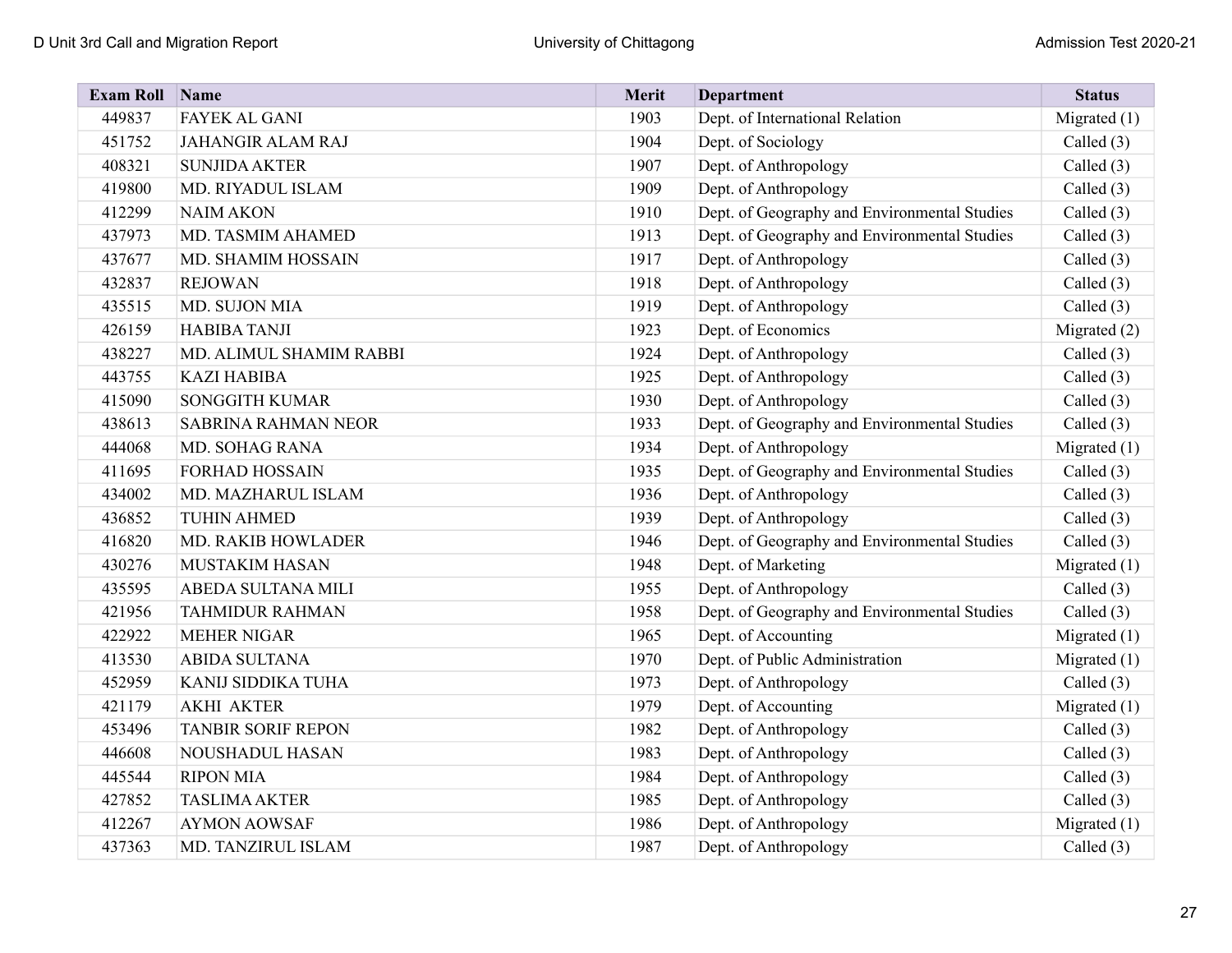| <b>Exam Roll</b> | Name                    | <b>Merit</b> | <b>Department</b>                   | <b>Status</b>  |
|------------------|-------------------------|--------------|-------------------------------------|----------------|
| 410900           | MISRUL AMIN SAZIB       | 1990         | Dept. of Anthropology               | Called (3)     |
| 429560           | <b>BAHAR MIA</b>        | 1991         | Dept. of Anthropology               | Called $(3)$   |
| 440320           | <b>MUSTAK WADUD</b>     | 1993         | Dept. of Anthropology               | Called $(3)$   |
| 432897           | <b>RASEL KHAN</b>       | 1995         | Dept. of Anthropology               | Called (3)     |
| 438922           | <b>RAYHAN ISLAM</b>     | 1996         | Dept. of Anthropology               | Called $(3)$   |
| 431736           | MD. SUMON ISLAM         | 1997         | Dept. of Anthropology               | Called $(3)$   |
| 417768           | MD OMID HASAN           | 2001         | Dept. of Anthropology               | Called (3)     |
| 418305           | <b>SADIA AFRIN</b>      | 2004         | Dept. of Anthropology               | Called (3)     |
| 435280           | TANMOY KUMAR SAHA       | 2007         | Dept. of Anthropology               | Called (3)     |
| 422850           | NUSRAT JAHAN TASPIA     | 2008         | Dept. of Economics                  | Migrated (2)   |
| 403946           | <b>SHAWON ALI SOBUZ</b> | 2009         | Dept. of Anthropology               | Migrated $(1)$ |
| 432634           | MD. AKHTARUZZAMAN       | 2010         | Dept. of Anthropology               | Called $(3)$   |
| 409249           | YASIN AHMED             | 2014         | Dept. of Psychology                 | Called $(3)$   |
| 425403           | NOYON CHOWDHURY         | 2015         | Dept. of Anthropology               | Called (3)     |
| 436070           | MD MINHAJ UDDIN MONNA   | 2016         | Dept. of Public Administration      | Migrated $(1)$ |
| 419582           | MD. TANJIL AHAMMAD      | 2019         | Dept. of Anthropology               | Called $(3)$   |
| 438298           | MD. RIDOY MIA           | 2020         | Dept. of Human Resources Management | Admitted (1)   |
| 444666           | <b>SAMIA RAHMAN</b>     | 2023         | Dept. of Sociology                  | Admitted (1)   |
| 434059           | FATEMA - E - SANY       | 2026         | Dept. of Sociology                  | Admitted (1)   |
| 452826           | MD. BAPPI BABU          | 2044         | Dept. of Psychology                 | Admitted (2)   |
| 432571           | MD.SHARIFULLAH MAJUMDER | 2053         | Dept. of Management                 | Admitted (1)   |
| 444644           | MD. RANGA BABU          | 2058         | Dept. of Psychology                 | Called $(3)$   |
| 422424           | SHILPI SARKAR SUBRA     | 2067         | Dept. of Management                 | Admitted (1)   |
| 416044           | MD. RAKIBUL HASAN       | 2068         | Dept. of Psychology                 | Called (3)     |
| 442898           | <b>DALILUL ISLAM</b>    | 2082         | Dept. of Psychology                 | Called $(3)$   |
| 447166           | MOHAMMAD SHAFIQUL ISLAM | 2083         | Dept. of Economics                  | Migrated (2)   |
| 442911           | MD. NAHIDUJJAMAN        | 2086         | Dept. of Psychology                 | Called $(3)$   |
| 428839           | <b>FARIA ISLAM</b>      | 2094         | Dept. of Psychology                 | Called $(3)$   |
| 405835           | <b>MOTTAKY</b>          | 2096         | Dept. of Psychology                 | Called (3)     |
| 406820           | RUMANA AKTER DINA       | 2097         | Dept. of Economics                  | Migrated (2)   |
| 416329           | <b>JOY DAS</b>          | 2103         | Dept. of Psychology                 | Called $(3)$   |
| 437572           | <b>ABDUL HASIM</b>      | 2109         | Dept. of Psychology                 | Called $(3)$   |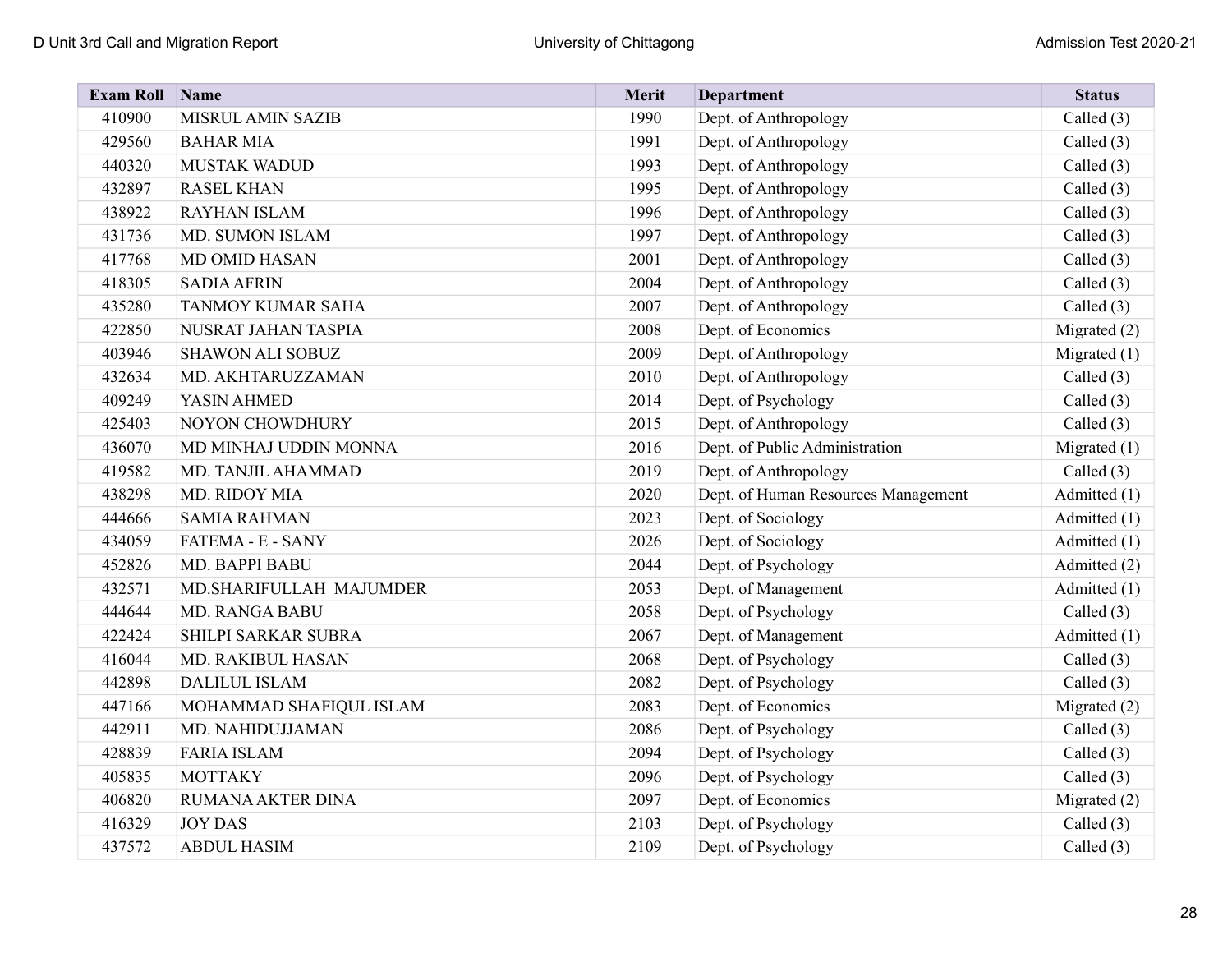| <b>Exam Roll</b> | Name                          | Merit | <b>Department</b>                   | <b>Status</b>  |
|------------------|-------------------------------|-------|-------------------------------------|----------------|
| 426406           | TANVIN TAHYA.                 | 2122  | Dept. of Accounting                 | Migrated (1)   |
| 412432           | ZAFRIN TABASSUM               | 2125  | Dept. of Human Resources Management | Admitted (1)   |
| 442929           | <b>JOBAIR FARUQUE</b>         | 2153  | Dept. of Psychology                 | Called $(3)$   |
| 436555           | MEHEJABIN ALAM PUSHPITA       | 2157  | Dept. of Public Administration      | Migrated (1)   |
| 450067           | <b>JANIA CHOWDHURY</b>        | 2160  | Dept. of Political Science          | Migrated $(1)$ |
| 416520           | <b>SABRINA SHARMIN</b>        | 2168  | Dept. of Psychology                 | Called $(3)$   |
| 450522           | TASIFUL ALAM ROHAN            | 2171  | Dept. of Public Administration      | Migrated (1)   |
| 432563           | YEAMIN MOHAMMED ZAMAN         | 2172  | Dept. of Accounting                 | Migrated (2)   |
| 415120           | YASIN ARFAT                   | 2173  | Dept. of Psychology                 | Called $(3)$   |
| 406744           | SABRINA MASHRAFI              | 2179  | Dept. of Human Resources Management | Admitted (1)   |
| 420507           | <b>FAHIMA AKTER</b>           | 2185  | Dept. of International Relation     | Migrated $(1)$ |
| 429470           | <b>TANIA RAHMAN</b>           | 2201  | Dept. of Finance                    | Admitted (1)   |
| 414351           | MD. NAZMUL HOSSAIN            | 2203  | Dept. of Psychology                 | Called (3)     |
| 437868           | MST. JANNATUL FERDOUSI        | 2204  | Dept. of Psychology                 | Called (3)     |
| 411432           | AFSANA MARIAM                 | 2206  | Dept. of Psychology                 | Called (3)     |
| 453847           | MD. ABDUR RAHIM BADSHA        | 2223  | Dept. of Psychology                 | Called (3)     |
| 404305           | MD. TANVIR MAHMUD             | 2230  | Dept. of Marketing                  | Migrated (1)   |
| 424330           | MD. ROBIUL ISLAM              | 2240  | Dept. of Psychology                 | Called $(3)$   |
| 431732           | <b>SAIMUN ISLAM RIDOY</b>     | 2245  | Dept. of Management                 | Admitted (1)   |
| 446737           | FATIHATUJ JOHRA               | 2262  | Dept. of Management                 | Migrated $(1)$ |
| 422664           | MOHAMMAD YASIR KHAN           | 2268  | Dept. of Human Resources Management | Admitted (1)   |
| 432645           | PRASHARI BHATTACHARJEE SRISTY | 2279  | Dept. of Banking & Insurance        | Admitted (1)   |
| 408647           | <b>SHAKIB SALMAN</b>          | 2300  | Dept. of Communication & Journalism | Migrated $(1)$ |
| 426967           | <b>NAHILA AKTER</b>           | 2316  | Dept. of Political Science          | Migrated $(1)$ |
| 440492           | SHUKANTA SHUSHIL              | 2324  | Dept. of Political Science          | Migrated $(1)$ |
| 403355           | ARIFUS SAKIB JAMIM            | 2330  | Dept. of Management                 | Migrated (1)   |
| 422553           | SYED RAKIBUL KADER NEON       | 2342  | Dept. of Accounting                 | Migrated (2)   |
| 434835           | MD. KAMRUL HASAN              | 2343  | Dept. of Management                 | Migrated (1)   |
| 420094           | <b>SHAFIKUL ISLAM</b>         | 2353  | Dept. of Accounting                 | Migrated (2)   |
| 418967           | MD. SHAHADAD HOSSAIN SUNNY    | 2385  | Dept. of Political Science          | Migrated $(1)$ |
| 448885           | <b>TOWHIDUL ISLAM</b>         | 2428  | Dept. of Human Resources Management | Admitted (1)   |
| 431012           | HASNA HENA JINUR              | 2436  | Dept. of Public Administration      | Migrated $(1)$ |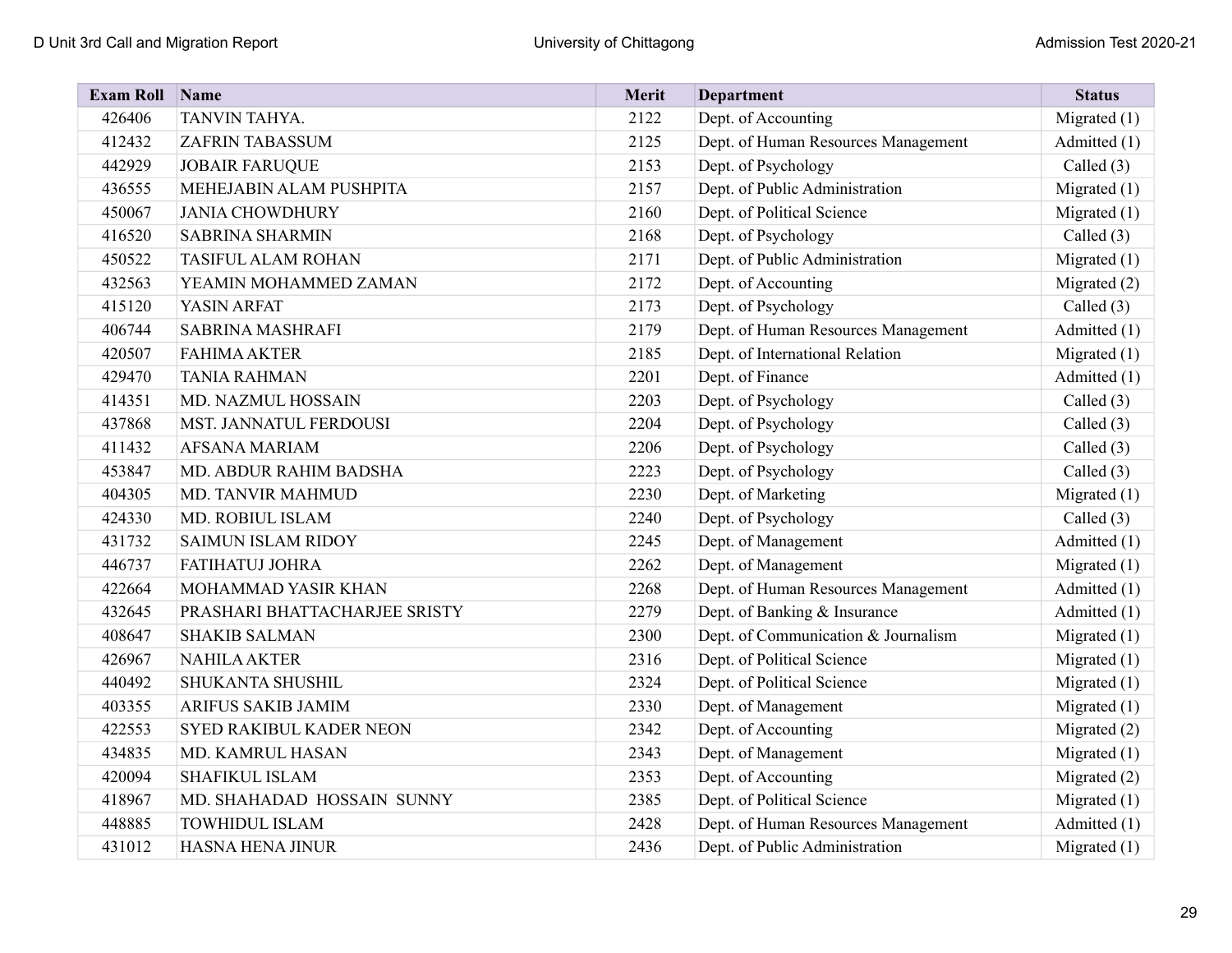| <b>Exam Roll</b> | Name                          | Merit | <b>Department</b>                   | <b>Status</b>  |
|------------------|-------------------------------|-------|-------------------------------------|----------------|
| 422948           | <b>EMU MONI</b>               | 2439  | Dept. of International Relation     | Migrated (2)   |
| 440435           | CHOWDHURY MOHAMMAD OBAIDULLAH | 2463  | Dept. of International Relation     | Migrated $(1)$ |
| 450851           | MD. NAHID HASAN NASIF         | 2500  | Dept. of Sociology                  | Admitted (2)   |
| 424550           | <b>ABUJAR GIFARI</b>          | 2504  | Dept. of Human Resources Management | Admitted (1)   |
| 434009           | NAHIDUL ISLAM                 | 2514  | Dept. of Public Administration      | Admitted (2)   |
| 433839           | <b>SANJIDA SHARMIN</b>        | 2523  | Dept. of Marketing                  | Migrated $(1)$ |
| 446627           | SABRINA AKTER MUKTA           | 2538  | Dept. of Political Science          | Admitted (2)   |
| 451848           | <b>ISRAT DILRUBA</b>          | 2556  | Dept. of Marketing                  | Migrated $(1)$ |
| 440034           | SABRINA SULTANA RIMU          | 2560  | Dept. of Development Studies        | Admitted (2)   |
| 451362           | MUSLIM SHADAD RAIHAN          | 2567  | Dept. of Finance                    | Admitted (1)   |
| 422369           | <b>ASIF REZA</b>              | 2580  | Dept. of Human Resources Management | Admitted (1)   |
| 416271           | MUSHFIQUR RAHMAN HRIDOY       | 2598  | Dept. of Human Resources Management | Admitted (1)   |
| 444993           | <b>SUMAIYA NUSRAT</b>         | 2614  | Dept. of Public Administration      | Admitted (2)   |
| 433836           | SAIFUL ISLAM TOHA             | 2628  | Dept. of Communication & Journalism | Admitted (2)   |
| 446705           | KANIZ FATEMA SUBARNA          | 2641  | Dept. of Public Administration      | Admitted (2)   |
| 443297           | <b>SAYED ROBIUL HOSSEN</b>    | 2646  | Dept. of Sociology                  | Admitted (2)   |
| 445897           | KHATUNA JANNAT ROMI           | 2660  | Dept. of International Relation     | Migrated $(1)$ |
| 420316           | MORSHEDA JANNAT RIMI          | 2662  | Dept. of Management                 | Migrated $(1)$ |
| 415441           | <b>TAHERA AKTER</b>           | 2681  | Dept. of Human Resources Management | Admitted (1)   |
| 436063           | <b>TASNEEM TURJA</b>          | 2705  | Dept. of Human Resources Management | Admitted (1)   |
| 417587           | MINHAZUL JANNAT               | 2707  | Dept. of Marketing                  | Migrated $(1)$ |
| 412059           | MD. RASHEDUL MOWLA DIPU       | 2713  | Dept. of International Relation     | Migrated (1)   |
| 451499           | PUSPA BHATTACHARJEE           | 2715  | Dept. of Management                 | Migrated $(1)$ |
| 438662           | SHOHAIB SHAHARIYA             | 2718  | Dept. of Sociology                  | Admitted (2)   |
| 439585           | <b>JANNATUL FERDOUS</b>       | 2726  | Dept. of Public Administration      | Admitted (2)   |
| 451439           | <b>IMTIAZ AHMED SAYEM</b>     | 2740  | Dept. of International Relation     | Migrated $(1)$ |
| 446523           | MD. ROBIUL ISLAM              | 2753  | Dept. of Management                 | Admitted (2)   |
| 407624           | MONALISA MITA NOOR            | 2754  | Dept. of Management                 | Admitted (2)   |
| 413546           | <b>MALIHA INTISA</b>          | 2758  | Dept. of Management                 | Admitted (2)   |
| 405939           | MD. MOMENUL ISLAM             | 2765  | Dept. of Marketing                  | Admitted (2)   |
| 442607           | <b>ASMA BINTE RASHID</b>      | 2770  | Dept. of Banking & Insurance        | Admitted (2)   |
| 424207           | MIR SUMAIYA AHMED             | 2794  | Dept. of Sociology                  | Admitted (2)   |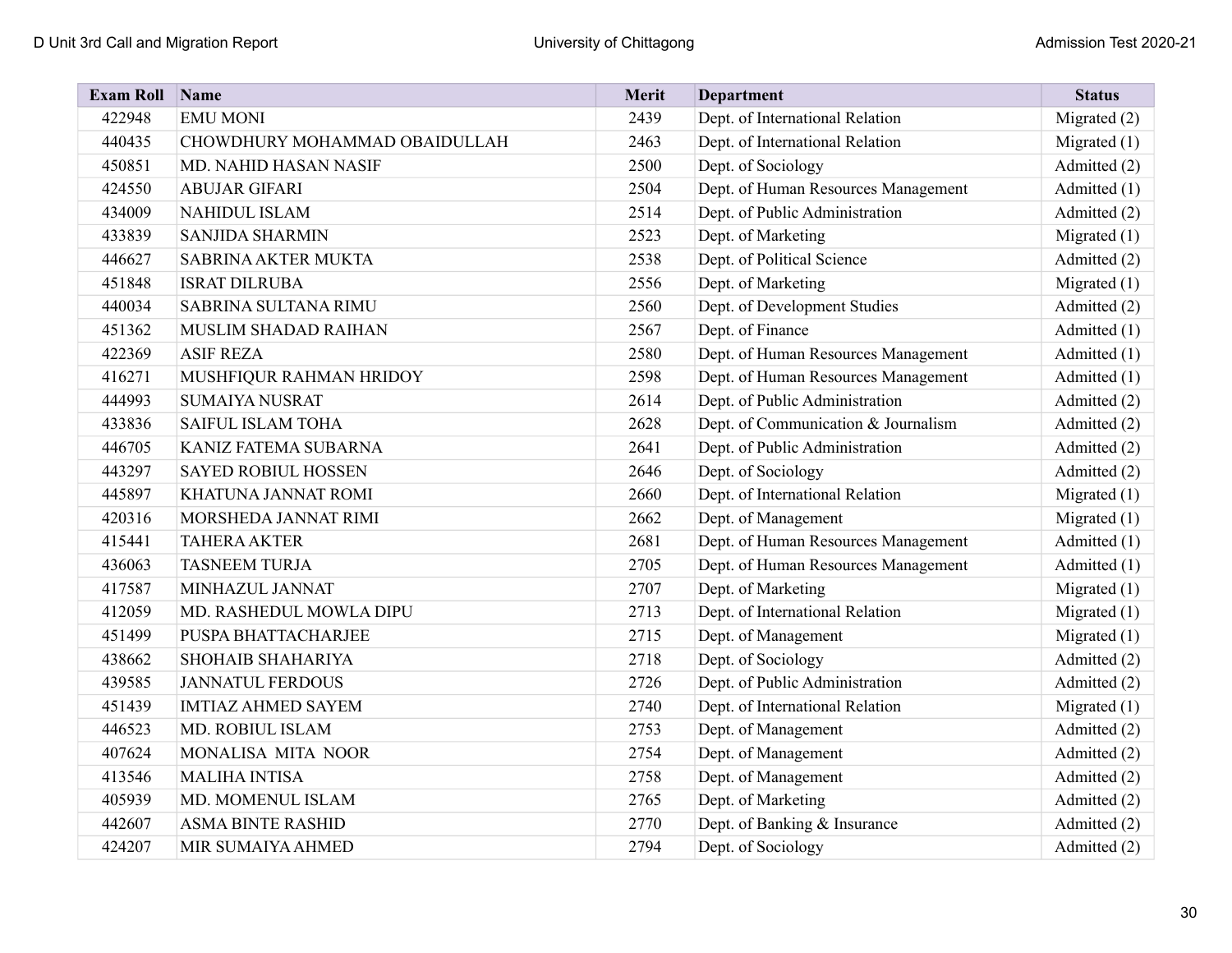| <b>Exam Roll</b> | $\sqrt{\frac{1}{2}}$ Name    | Merit | <b>Department</b>                     | <b>Status</b>  |
|------------------|------------------------------|-------|---------------------------------------|----------------|
| 427815           | SHIDRATUL MONTAHA            | 2800  | Dept. of Sociology                    | Admitted (2)   |
| 431744           | ATRI DASGUPTA                | 2806  | Dept. of International Relation       | Migrated $(1)$ |
| 430227           | <b>SHUDIPTO NAHA</b>         | 2813  | Dept. of Marketing                    | Admitted (2)   |
| 423687           | <b>EMRAN AMIN</b>            | 2834  | Dept. of Management                   | Admitted (2)   |
| 447164           | <b>MD. FARUK MIAH</b>        | 2841  | Dept. of Management                   | Admitted (2)   |
| 411379           | ABDULLAH AL MUNTASIR         | 2843  | Dept. of International Relation       | Migrated $(1)$ |
| 429345           | EUSHA JAMAN TURZO            | 2848  | Dept. of Banking & Insurance          | Admitted (2)   |
| 425702           | AFSANA NIGAR NISHAT          | 2852  | Dept. of Human Resources Management   | Admitted (2)   |
| 416708           | <b>SABIT HOSSAIN ANTO</b>    | 2861  | Dept. of Management                   | Admitted (2)   |
| 442675           | <b>MD. ABU NOMAN</b>         | 2875  | Dept. of Management                   | Admitted (2)   |
| 420686           | MD. SABIR UDDIN              | 2885  | Dept. of Management                   | Admitted (1)   |
| 428725           | NAVIA TASPI PUSPA            | 2893  | Dept. of International Relation       | Migrated $(1)$ |
| 428488           | <b>GAZI EMRAN</b>            | 2896  | Dept. of Finance                      | Migrated $(1)$ |
| 408061           | <b>ESHA PAUL</b>             | 2905  | Dept. of International Relation       | Migrated $(1)$ |
| 449539           | PROME BARUA                  | 2910  | Dept. of Management                   | Admitted (1)   |
| 404202           | TAHIA ISLAM SHANTA           | 2918  | Dept. of International Relation       | Migrated $(1)$ |
| 421770           | <b>JINAT PARVIN ALY</b>      | 2928  | Dept. of Political Science            | Admitted (2)   |
| 426633           | <b>KHANDAKER SAZID INAN</b>  | 2933  | Dept. of Management                   | Admitted (2)   |
| 425950           | <b>JOYETA BARUA</b>          | 2934  | Dept. of Marketing                    | Admitted (2)   |
| 442582           | <b>TONMOY DAS</b>            | 2943  | Dept. of Human Resources Management   | Admitted (2)   |
| 424318           | <b>SHAKRIN SORMILA JARIN</b> | 2981  | Dept. of Public Administration        | Migrated $(1)$ |
| 422770           | TAJRINA KHANAM               | 2989  | Dept. of Public Administration        | Migrated (1)   |
| 450059           | MITHILA KALAI                | 2992  | Dept. of Public Administration        | Migrated $(1)$ |
| 418592           | <b>ISRAT JAHAN</b>           | 2996  | Dept. of Management                   | Admitted (2)   |
| 442816           | NUSRAT JAHAN                 | 2997  | Dept. of Political Science            | Admitted (2)   |
| 435865           | MD. SHOFIKUL ISLAM           | 2998  | Dept. of Public Administration        | Migrated $(1)$ |
| 438952           | <b>ESHA MONE DAS</b>         | 2999  | Dept. of Sociology                    | Admitted (2)   |
| 442632           | <b>SABRINA SULTANA</b>       | 3003  | Dept. of Political Science            | Admitted (2)   |
| 447637           | <b>SAREKUL ISLAM RIFAT</b>   | 3010  | Dept. of Criminology & Police Science | Migrated $(1)$ |
| 445383           | SHAH MOHAMMAD AKRAM TAMIM    | 3013  | Dept. of Political Science            | Admitted (2)   |
| 416846           | <b>FARHAN ISHRAQ</b>         | 3015  | Dept. of Management                   | Admitted (2)   |
| 434965           | <b>HAIMANTI DAS</b>          | 3028  | Dept. of Marketing                    | Admitted (2)   |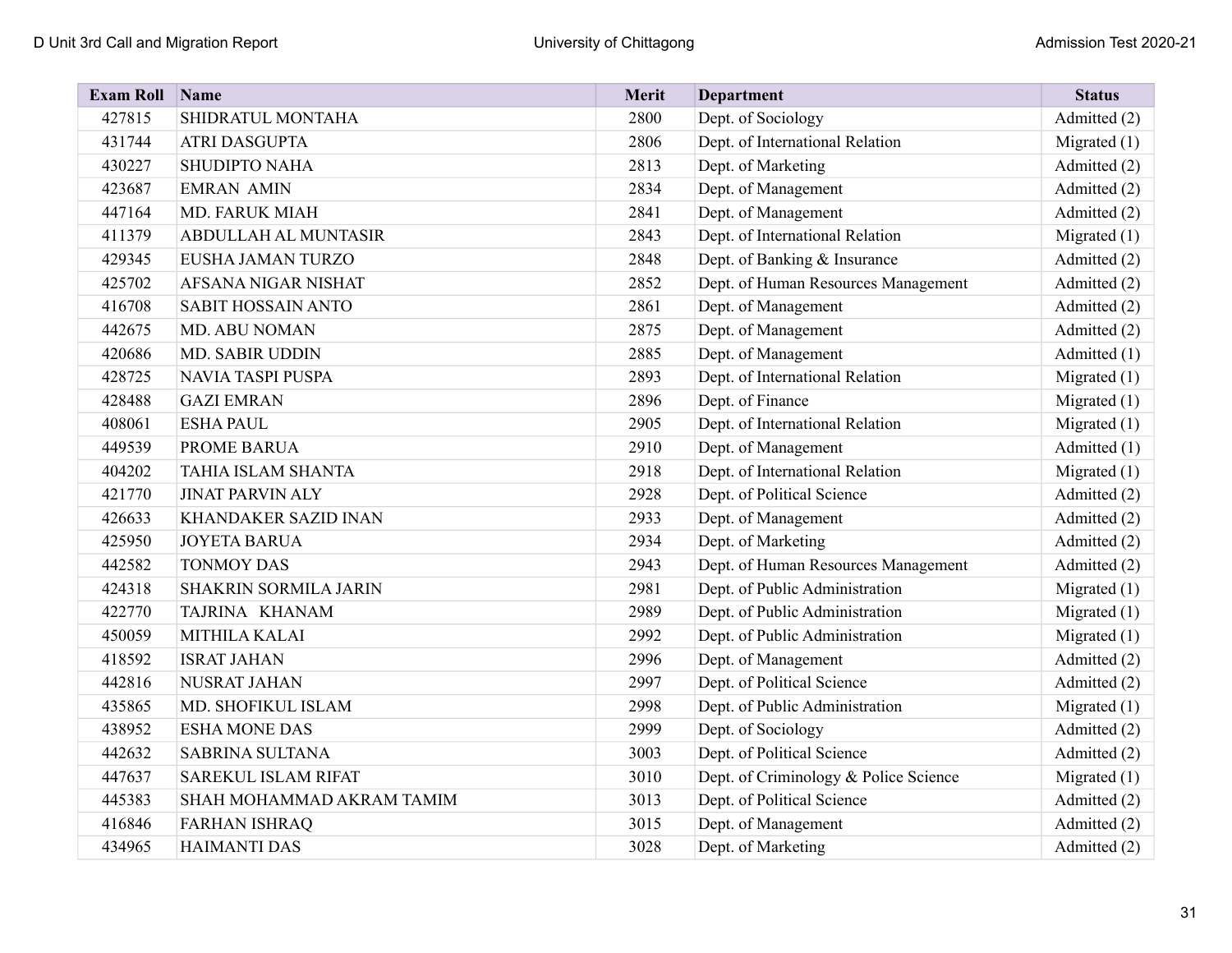| <b>Exam Roll</b> | Name                    | Merit | <b>Department</b>                     | <b>Status</b>  |
|------------------|-------------------------|-------|---------------------------------------|----------------|
| 430714           | <b>TASFIA MASUD</b>     | 3036  | Dept. of Management                   | Admitted (2)   |
| 421483           | MOHD. SAKIB KHAN SYMON  | 3045  | Dept. of Marketing                    | Admitted (2)   |
| 453470           | MEZANUR RAHMAN FAHIM    | 3046  | Dept. of Political Science            | Admitted (2)   |
| 441559           | <b>ALIF EVNE ALI</b>    | 3053  | Dept. of Management                   | Admitted (2)   |
| 431220           | <b>MD.SUMON ALI</b>     | 3054  | Dept. of Marketing                    | Admitted (1)   |
| 438118           | <b>SAMIA RAHAMAN</b>    | 3078  | Dept. of Accounting                   | Migrated $(1)$ |
| 447227           | <b>FAHMIDA RUBAIYAT</b> | 3105  | Dept. of Marketing                    | Migrated $(1)$ |
| 448008           | <b>MD. SAMIUL BASIR</b> | 3109  | Dept. of Human Resources Management   | Admitted (2)   |
| 439811           | <b>TAHSIN TAIYEBA</b>   | 3111  | Dept. of Management                   | Admitted (2)   |
| 430173           | TONMOY BONIK            | 3130  | Dept. of Public Administration        | Migrated $(1)$ |
| 418455           | PROTTOY KANTI DAS       | 3138  | Dept. of Banking & Insurance          | Admitted (2)   |
| 452554           | MD. REZAUL KARIM        | 3139  | Dept. of Political Science            | Admitted (2)   |
| 437016           | <b>MD AHSAN HABIB</b>   | 3151  | Dept. of Banking & Insurance          | Admitted (1)   |
| 408743           | <b>AISHA ALAM</b>       | 3152  | Dept. of Sociology                    | Admitted (2)   |
| 427267           | MD. SHORIFUL ISLAM      | 3170  | Dept. of Human Resources Management   | Admitted (2)   |
| 401795           | <b>MAHIM HOSSAIN</b>    | 3182  | Dept. of Marketing                    | Admitted (2)   |
| 420542           | <b>SIMANA CHOWDHURY</b> | 3184  | Dept. of Management                   | Admitted (2)   |
| 402591           | <b>FARAH TANZIM</b>     | 3186  | Dept. of Management                   | Migrated $(1)$ |
| 404910           | ADRITA PAUL.            | 3190  | Dept. of Sociology                    | Admitted (2)   |
| 408760           | NUSRAT JAHAN ANONNA     | 3195  | Dept. of Management                   | Migrated $(1)$ |
| 444490           | <b>RADIATUNNISA</b>     | 3196  | Dept. of Marketing                    | Admitted (2)   |
| 453003           | MISKATUN JANNAT         | 3217  | Dept. of Human Resources Management   | Admitted (2)   |
| 444390           | MD.SHAKAWAT ULLAH ROHAN | 3219  | Dept. of Communication & Journalism   | Admitted (2)   |
| 422317           | MD. MONUWAR HOSSEN RONI | 3232  | Dept. of Criminology & Police Science | Migrated (1)   |
| 431047           | ATIKUR RAHMAN           | 3240  | Dept. of Political Science            | Migrated (1)   |
| 416560           | <b>AMINUL ISLAM</b>     | 3255  | Dept. of Marketing                    | Admitted (2)   |
| 446231           | SADEKU MUJTOBA MAHI     | 3286  | Dept. of Management                   | Migrated $(1)$ |
| 419510           | MUBASSHIRA BINTEY MIZAN | 3288  | Dept. of Management                   | Migrated (1)   |
| 432289           | <b>SAMIRA BIBI</b>      | 3299  | Dept. of Management                   | Migrated $(1)$ |
| 423379           | MIFTAHUL JANNAT         | 3310  | Dept. of Human Resources Management   | Admitted (2)   |
| 435012           | MD. KAMRUL HUDA EMON    | 3317  | Dept. of Management                   | Migrated $(1)$ |
| 436328           | MOHAMMAD TAFSIRUL ISLAM | 3319  | Dept. of Human Resources Management   | Admitted (2)   |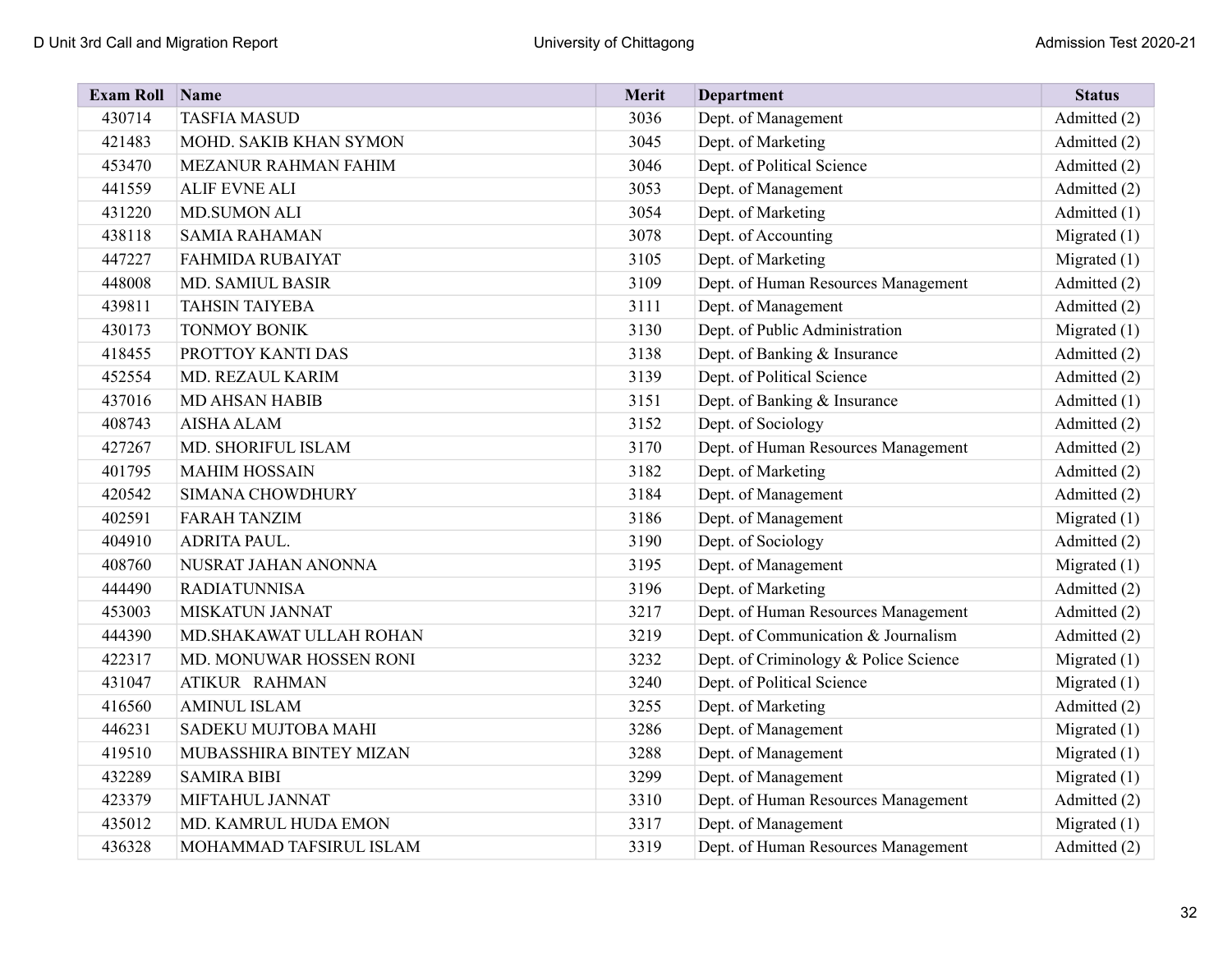| <b>Exam Roll</b> | Name                              | Merit | <b>Department</b>                   | <b>Status</b>  |
|------------------|-----------------------------------|-------|-------------------------------------|----------------|
| 437584           | MD. MAHMUDUL HASAN                | 3322  | Dept. of Communication & Journalism | Migrated (1)   |
| 434565           | MD. RAAD HOSSAIN AFRAD            | 3325  | Dept. of Finance                    | Admitted (2)   |
| 451596           | <b>SADDAM HOSSAIN</b>             | 3347  | Dept. of Sociology                  | Admitted (2)   |
| 446933           | <b>BILKIS FATEMA</b>              | 3354  | Dept. of Human Resources Management | Admitted (2)   |
| 418575           | MD. DELWAR HOSSAIN                | 3381  | Dept. of Human Resources Management | Admitted (2)   |
| 439651           | <b>SUNANDA BARUA TITHI</b>        | 3390  | Dept. of Management                 | Migrated $(1)$ |
| 428821           | SHEIKH SHANJIDA                   | 3393  | Dept. of Marketing                  | Migrated $(1)$ |
| 435576           | RIDUANUL ISLAM                    | 3417  | Dept. of Sociology                  | Admitted (2)   |
| 436978           | TAHMINA AKTER MILI                | 3418  | Dept. of Marketing                  | Admitted (2)   |
| 439568           | AFRIN AKTER TAMANNA               | 3424  | Dept. of Sociology                  | Admitted (2)   |
| 427493           | <b>JANNATUL MAOYA</b>             | 3425  | Dept. of Public Administration      | Migrated $(1)$ |
| 439346           | HALIMA AKTER                      | 3435  | Dept. of Anthropology               | Admitted (2)   |
| 429623           | <b>SUKANTA DEV</b>                | 3437  | Dept. of Public Administration      | Migrated (1)   |
| 418333           | <b>SUDIPTA BISWAS</b>             | 3460  | Dept. of Human Resources Management | Admitted (2)   |
| 449493           | PUJA DATTA                        | 3476  | Dept. of Marketing                  | Migrated (1)   |
| 415209           | MD. REDUYAN RAIYHAN               | 3480  | Dept. of Development Studies        | Migrated (1)   |
| 447978           | <b>MIM SARKER</b>                 | 3484  | Dept. of Marketing                  | Migrated $(1)$ |
| 424500           | <b>DILSHAD SULTANA</b>            | 3490  | Dept. of Banking & Insurance        | Admitted (2)   |
| 418402           | <b>NUSRAT JEBIN</b>               | 3491  | Dept. of Human Resources Management | Admitted (2)   |
| 431393           | SHEIKH MD. SHARIAR HOSSAIN SHOAIB | 3507  | Dept. of Management                 | Migrated $(1)$ |
| 442925           | CHOWDHURY PRATTYA BARUA           | 3509  | Dept. of Human Resources Management | Admitted (2)   |
| 426124           | <b>SHANJIDA MOSTARY</b>           | 3522  | Dept. of Management                 | Migrated $(1)$ |
| 431699           | <b>SHAHRION NAFIZ</b>             | 3559  | Dept. of Human Resources Management | Admitted (2)   |
| 449463           | MOSAMMAD PARUL AKTER              | 3565  | Dept. of Human Resources Management | Migrated $(1)$ |
| 439355           | <b>FATEMA AKTER</b>               | 3591  | Dept. of Public Administration      | Migrated (1)   |
| 408924           | <b>MASIATH MUKTHAR MAHI</b>       | 3593  | Dept. of Marketing                  | Migrated (1)   |
| 419398           | MD.SHAZID MAHMUD                  | 3594  | Dept. of Marketing                  | Migrated $(1)$ |
| 400375           | <b>SADIA ISLAM MOU</b>            | 3596  | Dept. of Management                 | Migrated $(1)$ |
| 426099           | NISHAT FATEMA ROWSHON NISHI       | 3615  | Dept. of Human Resources Management | Called (3)     |
| 430543           | <b>FARZANA AKTER</b>              | 3617  | Dept. of Management                 | Called $(3)$   |
| 450044           | AFSANA SULTANA.                   | 3635  | Dept. of Management                 | Called $(3)$   |
| 433913           | <b>SHAKIL MIA</b>                 | 3645  | Dept. of Political Science          | Migrated $(1)$ |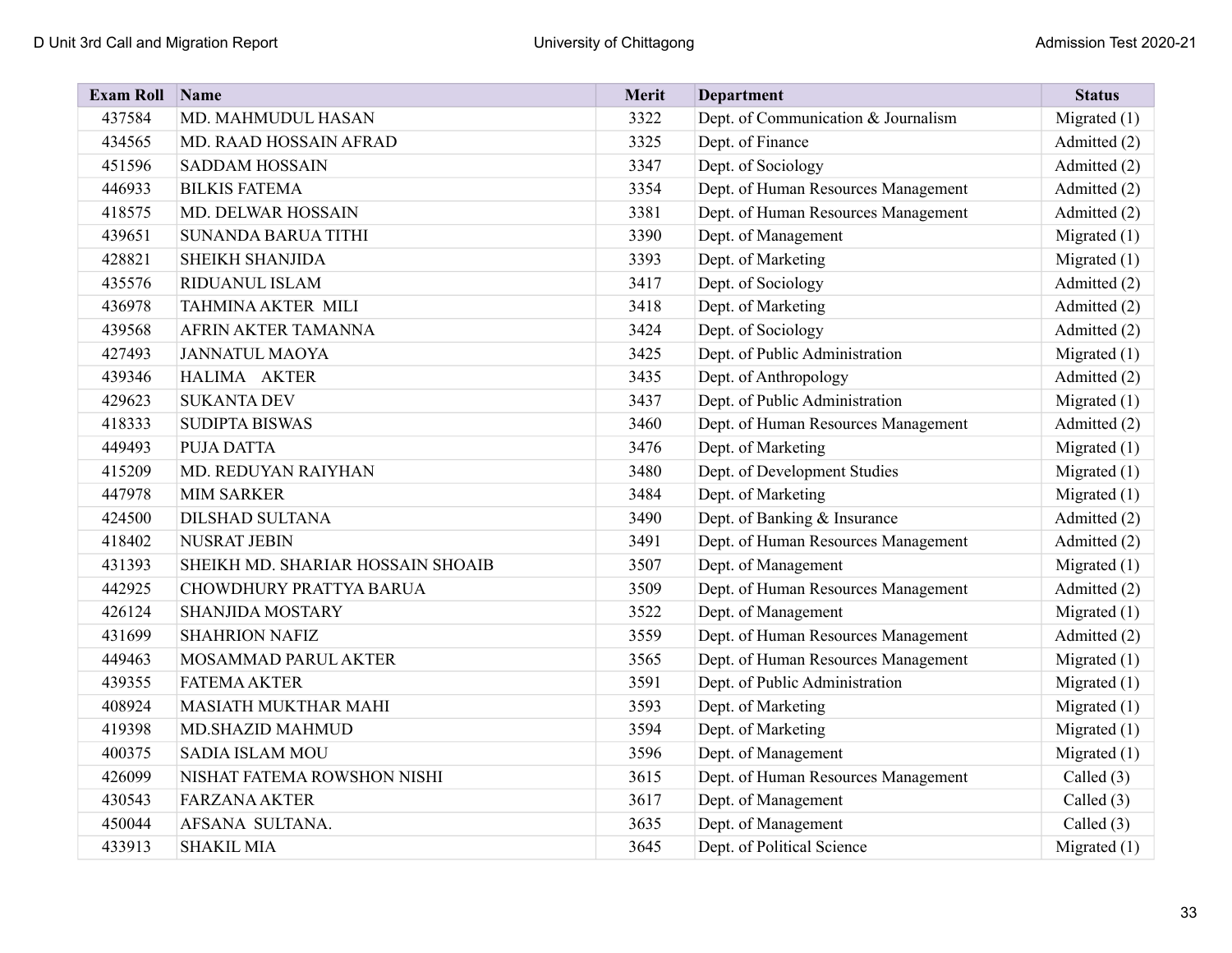| <b>Exam Roll Name</b> |                              | Merit | <b>Department</b>                     | <b>Status</b> |
|-----------------------|------------------------------|-------|---------------------------------------|---------------|
| 404057                | MOHAMMAD RIDUANUL HOQUE      | 3647  | Dept. of Political Science            | Migrated (1)  |
| 448242                | MOHAMMAD IMTIAJ              | 3649  | Dept. of Political Science            | Called $(3)$  |
| 451167                | <b>TINNY SAHA</b>            | 3650  | Dept. of Political Science            | Called (3)    |
| 438209                | NABONITA PAUL HRIDI          | 3653  | Dept. of Human Resources Management   | Called (3)    |
| 447897                | <b>SAKIBUL ISLAM</b>         | 3654  | Dept. of Marketing                    | Called $(3)$  |
| 427879                | <b>MAHAMUDUL HASAN LIMON</b> | 3665  | Dept. of Banking & Insurance          | Admitted (2)  |
| 415625                | EFAD SAFI ISLAM              | 3669  | Dept. of Marketing                    | Called (3)    |
| 432442                | <b>MODINA AKTER</b>          | 3671  | Dept. of Development Studies          | Called (3)    |
| 418271                | ASIR INTISAR BHUIYAN RIFAT   | 3677  | Dept. of Marketing                    | Called (3)    |
| 418037                | <b>GOLAM RABBI</b>           | 3683  | Dept. of Human Resources Management   | Called (3)    |
| 410807                | <b>MUKTI SEN</b>             | 3686  | Dept. of Political Science            | Called $(3)$  |
| 409131                | <b>NAHIFA MYSURA</b>         | 3694  | Dept. of Banking & Insurance          | Called (3)    |
| 412922                | <b>ABDULLAH AL HARUN</b>     | 3695  | Dept. of Banking & Insurance          | Called (3)    |
| 448837                | MAHFUZA FARIA JAME           | 3702  | Dept. of Human Resources Management   | Called (3)    |
| 400724                | HUMAIRA KHADIJA ADIBA        | 3704  | Dept. of Banking & Insurance          | Called (3)    |
| 440682                | HASHANUZ ZAMAN               | 3706  | Dept. of Banking & Insurance          | Called (3)    |
| 447272                | MD. IBRAHIM SAKIB            | 3712  | Dept. of Human Resources Management   | Called (3)    |
| 437821                | <b>MISSION DEVNATH</b>       | 3719  | Dept. of Banking & Insurance          | Called (3)    |
| 440017                | NISHAT AKLIMA NASRIN         | 3732  | Dept. of Banking & Insurance          | Admitted (2)  |
| 413385                | <b>JOYA DATTA</b>            | 3739  | Dept. of Development Studies          | Called $(3)$  |
| 410875                | <b>NOWRIN AKTER</b>          | 3742  | Dept. of Public Administration        | Called (3)    |
| 422265                | <b>ISRUT JAHAN SEULY</b>     | 3744  | Dept. of Human Resources Management   | Called (3)    |
| 414184                | <b>ATHAI ROY DWIP</b>        | 3746  | Dept. of Human Resources Management   | Called (3)    |
| 444878                | <b>AMINUL ISLAM NIHAT</b>    | 3747  | Dept. of Public Administration        | Called (3)    |
| 452163                | MD. WAHED HASAN              | 3748  | Dept. of Criminology & Police Science | Called $(3)$  |
| 424269                | MD. JUNAYED HOSSAIN          | 3752  | Dept. of Communication & Journalism   | Called $(3)$  |
| 452128                | <b>TANTA DAS</b>             | 3755  | Dept. of Human Resources Management   | Called (3)    |
| 431014                | OBYDOUR RAHMAN AKIB          | 3762  | Dept. of Political Science            | Called (3)    |
| 408028                | MD. SHAKIL BHUYAN            | 3767  | Dept. of Human Resources Management   | Called (3)    |
| 439764                | HOSSAIN MUBARAK              | 3771  | Dept. of Finance                      | Called (3)    |
| 419021                | MD. MAHBUBUL HASAN           | 3773  | Dept. of Banking & Insurance          | Called (3)    |
| 450139                | MD. SOHEL RANA               | 3782  | Dept. of Banking & Insurance          | Called (3)    |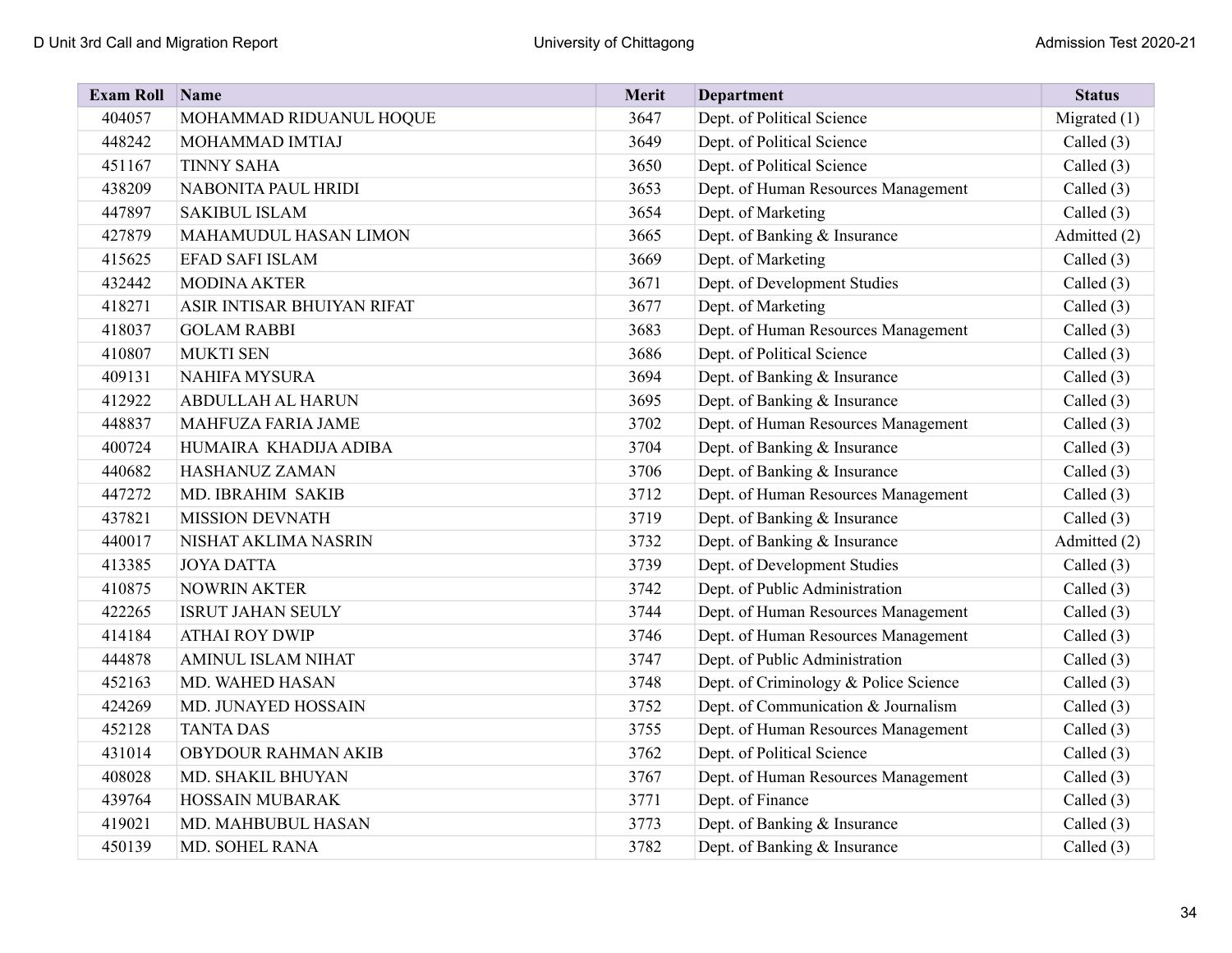| <b>Exam Roll</b> | Name                        | Merit | <b>Department</b>                   | <b>Status</b> |
|------------------|-----------------------------|-------|-------------------------------------|---------------|
| 439167           | MD. ASHIKUR RAHMAN          | 3788  | Dept. of Communication & Journalism | Called (3)    |
| 419064           | MD. SADMAN SIFAT SOUMIK     | 3795  | Dept. of Banking & Insurance        | Called (3)    |
| 443385           | A.K.M. TOUHIDUL AMIN        | 3805  | Dept. of Human Resources Management | Called (3)    |
| 403059           | <b>ISHRAT JAHAN URMI</b>    | 3806  | Dept. of Banking & Insurance        | Called (3)    |
| 449255           | NISHAT TASNIM CHAYTI        | 3809  | Dept. of Human Resources Management | Called (3)    |
| 405530           | <b>UDOY DAS</b>             | 3811  | Dept. of Human Resources Management | Called (3)    |
| 426327           | <b>TASLIMA MAHJABIN</b>     | 3818  | Dept. of Banking & Insurance        | Called (3)    |
| 439523           | TAISIR JAMIN ROMMAN         | 3822  | Dept. of Human Resources Management | Called (3)    |
| 450015           | <b>AKLIMA AKTHER</b>        | 3823  | Dept. of Public Administration      | Called (3)    |
| 440478           | MORIUM BEGUM JHARNA         | 3824  | Dept. of Human Resources Management | Called (3)    |
| 405954           | SHRABONI CHAKRABORTY        | 3826  | Dept. of Political Science          | Called (3)    |
| 425356           | <b>TANJIR RAHMAN</b>        | 3830  | Dept. of Human Resources Management | Called (3)    |
| 414029           | MD. MAMUNUR RASHID SHUVO    | 3832  | Dept. of Human Resources Management | Called (3)    |
| 419001           | <b>JOYNAB AKTER</b>         | 3852  | Dept. of Human Resources Management | Called (3)    |
| 411684           | <b>SAIKAT SHARMA</b>        | 3865  | Dept. of Political Science          | Called (3)    |
| 412071           | <b>SHANJU AKTHER</b>        | 3871  | Dept. of Sociology                  | Called (3)    |
| 420512           | RUMAISAH SIDDIQUA           | 3881  | Dept. of Human Resources Management | Called (3)    |
| 423332           | MOHAMMAD ALI NEWAZ SAKIB    | 3896  | Dept. of Public Administration      | Called (3)    |
| 409557           | <b>RIPA AKTER</b>           | 3900  | Dept. of Human Resources Management | Called (3)    |
| 437380           | MD. NAHID HASAN             | 3909  | Dept. of Human Resources Management | Called (3)    |
| 442325           | <b>AURNOB CHANDRA DAS</b>   | 3910  | Dept. of Banking & Insurance        | Called (3)    |
| 413116           | <b>SUMAYA TABASSUM MITU</b> | 3913  | Dept. of Human Resources Management | Called (3)    |
| 421203           | TANJIM HOSSAIN SHIHAB       | 3916  | Dept. of Banking & Insurance        | Called (3)    |
| 453979           | MD. BIJOY SUNY              | 3931  | Dept. of Banking & Insurance        | Called (3)    |
| 432518           | <b>DURJOY ACHERJEE</b>      | 3933  | Dept. of Banking & Insurance        | Called (3)    |
| 422806           | <b>ABIDUL HOQUE</b>         | 3940  | Dept. of Sociology                  | Called (3)    |
| 438064           | MD. JAYEDUL ISLAM           | 3942  | Dept. of Banking & Insurance        | Called (3)    |
| 452001           | <b>SWE SA NU MARMA</b>      | 3948  | Dept. of Communication & Journalism | Called (3)    |
| 447183           | <b>ISRAT JAHAN ANY</b>      | 3957  | Dept. of Development Studies        | Called (3)    |
| 449075           | ASHRAFUL ISLAM ASHEK        | 3967  | Dept. of Public Administration      | Called (3)    |
| 451666           | MOKADDESH MAHI              | 3973  | Dept. of Sociology                  | Called $(3)$  |
| 430134           | MUNTAHA TASRIN PRITI        | 3978  | Dept. of Communication & Journalism | Called (3)    |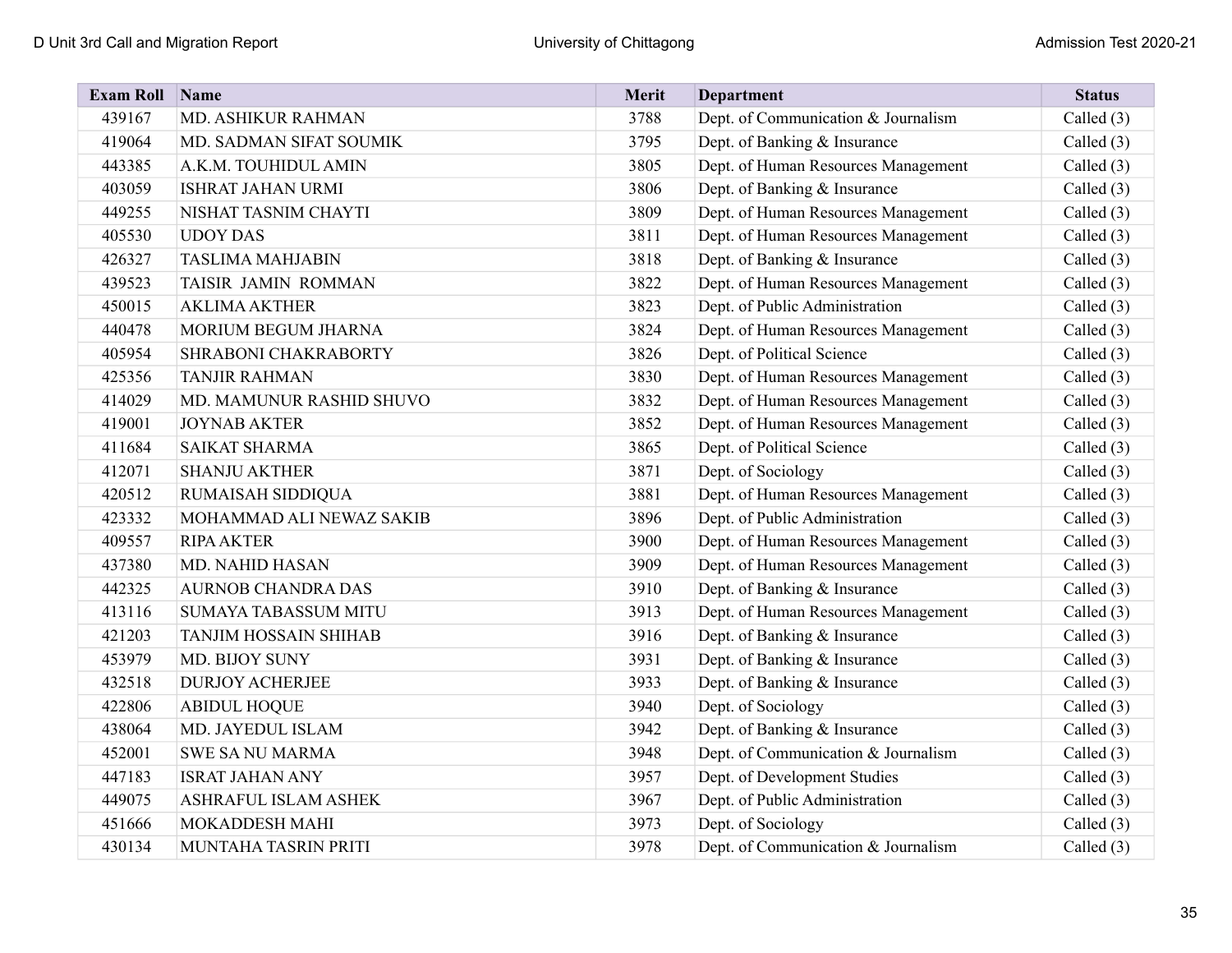| <b>Exam Roll</b> | Name                         | Merit | <b>Department</b>                   | <b>Status</b> |
|------------------|------------------------------|-------|-------------------------------------|---------------|
| 448080           | KANIZ FATEMA KOLY            | 3981  | Dept. of Anthropology               | Called (3)    |
| 430565           | MD. SHISIR AHMED             | 3984  | Dept. of Sociology                  | Called (3)    |
| 431674           | MD. ROBIN HOSSEN             | 3991  | Dept. of Public Administration      | Called (3)    |
| 432134           | <b>ASHIK MAHMUD</b>          | 3999  | Dept. of Banking & Insurance        | Called (3)    |
| 413090           | <b>DABEYA PALIT</b>          | 4000  | Dept. of Banking & Insurance        | Called $(3)$  |
| 441259           | NOWSHIN ARAFA BHABNA         | 4002  | Dept. of Banking & Insurance        | Called (3)    |
| 419571           | MD. TAMIM AHMED KHAN         | 4003  | Dept. of Banking & Insurance        | Called (3)    |
| 409707           | MD. TASFIQUR RAHMAN SIDDIQUE | 4004  | Dept. of Banking & Insurance        | Called (3)    |
| 400172           | MD. NURUL AFSAR FAHAD        | 4007  | Dept. of Banking & Insurance        | Called (3)    |
| 419236           | <b>MYSHARA HOSSAIN</b>       | 4008  | Dept. of Communication & Journalism | Called (3)    |
| 430786           | MD. SHAFIQUL ISLAM           | 4010  | Dept. of Banking & Insurance        | Called (3)    |
| 425863           | DEEPTO PAUL                  | 4014  | Dept. of Banking & Insurance        | Called $(3)$  |
| 406429           | NUSRAT JAHAN MUNNI           | 4032  | Dept. of Sociology                  | Called $(3)$  |
| 452872           | MAHIA PARVIN CHOWDHURY       | 4037  | Dept. of Sociology                  | Called (3)    |
| 422065           | ABIDUL HOQUE RAHAT           | 4075  | Dept. of Communication & Journalism | Called (3)    |
| 454072           | MOHAMMAD HASAN               | 4096  | Dept. of Communication & Journalism | Called (3)    |
| 408994           | NURUL ISLAM CHOWDHURY        | 4114  | Dept. of Communication & Journalism | Called (3)    |
| 417821           | MD. AL-AMIN                  | 4117  | Dept. of Public Administration      | Called (3)    |
| 403743           | <b>SANZEDA NASRIN</b>        | 4121  | Dept. of Sociology                  | Called (3)    |
| 442034           | MEHERUN NESA ETY             | 4151  | Dept. of Anthropology               | Called (3)    |
| 440339           | SHAHIBUL ALAM CHOWDHURY      | 4160  | Dept. of Sociology                  | Called (3)    |
| 420764           | TAJIN FATEMA                 | 4178  | Dept. of Sociology                  | Called (3)    |
| 453138           | MD. ABU SUFIAN HASIB         | 4179  | Dept. of Sociology                  | Called (3)    |
| 445568           | <b>SADIA AKTHER</b>          | 4188  | Dept. of Sociology                  | Called (3)    |
| 447162           | <b>TANJIA NOOR ISTI</b>      | 4196  | Dept. of Anthropology               | Called (3)    |
| 433762           | <b>FAIRUZ FARHANA</b>        | 4228  | Dept. of Sociology                  | Called (3)    |
| 403619           | AFROJA AKTHER URMI           | 4246  | Dept. of Sociology                  | Called (3)    |
| 435753           | <b>HOIMONTI DAS</b>          | 4259  | Dept. of Anthropology               | Called $(3)$  |
| 406164           | KAZI OISY SENOARA OISY       | 4279  | Dept. of Anthropology               | Called (3)    |
| 422611           | AYESHA BINTA MAMUN JIM       | 4294  | Dept. of Anthropology               | Called (3)    |
| 405396           | NAFISA REZOWANA NEHA         | 4312  | Dept. of Anthropology               | Called $(3)$  |
| 436222           | MD. IDRIS ALI HOWLADER       | 4314  | Dept. of Anthropology               | Called (3)    |